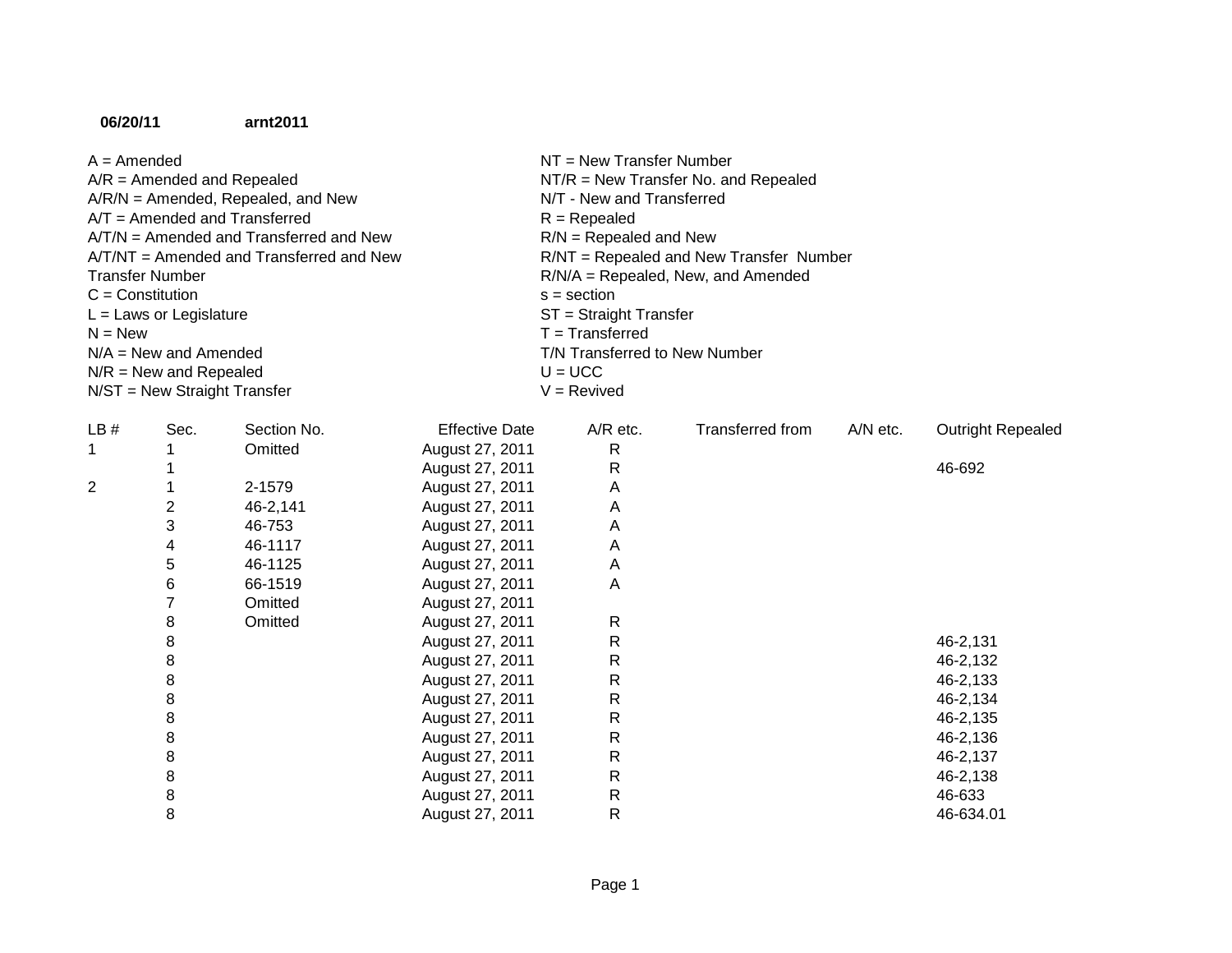|                | 8                       |             | August 27, 2011 | $\mathsf{R}$              | 46-1118 |
|----------------|-------------------------|-------------|-----------------|---------------------------|---------|
| 3              | 1                       | Omitted     | August 27, 2011 | ${\sf R}$                 |         |
|                | 1                       |             | August 27, 2011 | ${\sf R}$                 | 52-158  |
| 4              | 1                       | Omitted     | August 27, 2011 | ${\sf R}$                 |         |
|                | 1                       |             | August 27, 2011 | ${\sf R}$                 | 58-326  |
| 5              | 1                       | Omitted     | August 27, 2011 | $\mathsf{R}$              |         |
|                | 1                       |             | August 27, 2011 | ${\sf R}$                 | 58-443  |
| 6              | 1                       | 24-701      | August 27, 2011 | A                         |         |
|                | $\overline{\mathbf{c}}$ | Omitted     | August 27, 2011 |                           |         |
| $\overline{7}$ | 1                       | Omitted     | August 27, 2011 | $\mathsf{R}$              |         |
|                | 1                       |             | August 27, 2011 | ${\sf R}$                 | 48-181  |
| 8              | 1                       | 79-413      | August 27, 2011 | $\boldsymbol{\mathsf{A}}$ |         |
|                | $\overline{\mathbf{c}}$ | 79-1008.01  | August 27, 2011 | A                         |         |
|                | 3                       | Omitted     | August 27, 2011 |                           |         |
|                | 4                       | Omitted     | August 27, 2011 | ${\sf R}$                 |         |
|                | 4                       |             | August 27, 2011 | ${\sf R}$                 | 79-1010 |
| 9              | 1                       | 25-212      | August 27, 2011 | $\mathsf A$               |         |
|                | $\overline{\mathbf{c}}$ | Omitted     | August 27, 2011 |                           |         |
| 10             | $\mathbf 1$             | 50-417      | August 27, 2011 | $\mathsf A$               |         |
|                | 2                       | Omitted     | August 27, 2011 |                           |         |
| 11             | 1                       | 48-631      | August 27, 2011 | A                         |         |
|                | 2                       | Omitted     | August 27, 2011 |                           |         |
| 12             | $\mathbf{1}$            | 28-105      | August 27, 2011 | A                         |         |
|                | $\overline{\mathbf{c}}$ | 29-2204     | August 27, 2011 | A                         |         |
|                | 3                       | 29-2520     | August 27, 2011 | A                         |         |
|                | 4                       | 29-2522     | August 27, 2011 | $\boldsymbol{\mathsf{A}}$ |         |
|                | 5                       | 29-2524     | August 27, 2011 | $\boldsymbol{\mathsf{A}}$ |         |
|                | 6                       | 83-1,105.01 | August 27, 2011 | $\mathsf A$               |         |
|                | $\overline{7}$          | Omitted     | August 27, 2011 |                           |         |
| 15             | 1                       | 25-1501.01  | August 27, 2011 | N                         |         |
| 17             | 1                       | 25-1319     | January 1, 2012 | $\boldsymbol{\mathsf{A}}$ |         |
|                | 2                       | 25-1320     | January 1, 2012 | $\boldsymbol{\mathsf{A}}$ |         |
|                | 3                       | 25-1321     | January 1, 2012 | $\boldsymbol{\mathsf{A}}$ |         |
|                | 4                       | 25-2209     | January 1, 2012 | A                         |         |
|                | 5                       | 33-106      | January 1, 2012 | A                         |         |
|                | 6                       | Omitted     | January 1, 2012 |                           |         |
|                | $\overline{7}$          | Omitted     | January 1, 2012 |                           |         |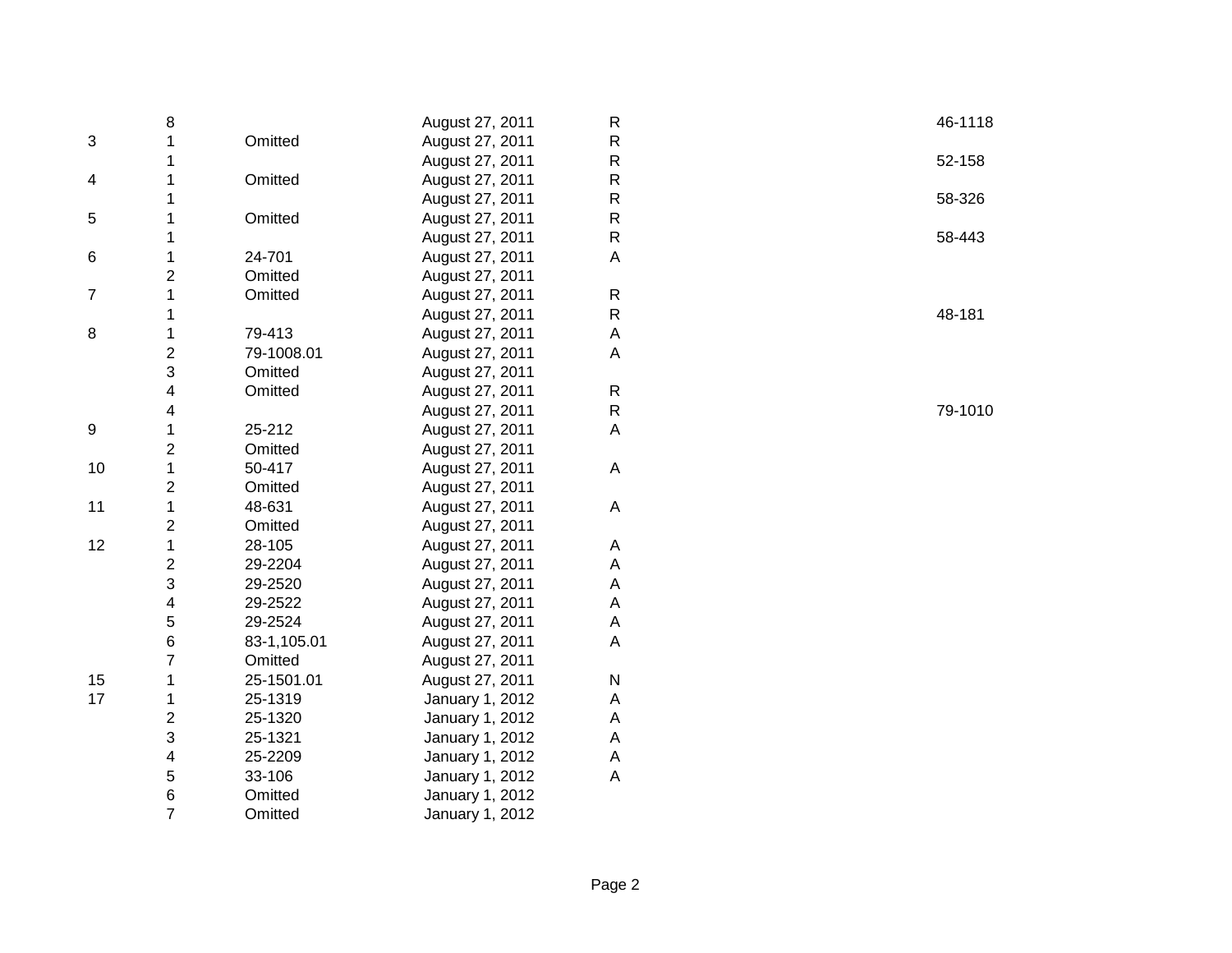|    | 8                       | Omitted     | January 1, 2012   | R            |         |
|----|-------------------------|-------------|-------------------|--------------|---------|
|    | 8                       |             | January 1, 2012   | ${\sf R}$    | 25-1323 |
|    | 8                       |             | January 1, 2012   | ${\sf R}$    | 25-1324 |
|    | 8                       |             | January 1, 2012   | $\mathsf R$  | 25-1325 |
| 18 | 1                       | 79-1001     | February 11, 2011 | А            |         |
|    | $\overline{c}$          | 79-1003     | February 11, 2011 | A            |         |
|    | 3                       | 79-1007.07  | February 11, 2011 | A            |         |
|    | 4                       | 79-1007.09  | February 11, 2011 | А            |         |
|    | 5                       | 79-1008.01  | February 11, 2011 | Α            |         |
|    | 6                       | 79-1022     | February 11, 2011 | А            |         |
|    | $\overline{7}$          | 79-1022.02  | February 11, 2011 | Α            |         |
|    | 8                       | 79-1023     | February 11, 2011 | А            |         |
|    | 9                       | 79-1026.01  | February 11, 2011 | A            |         |
|    | 10                      | 79-1027     | February 11, 2011 | А            |         |
|    | 11                      | 79-1028.04  | February 11, 2011 | ${\sf N}$    |         |
|    | 12                      | 79-1028.02  | February 11, 2011 | A            |         |
|    | 13                      | 79-1031.01  | February 11, 2011 | A            |         |
|    | 14                      | Omitted     | February 11, 2011 |              |         |
|    | 15                      | Omitted     | February 11, 2011 |              |         |
| 19 | 1                       | 28-405      | February 23, 2011 | A            |         |
|    | 2                       | 28-416      | February 23, 2011 | A            |         |
|    | 3                       | Omitted     | February 23, 2011 |              |         |
|    | 4                       | Omitted     | February 23, 2011 |              |         |
| 20 | 1                       | 28-101      | January 1, 2012   | Α            |         |
|    | 2                       | 28-401.01   | January 1, 2012   | A            |         |
|    | 3                       | 28-458      | January 1, 2012   | $\mathsf{N}$ |         |
|    | 4                       | 28-459      | January 1, 2012   | ${\sf N}$    |         |
|    | 5                       | 28-460      | January 1, 2012   | $\mathsf{N}$ |         |
|    | 6                       | 28-461      | January 1, 2012   | ${\sf N}$    |         |
|    | 7                       | 28-462      | January 1, 2012   | $\mathsf{N}$ |         |
|    | 8                       | 28-456.01   | January 1, 2012   | Α            |         |
|    | 9                       | 60-4,111.01 | January 1, 2012   | A            |         |
|    | 10                      | Omitted     | January 1, 2012   |              |         |
|    | 11                      | Omitted     | January 1, 2012   |              |         |
| 22 | 1                       | 44-8401     | January 1, 2012   | ${\sf N}$    |         |
|    | $\overline{\mathbf{c}}$ | 44-8402     | January 1, 2012   | ${\sf N}$    |         |
|    | 3                       | 44-8403     | January 1, 2012   | N            |         |
|    |                         |             |                   |              |         |

 25-1323 25-1324<br>25-1325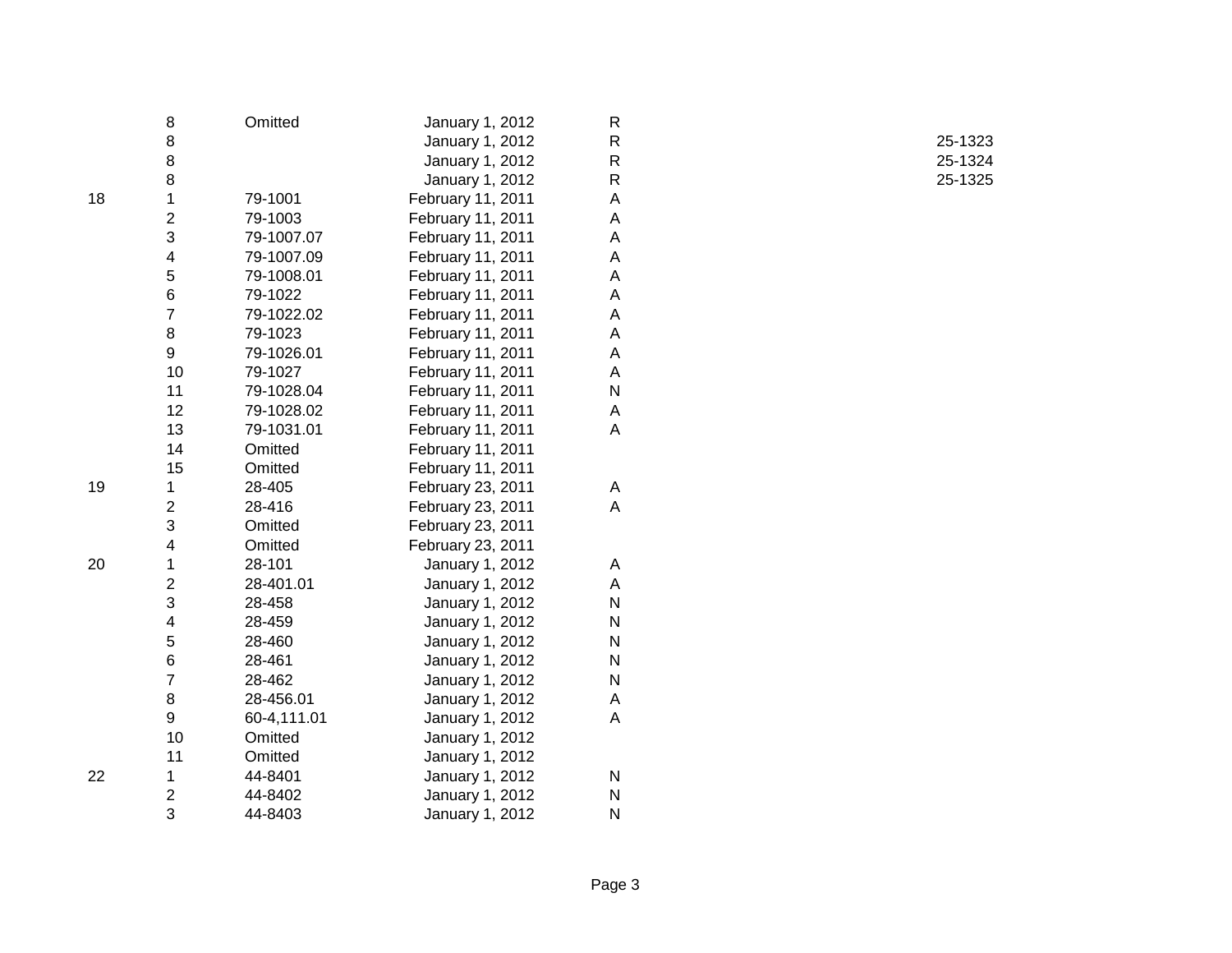|    | 4                       | 44-8404    | January 1, 2012 | N |
|----|-------------------------|------------|-----------------|---|
|    | 5                       | Omitted    | January 1, 2012 |   |
|    | 6                       | Omitted    | January 1, 2012 |   |
| 23 | $\mathbf 1$             | 81-885.14  | August 27, 2011 | A |
|    | $\overline{2}$          | 81-885.19  | August 27, 2011 | A |
|    | 3                       | 81-885.20  | August 27, 2011 | Α |
|    | 4                       | Omitted    | August 27, 2011 |   |
| 24 | $\overline{1}$          | 81-885.49  | August 27, 2011 | A |
|    | $\overline{\mathbf{c}}$ | 81-885.51  | August 27, 2011 | A |
|    | 3                       | 81-885.52  | August 27, 2011 | A |
|    | 4                       | 81-885.53  | August 27, 2011 | A |
|    | 5                       | Omitted    | August 27, 2011 |   |
| 25 | $\mathbf 1$             | 76-2402    | August 27, 2011 | A |
|    | $\overline{2}$          | 76-2404.01 | August 27, 2011 | N |
|    | 3                       | 76-2405    | August 27, 2011 | Α |
|    | 4                       | 76-2407    | August 27, 2011 | Α |
|    | 5                       | 76-2416    | August 27, 2011 | Α |
|    | 6                       | 76-2417    | August 27, 2011 | A |
|    | $\overline{7}$          | 76-2418    | August 27, 2011 | A |
|    | 8                       | 76-2421    | August 27, 2011 | A |
|    | 9                       | 76-2422    | August 27, 2011 | A |
|    | 10                      | 76-2422.01 | August 27, 2011 | N |
|    | 11                      | 76-2423    | August 27, 2011 | Α |
|    | 12                      | 76-2425    | August 27, 2011 | A |
|    | 13                      | 76-2427    | August 27, 2011 | A |
|    | 14                      | 76-2429    | August 27, 2011 | A |
|    | 15                      | 76-2430    | August 27, 2011 | A |
|    | 16                      | 81-885.17  | August 27, 2011 | A |
|    | 17                      | 81-885.24  | August 27, 2011 | A |
|    | 18                      | Omitted    | August 27, 2011 |   |
| 26 | 1                       | 76-3101    | March 11, 2011  | N |
|    | $\overline{2}$          | 76-3102    | March 11, 2011  | N |
|    | 3                       | 76-3103    | March 11, 2011  | N |
|    | $\overline{\mathbf{4}}$ | 76-3104    | March 11, 2011  | N |
|    | 5                       | 76-3105    | March 11, 2011  | N |
|    | 6                       | 76-3106    | March 11, 2011  | N |
|    | $\overline{7}$          | 76-3107    | March 11, 2011  | N |
|    |                         |            |                 |   |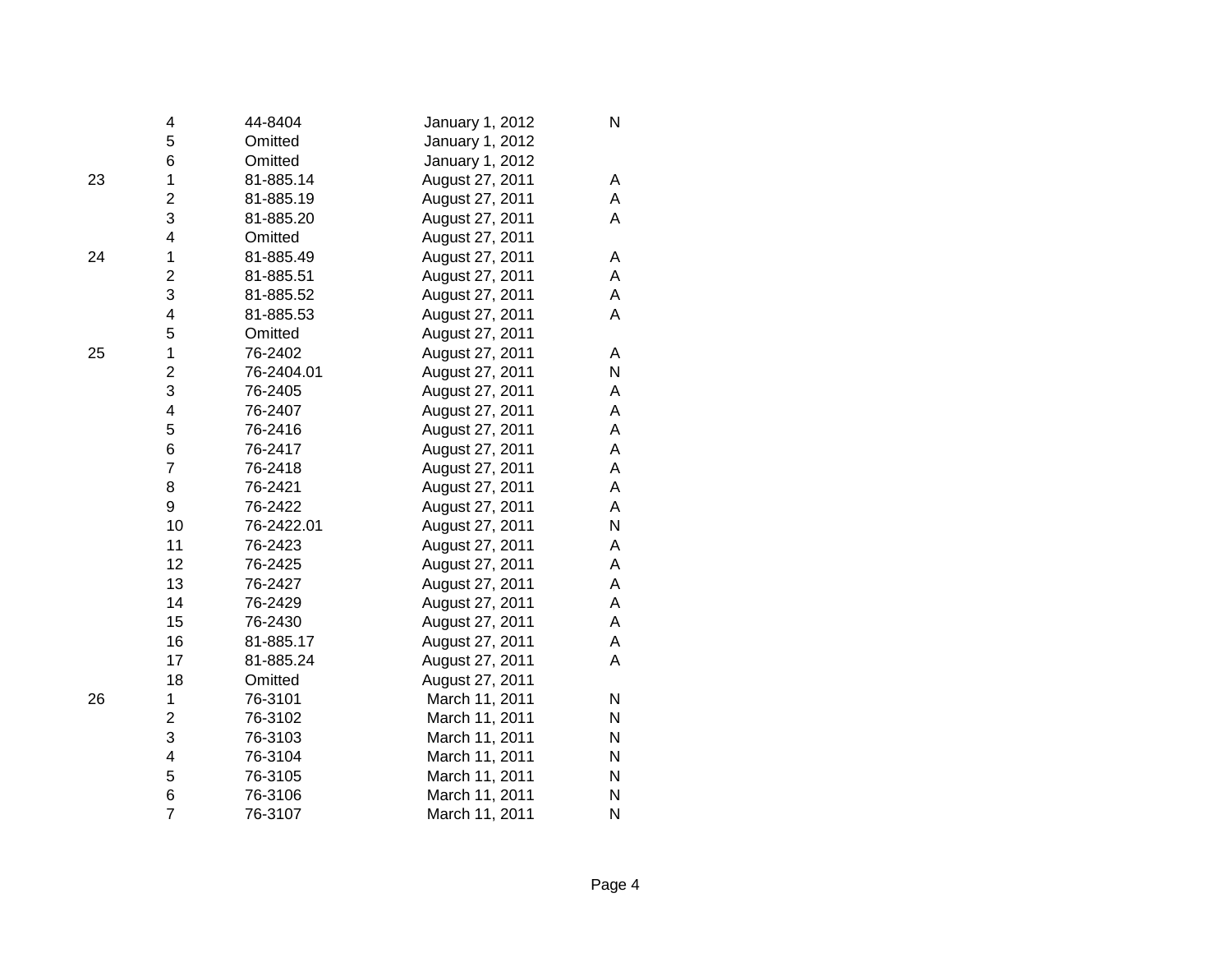|    | 8                       | 76-3108   | March 11, 2011  | N         |
|----|-------------------------|-----------|-----------------|-----------|
|    | 9                       | 76-3109   | March 11, 2011  | N         |
|    | 10                      | 76-3110   | March 11, 2011  | ${\sf N}$ |
|    | 11                      | 76-3111   | March 11, 2011  | N         |
|    | 12                      | 76-3112   | March 11, 2011  | N         |
|    | 13                      | 76-2,120  | March 11, 2011  | Α         |
|    | 14                      | Omitted   | March 11, 2011  |           |
|    | 15                      | Omitted   | March 11, 2011  |           |
| 27 | 1                       | 46-236    | August 27, 2011 | Α         |
|    | $\overline{c}$          | 46-1224   | August 27, 2011 | A         |
|    | 3                       | Omitted   | August 27, 2011 |           |
| 28 | $\mathbf{1}$            | 46-1117   | August 27, 2011 | A         |
|    | $\overline{c}$          | 46-1123   | August 27, 2011 | Α         |
|    | 3                       | Omitted   | August 27, 2011 |           |
| 29 | $\overline{1}$          | 13-2042   | August 27, 2011 | A         |
|    | $\overline{\mathbf{c}}$ | 66-1519   | August 27, 2011 | Α         |
|    | 3                       | 81-15,162 | August 27, 2011 | A         |
|    | $\overline{\mathbf{4}}$ | Omitted   | August 27, 2011 |           |
| 30 | $\mathbf 1$             | 81-1505   | August 27, 2011 | Α         |
|    | $\overline{c}$          | Omitted   | August 27, 2011 |           |
| 31 | $\mathbf 1$             | 46-240.01 | August 27, 2011 | Α         |
|    | $\overline{c}$          | Omitted   | August 27, 2011 |           |
| 32 | $\mathbf 1$             | 46-1654   | August 27, 2011 | Α         |
|    | $\overline{\mathbf{c}}$ | Omitted   | August 27, 2011 |           |
| 34 | $\mathbf 1$             | 71-401    | August 27, 2011 | Α         |
|    | $\overline{\mathbf{c}}$ | 71-466    | August 27, 2011 | N         |
|    | 3                       | Omitted   | August 27, 2011 |           |
| 35 | $\mathbf 1$             | 60-6,297  | August 27, 2011 | A         |
|    | $\overline{\mathbf{c}}$ | 60-6,298  | August 27, 2011 | A         |
|    | 3                       | Omitted   | August 27, 2011 |           |
| 36 | $\mathbf 1$             | 71-3305   | August 27, 2011 | Α         |
|    | $\overline{\mathbf{c}}$ | Omitted   | August 27, 2011 |           |
| 41 | $\mathbf 1$             | 37-238    | August 27, 2011 | Α         |
|    | $\overline{\mathbf{c}}$ | 37-327    | August 27, 2011 | A         |
|    | 3                       | 37-405    | August 27, 2011 | А         |
|    | 4                       | 37-407    | August 27, 2011 | Α         |
|    | 5                       | 37-411    | August 27, 2011 | A         |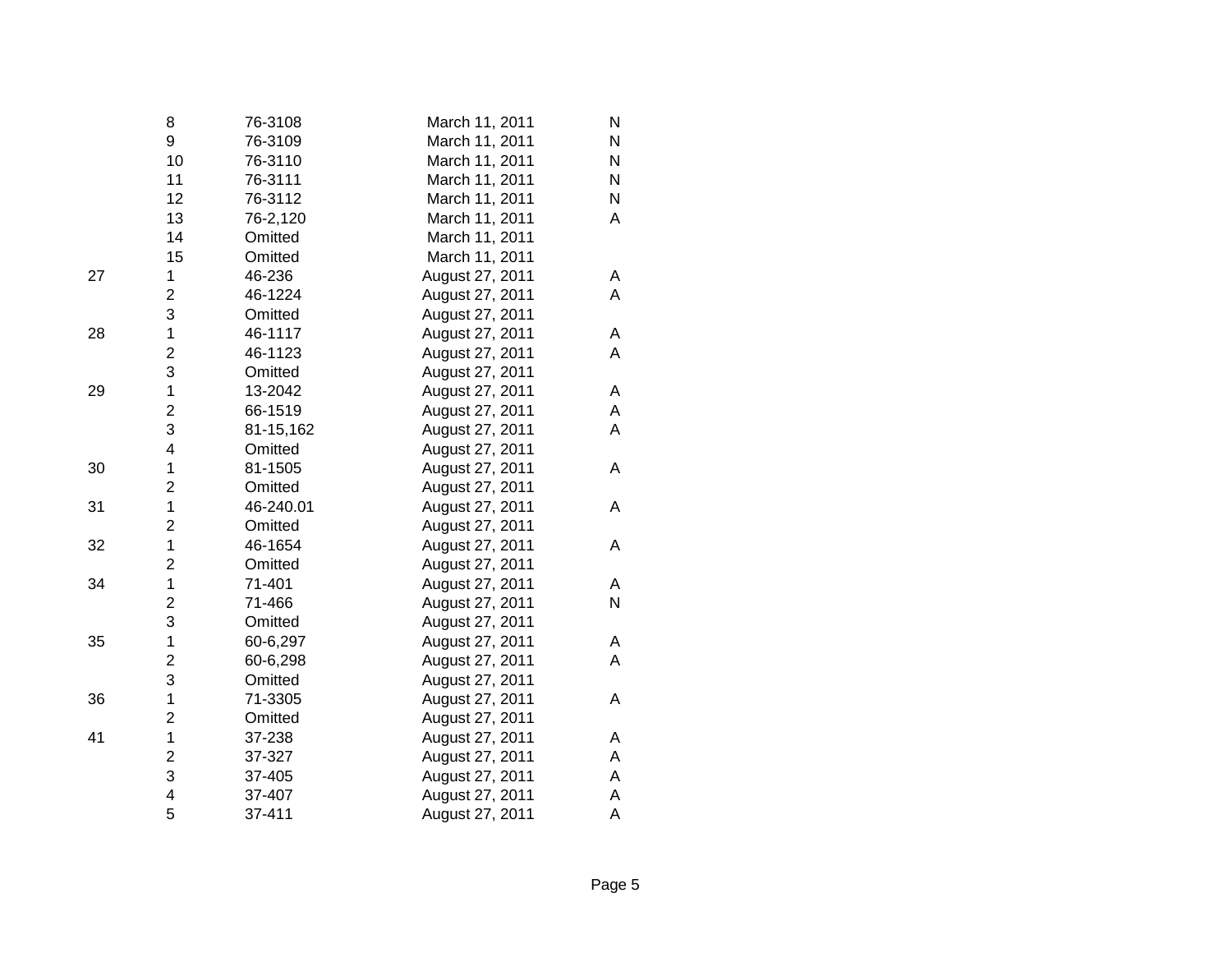|    | 6                       | 37-420    | August 27, 2011 | A                         |             |
|----|-------------------------|-----------|-----------------|---------------------------|-------------|
|    | $\overline{7}$          | 37-421    | August 27, 2011 | A                         |             |
|    | 8                       | 37-421.01 | August 27, 2011 | A                         |             |
|    | 9                       | 37-426    | August 27, 2011 | A                         |             |
|    | 10                      | 37-427    | August 27, 2011 | A                         |             |
|    | 11                      | 37-431    | August 27, 2011 | A                         |             |
|    | 12                      | 37-450    | August 27, 2011 | A                         |             |
|    | 13                      | 37-461    | August 27, 2011 | A                         |             |
|    | 14                      | 37-464    | August 27, 2011 | $\mathsf A$               |             |
|    | 15                      | 37-483    | August 27, 2011 | $\mathsf A$               |             |
|    | 16                      | 37-484    | August 27, 2011 | $\mathsf A$               |             |
|    | 17                      | 37-485    | August 27, 2011 | $\mathsf A$               |             |
|    | 18                      | 37-487    | August 27, 2011 | $\mathsf A$               |             |
|    | 19                      | 37-488    | August 27, 2011 | $\mathsf A$               |             |
|    | 20                      | 37-489    | August 27, 2011 | $\mathsf A$               |             |
|    | 21                      | 37-490    | August 27, 2011 | A                         |             |
|    | 22                      | 37-492    | August 27, 2011 | $\boldsymbol{\mathsf{A}}$ |             |
|    | 23                      | 37-497    | August 27, 2011 | A                         |             |
|    | 24                      | 37-498    | August 27, 2011 | A                         |             |
|    | 25                      | 37-4,103  | August 27, 2011 | A                         |             |
|    | 26                      | 37-503    | August 27, 2011 | A                         |             |
|    | 27                      | 37-512    | August 27, 2011 | Α                         |             |
|    | 28                      | 37-615    | August 27, 2011 | A                         |             |
|    | 29                      | 37-618    | August 27, 2011 | A                         |             |
|    | 30                      | Omitted   | August 27, 2011 |                           |             |
|    | 31                      | Omitted   | August 27, 2011 | $\mathsf{R}$              |             |
|    | 31                      |           | August 27, 2011 | ${\sf R}$                 | 37-460      |
|    | 31                      |           | August 27, 2011 | ${\sf R}$                 | 37-499      |
|    | 31                      |           | August 27, 2011 | ${\sf R}$                 | $37 - 4,10$ |
|    | 31                      |           | August 27, 2011 | ${\sf R}$                 | $37 - 4,10$ |
|    | 31                      |           | August 27, 2011 | ${\sf R}$                 | $37 - 4,10$ |
|    | 31                      |           | August 27, 2011 | ${\sf R}$                 | 37-562      |
| 43 | 1                       | 76-1002   | August 27, 2011 | $\mathsf A$               |             |
|    | $\overline{\mathbf{c}}$ | Omitted   | August 27, 2011 |                           |             |
| 45 | $\mathbf 1$             | 2-3256    | August 27, 2011 | A                         |             |
|    | $\overline{\mathbf{c}}$ | 81-3401   | August 27, 2011 | A                         |             |
|    | 3                       | 81-3403   | August 27, 2011 | Α                         |             |
|    |                         |           |                 |                           |             |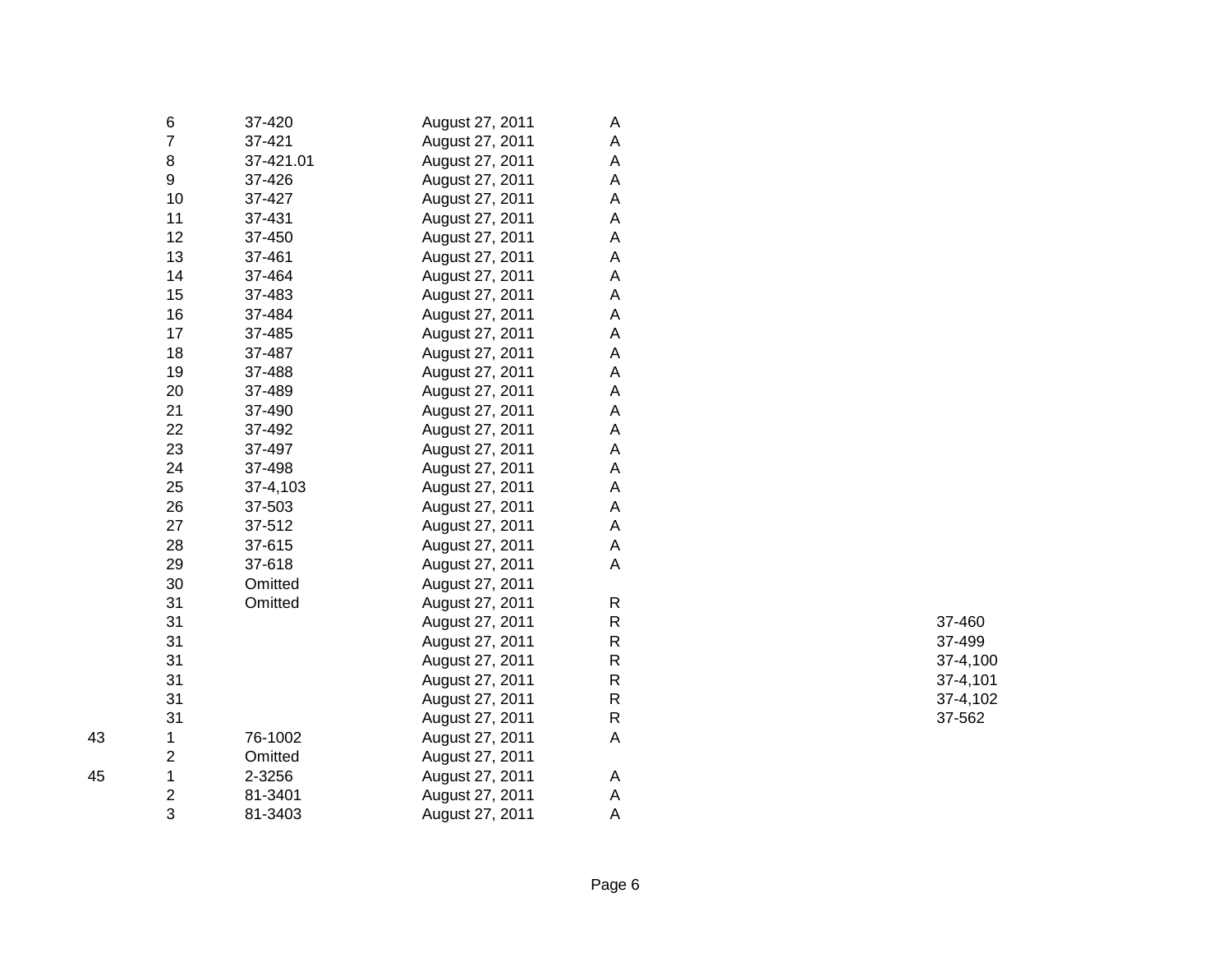|    | 4                       | 81-3405.01 | August 27, 2011   | N |
|----|-------------------------|------------|-------------------|---|
|    | 5                       | 81-3422.01 | August 27, 2011   | N |
|    | 6                       | 81-3429    | August 27, 2011   | A |
|    | $\overline{7}$          | 81-3441    | August 27, 2011   | A |
|    | 8                       | 81-3442    | August 27, 2011   | A |
|    | 9                       | 81-3443    | August 27, 2011   | A |
|    | 10                      | 81-3444    | August 27, 2011   | A |
|    | 11                      | 81-3445    | August 27, 2011   | A |
|    | 12                      | 81-3446    | August 27, 2011   | Α |
|    | 13                      | 81-3448    | August 27, 2011   | A |
|    | 14                      | 81-3449    | August 27, 2011   | A |
|    | 15                      | 81-3451    | August 27, 2011   | Α |
|    | 16                      | 81-3452    | August 27, 2011   | A |
|    | 17                      | 81-3453    | August 27, 2011   | A |
|    | 18                      | Omitted    | August 27, 2011   |   |
| 46 | 1                       | 71-202.01  | August 27, 2011   | A |
|    | $\overline{c}$          | 71-208.01  | August 27, 2011   | Α |
|    | 3                       | Omitted    | August 27, 2011   |   |
| 47 | $\mathbf 1$             | 86-164     | February 23, 2011 | Α |
|    | $\overline{\mathbf{c}}$ | Omitted    | February 23, 2011 |   |
|    | 3                       | Omitted    | February 23, 2011 |   |
| 54 | $\mathbf 1$             | 18-2147    | August 27, 2011   | A |
|    | $\overline{c}$          | Omitted    | August 27, 2011   |   |
| 56 | $\mathbf 1$             | 81-2104    | August 27, 2011   | Α |
|    | 2                       | Omitted    | August 27, 2011   |   |
| 59 | $\mathbf 1$             | 13-518     | February 23, 2011 | A |
|    | $\overline{c}$          | 77-3442    | February 23, 2011 | A |
|    | 3                       | 81-1118.02 | February 23, 2011 | A |
|    | 4                       | 85-1418    | February 23, 2011 | A |
|    | 5                       | 85-1503    | February 23, 2011 | A |
|    | 6                       | 85-1517    | February 23, 2011 | A |
|    | $\overline{7}$          | 85-1535    | February 23, 2011 | A |
|    | 8                       | 90-517     | February 23, 2011 | A |
|    | 9                       | Omitted    | February 23, 2011 |   |
|    | 10                      | Omitted    | February 23, 2011 |   |
| 61 | 1                       | 28-311.08  | August 27, 2011   | Α |
|    | $\overline{2}$          | 29-4003    | August 27, 2011   | A |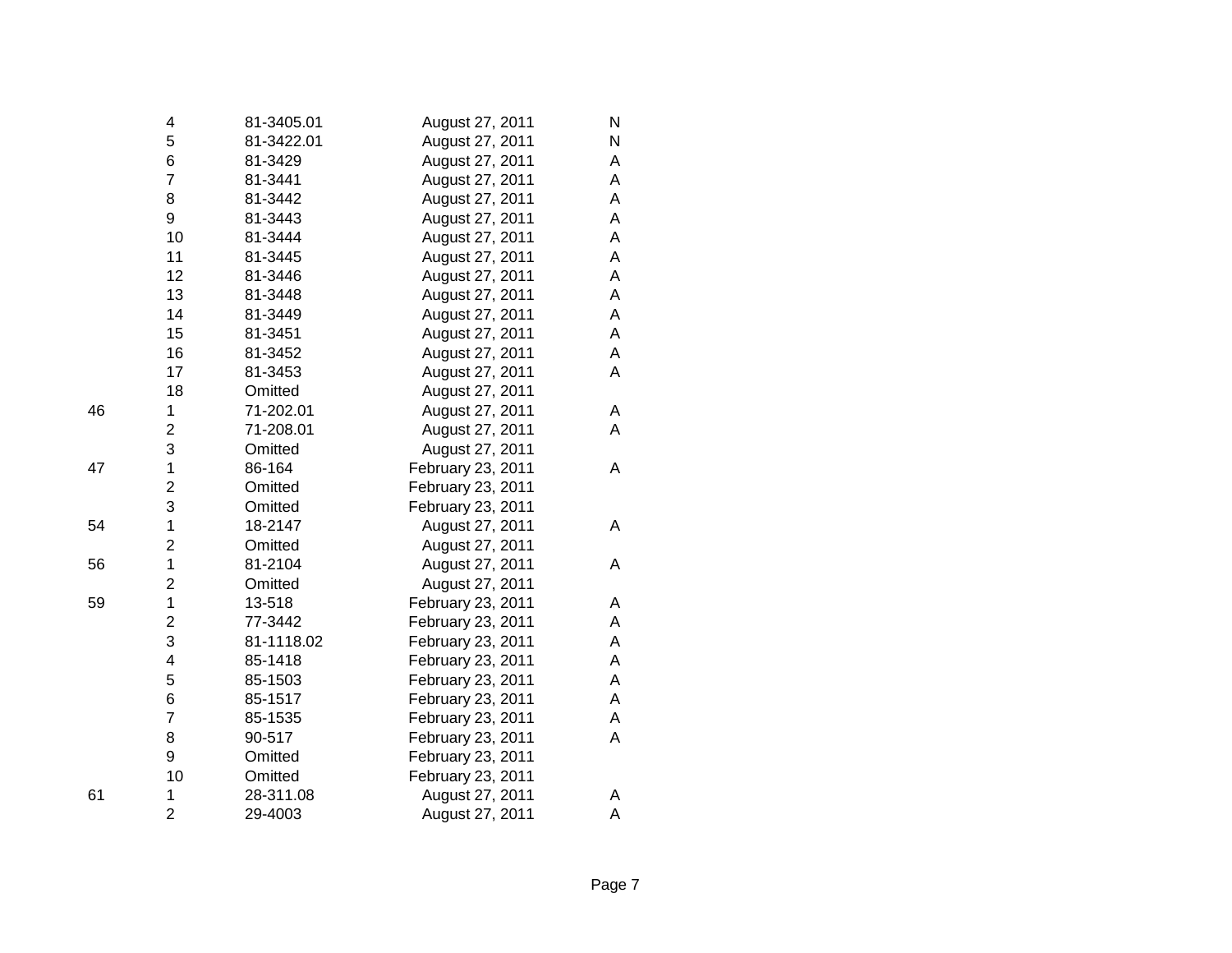|    | 3                       | Omitted    | August 27, 2011 |   |
|----|-------------------------|------------|-----------------|---|
| 62 | 1                       | 23-1111    | August 27, 2011 | Α |
|    | $\overline{c}$          | Omitted    | August 27, 2011 |   |
| 67 | 1                       | 60-6,267   | August 27, 2011 | A |
|    | $\overline{\mathbf{c}}$ | 60-6,268   | August 27, 2011 | A |
|    | 3                       | Omitted    | August 27, 2011 |   |
| 68 | $\mathbf 1$             | 71-2048.01 | August 27, 2011 | Α |
|    | $\overline{c}$          | Omitted    | August 27, 2011 |   |
| 70 | $\mathbf 1$             | 44-5502    | July 21, 2011   | A |
|    | $\overline{2}$          | 44-5503    | July 21, 2011   | A |
|    | 3                       | 44-5504    | July 21, 2011   | Α |
|    | 4                       | 44-5505    | July 21, 2011   | A |
|    | 5                       | 44-5506    | July 21, 2011   | A |
|    | 6                       | 44-5508    | July 21, 2011   | Α |
|    | $\overline{7}$          | 44-5510    | July 21, 2011   | A |
|    | 8                       | 44-5511    | July 21, 2011   | А |
|    | 9                       | 44-5515    | July 21, 2011   | A |
|    | 10                      | Omitted    | July 21, 2011   |   |
|    | 11                      | Omitted    | July 21, 2011   |   |
|    | 12                      | Omitted    | July 21, 2011   |   |
| 72 | 1                       | 44-3,143   | August 27, 2011 | Α |
|    | $\overline{c}$          | 44-402.01  | August 27, 2011 | Α |
|    | 3                       | 44-710.03  | August 27, 2011 | A |
|    | 4                       | 44-710.04  | August 27, 2011 | Α |
|    | 5                       | 44-1540    | August 27, 2011 | Α |
|    | 6                       | 44-4803    | August 27, 2011 | A |
|    | $\overline{7}$          | 44-4830.01 | August 27, 2011 | N |
|    | 8                       | 44-4862    | August 27, 2011 | A |
|    | 9                       | Omitted    | August 27, 2011 |   |
| 73 | 1                       | 44-4217    | May 18, 2011    | Α |
|    | 2                       | 44-4219    | May 18, 2011    | Α |
|    | 3                       | 44-4220.02 | May 18, 2011    | A |
|    | 4                       | 44-4223    | May 18, 2011    | Α |
|    | 5                       | 44-4224    | May 18, 2011    | A |
|    | 6                       | 44-4225    | May 18, 2011    | А |
|    | 7                       | 77-918     | May 18, 2011    | A |
|    | 8                       | Omitted    | May 18, 2011    |   |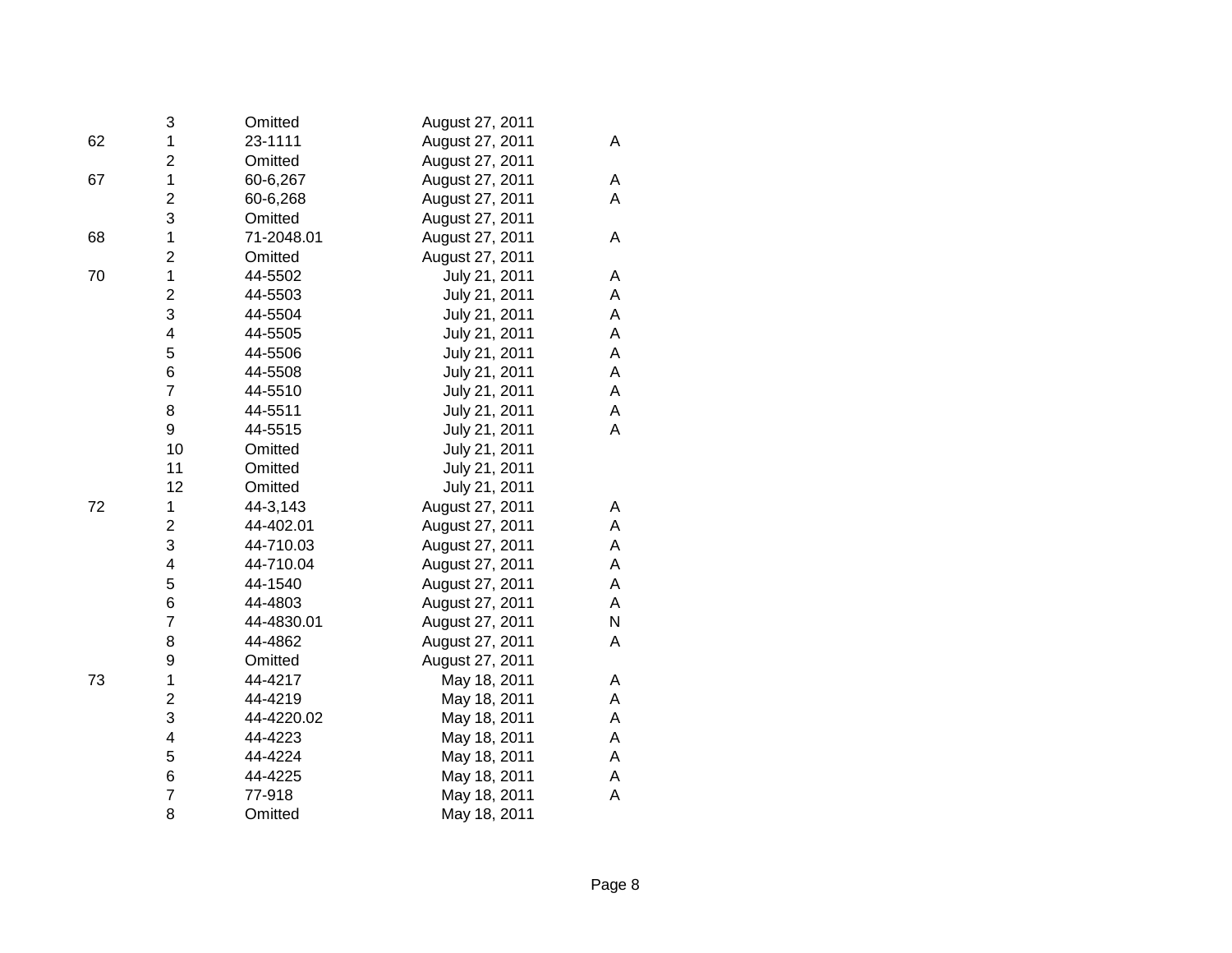|    | 9                       | Omitted     | May 18, 2011      |   |
|----|-------------------------|-------------|-------------------|---|
| 74 | $\mathbf 1$             | $8 - 1,140$ | February 23, 2011 | Α |
|    | $\overline{c}$          | 8-355       | February 23, 2011 | A |
|    | 3                       | 8-602       | August 27, 2011   | Α |
|    | 4                       | 8-1510      | February 23, 2011 | A |
|    | 5                       | 21-17,115   | February 23, 2011 | Α |
|    | 6                       | Omitted     | February 23, 2011 |   |
|    | $\overline{7}$          | Omitted     | February 23, 2011 |   |
|    | 8                       | Omitted     | August 27, 2011   |   |
|    | 9                       | Omitted     | August 27, 2011   | R |
|    | 9                       |             | August 27, 2011   | R |
|    | 10                      | Omitted     | February 23, 2011 |   |
| 75 | 1                       | 8-702       | February 23, 2011 | A |
|    | $\overline{c}$          | 45-189      | February 23, 2011 | A |
|    | 3                       | 45-190      | February 23, 2011 | A |
|    | 4                       | 45-742      | February 23, 2011 | A |
|    | 5                       | Omitted     | February 23, 2011 |   |
|    | 6                       | Omitted     | February 23, 2011 |   |
| 76 | 1                       | 8-1101      | February 23, 2011 | Α |
|    | $\overline{\mathbf{c}}$ | 8-1110      | February 23, 2011 | A |
|    | 3                       | 8-1111      | February 23, 2011 | Α |
|    | 4                       | 8-1704      | February 23, 2011 | A |
|    | 5                       | 8-1707      | February 23, 2011 | A |
|    | 6                       | 69-2103     | February 23, 2011 | A |
|    | $\overline{7}$          | 69-2104     | February 23, 2011 | A |
|    | 8                       | 69-2112     | February 23, 2011 | A |
|    | 9                       | Omitted     | February 23, 2011 |   |
|    | 10                      | Omitted     | February 23, 2011 |   |
| 77 | 1                       | 45-335      | March 11, 2011    | A |
|    | $\overline{c}$          | 45-336      | March 11, 2011    | A |
|    | 3                       | 45-1002     | March 11, 2011    | A |
|    | 4                       | 45-1024     | March 11, 2011    | Α |
|    | 5                       | Omitted     | March 11, 2011    |   |
|    | 6                       | Omitted     | March 11, 2011    |   |
| 78 | 1                       | 77-2387     | March 11, 2011    | Α |
|    | $\overline{c}$          | 77-2398     | March 11, 2011    | A |
|    | 3                       | Omitted     | March 11, 2011    |   |

8-132.01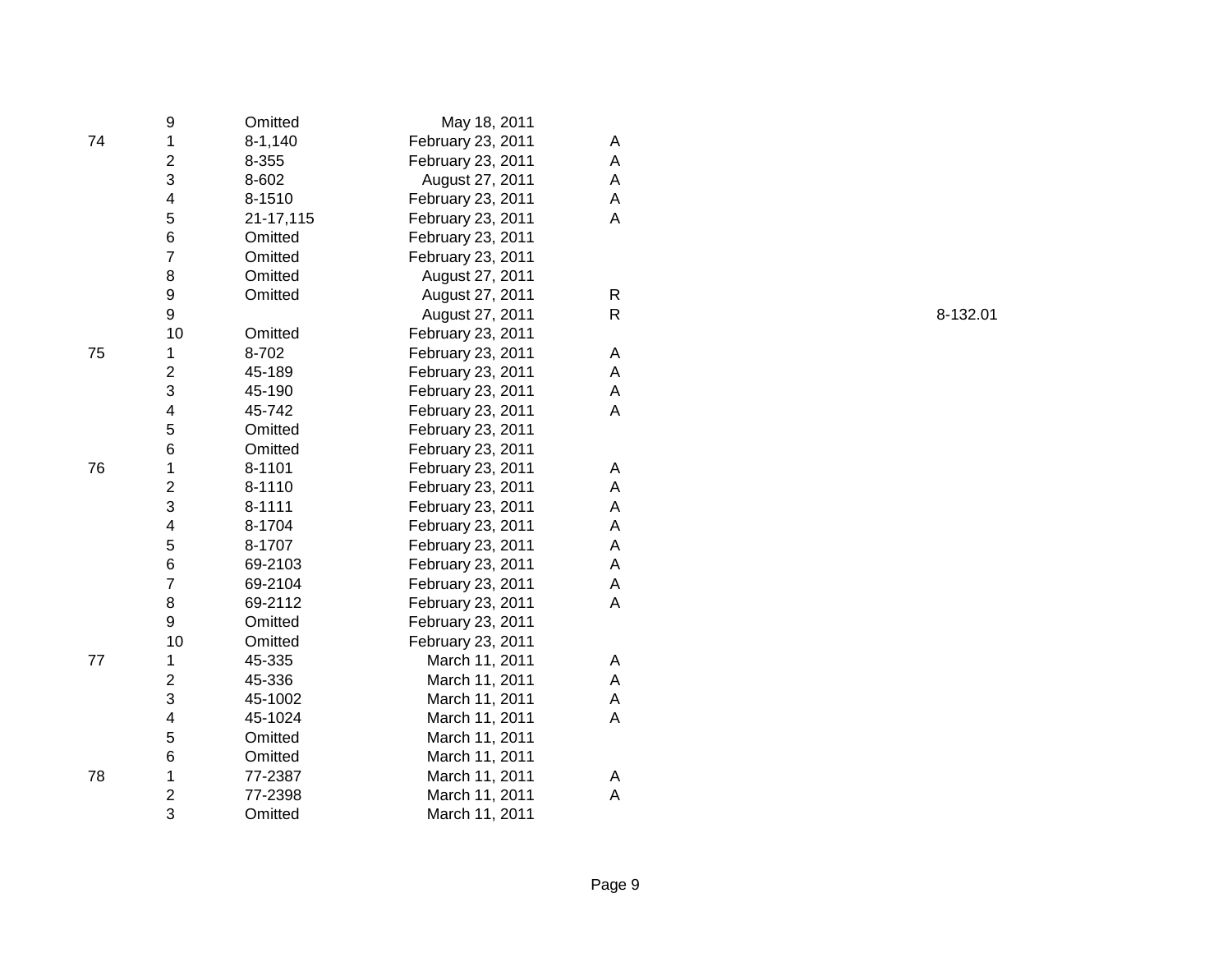|    | 4                       | Omitted    | March 11, 2011  |   |
|----|-------------------------|------------|-----------------|---|
| 81 | 1                       | 14-109     | January 1, 2011 | A |
|    | $\overline{\mathbf{c}}$ | 18-1214    | January 1, 2011 | A |
|    | 3                       | Omitted    | January 1, 2011 |   |
|    | 4                       | Omitted    | January 1, 2011 |   |
|    | 5                       | Omitted    | January 1, 2011 |   |
|    | 6                       | Omitted    | January 1, 2011 |   |
| 84 | $\mathbf 1$             | 39-2701    | August 27, 2011 | N |
|    | $\overline{c}$          | 39-2702    | August 27, 2011 | Ν |
|    | 3                       | 39-2703    | August 27, 2011 | N |
|    | $\overline{\mathbf{4}}$ | 39-2704    | August 27, 2011 | N |
|    | 5                       | 39-2705    | August 27, 2011 | N |
|    | 6                       | 77-27,132  | August 27, 2011 | A |
|    | $\overline{7}$          | Omitted    | August 27, 2011 |   |
| 90 | 1                       | 2A-103 UCC | July 1, 2013    | Α |
|    | $\overline{2}$          | 9-102 UCC  | July 1, 2013    | Α |
|    | 3                       | 9-105 UCC  | July 1, 2013    | А |
|    | $\overline{\mathbf{4}}$ | 9-304 UCC  | July 1, 2013    | Α |
|    | 5                       | 9-307 UCC  | July 1, 2013    | A |
|    | 6                       | 9-309 UCC  | July 1, 2013    | Α |
|    | $\overline{7}$          | 9-311 UCC  | July 1, 2013    | Α |
|    | 8                       | 9-316 UCC  | July 1, 2013    | Α |
|    | 9                       | 9-317 UCC  | July 1, 2013    | Α |
|    | 10                      | 9-326 UCC  | July 1, 2013    | Α |
|    | 11                      | 9-406 UCC  | July 1, 2013    | Α |
|    | 12                      | 9-408 UCC  | July 1, 2013    | Α |
|    | 13                      | 9-502 UCC  | July 1, 2013    | Α |
|    | 14                      | 9-503 UCC  | July 1, 2013    | Α |
|    | 15                      | 9-506 UCC  | July 1, 2013    | Α |
|    | 16                      | 9-507 UCC  | July 1, 2013    | Α |
|    | 17                      | 9-515 UCC  | July 1, 2013    | Α |
|    | 18                      | 9-516 UCC  | July 1, 2013    | Α |
|    | 19                      | 9-518 UCC  | July 1, 2013    | Α |
|    | 20                      | 9-521 UCC  | July 1, 2013    | N |
|    | 21                      | 9-607 UCC  | July 1, 2013    | Α |
|    | 22                      | 9-801 UCC  | July 1, 2013    | N |
|    | 23                      | 9-802 UCC  | July 1, 2013    | N |

|  | ٠. | ۰<br>e e |              |
|--|----|----------|--------------|
|  | ć  |          | I<br>I<br>۰. |
|  |    |          |              |
|  |    |          |              |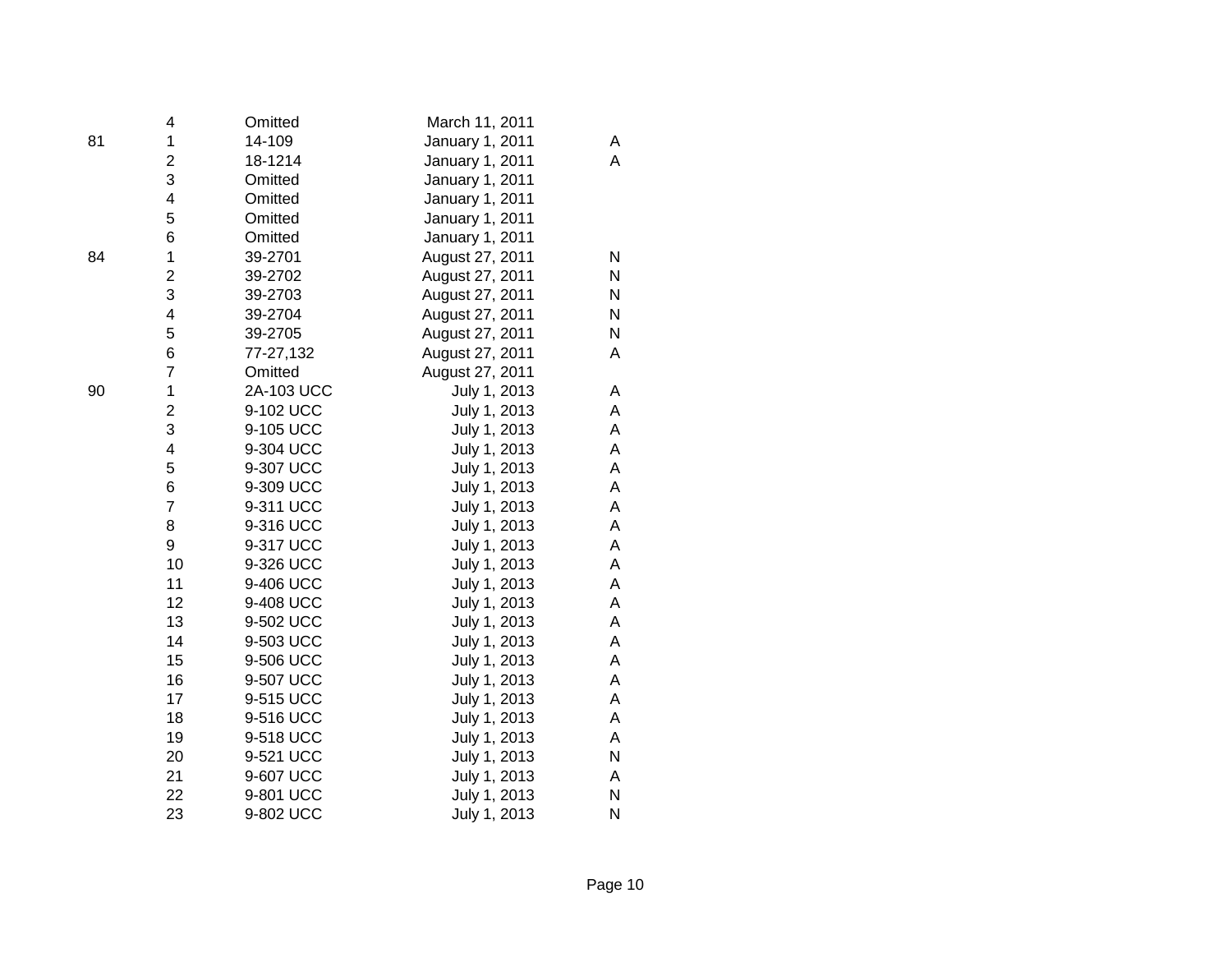|     | 24                      | 9-803 UCC  | July 1, 2013    | N |
|-----|-------------------------|------------|-----------------|---|
|     | 25                      | 9-804 UCC  | July 1, 2013    | N |
|     | 26                      | 9-805 UCC  | July 1, 2013    | N |
|     | 27                      | 9-806 UCC  | July 1, 2013    | N |
|     | 28                      | 9-807 UCC  | July 1, 2013    | N |
|     | 29                      | 9-808 UCC  | July 1, 2013    | N |
|     | 30                      | 9-809 UCC  | July 1, 2013    | N |
|     | 31                      | Omitted    | July 1, 2013    |   |
|     | 32                      | Omitted    | July 1, 2013    |   |
|     | 33                      | Omitted    | July 1, 2013    | R |
|     | 33                      |            | July 1, 2013    | R |
| 90A |                         | Omitted    | August 27, 2011 |   |
| 94  | 1                       | 43-107     | August 27, 2011 | A |
|     | $\overline{2}$          | 43-109     | August 27, 2011 | A |
|     | 3                       | 43-146.01  | August 27, 2011 | A |
|     | 4                       | Omitted    | August 27, 2011 |   |
| 98  | $\mathbf 1$             | 39-1307    | August 27, 2011 | A |
|     | $\overline{\mathbf{c}}$ | 66-4,100   | August 27, 2011 | A |
|     | 3                       | Omitted    | August 27, 2011 |   |
| 100 | $\mathbf 1$             | 29-122     | August 27, 2011 | Ν |
|     | $\overline{2}$          | 29-2203    | August 27, 2011 | A |
|     | 3                       | Omitted    | August 27, 2011 |   |
| 105 | $\mathbf 1$             | 37-1241.06 | January 1, 2012 | A |
|     | $\overline{c}$          | 37-1241.08 | January 1, 2012 | A |
|     | 3                       | Omitted    | January 1, 2012 |   |
|     | 4                       | Omitted    | January 1, 2012 |   |
| 106 | 1                       | 13-320     | August 27, 2011 | Ν |
|     | $\overline{2}$          | 13-319     | August 27, 2011 | A |
|     | 3                       | Omitted    | August 27, 2011 |   |
| 107 | $\mathbf 1$             | 2-4004     | May 18, 2011    | A |
|     | $\overline{c}$          | 2-4005     | May 18, 2011    | A |
|     | 3                       | 2-4006     | May 18, 2011    | A |
|     | 4                       | 2-4007     | May 18, 2011    | A |
|     | 5                       | Omitted    | May 18, 2011    |   |
|     | 6                       | Omitted    | May 18, 2011    |   |
| 108 | 1                       | 34-103     | August 27, 2011 | Ν |
| 111 | 1                       | 71-915     | August 27, 2011 | A |

9-521 UCC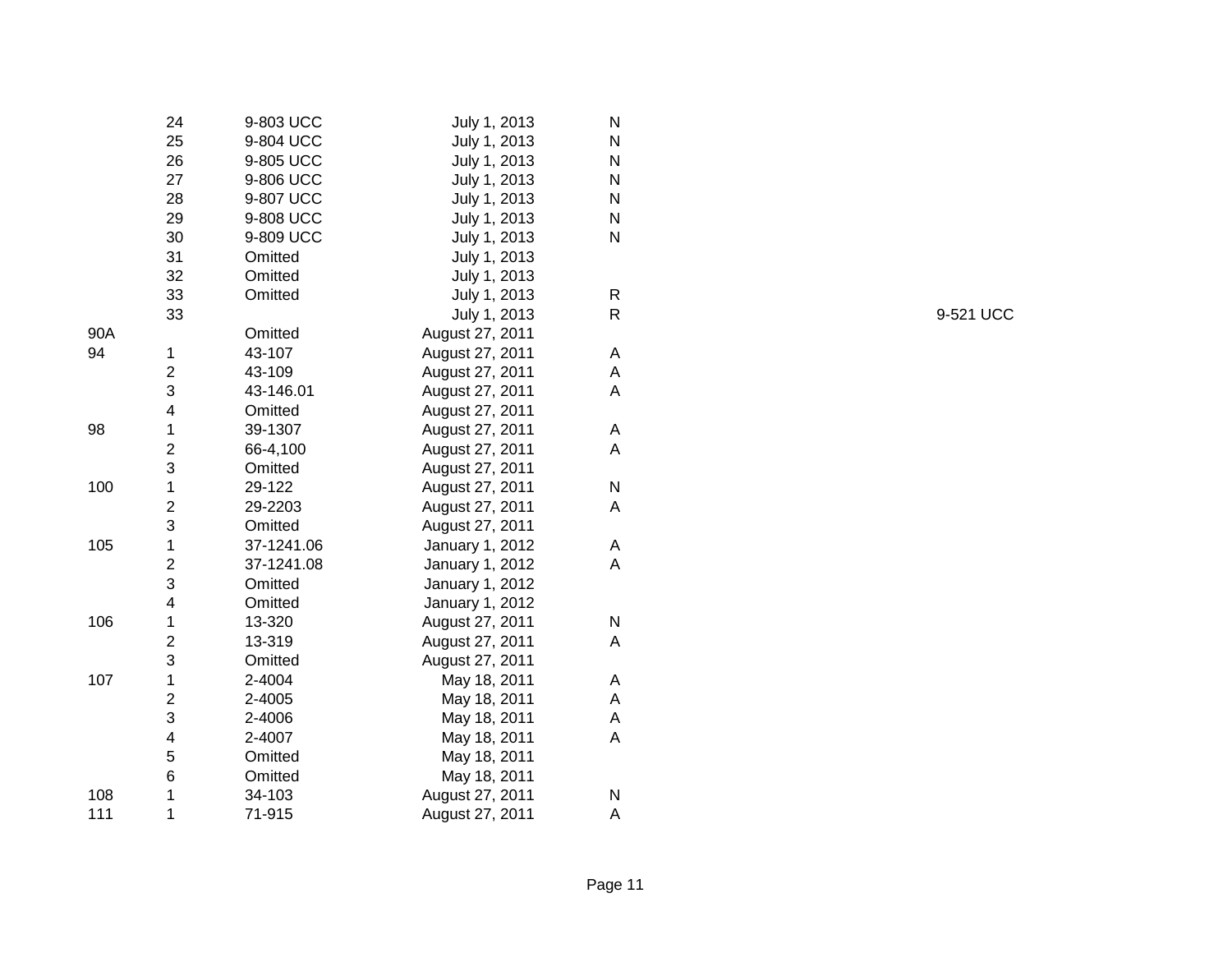|     | 2                       | Omitted   | August 27, 2011   |                         |         |   |            |
|-----|-------------------------|-----------|-------------------|-------------------------|---------|---|------------|
| 112 | 1                       | 75-302    | April 27, 2011    | A                       |         |   |            |
|     | $\overline{\mathbf{c}}$ | 75-303    | April 27, 2011    | $\mathsf A$             |         |   |            |
|     | 3                       | 75-311    | April 27, 2011    | $\overline{\mathsf{A}}$ |         |   |            |
|     | 4                       | Omitted   | April 27, 2011    |                         |         |   |            |
|     | 5                       | Omitted   | April 27, 2011    |                         |         |   |            |
| 114 | $\mathbf{1}$            | 81-2,181  | August 27, 2011   | ${\sf N}$               |         |   |            |
| 121 | 1                       | 35-1309   | August 27, 2011   | $\mathsf A$             |         |   |            |
|     | $\overline{\mathbf{c}}$ | Omitted   | August 27, 2011   |                         |         |   |            |
|     | 3                       | Omitted   | August 27, 2011   | $\mathsf R$             |         |   |            |
|     | 3                       |           | August 27, 2011   | ${\sf R}$               |         |   | 35-1311.01 |
|     | 3                       |           | August 27, 2011   | ${\sf R}$               |         |   | 35-1321    |
| 122 | $\mathbf{1}$            | 90-115    | August 27, 2011   | A                       |         |   |            |
|     | $\overline{\mathbf{c}}$ | Omitted   | August 27, 2011   |                         |         |   |            |
| 124 | 1                       | 43-107    | August 27, 2011   | A                       |         |   |            |
|     | $\overline{\mathbf{c}}$ | 43-123.01 | August 27, 2011   | $\mathsf A$             |         |   |            |
|     | 3                       | Omitted   | August 27, 2011   |                         |         |   |            |
| 134 | 1                       | 49-801.01 | February 23, 2011 | $\mathsf A$             |         |   |            |
|     | $\overline{\mathbf{c}}$ | Omitted   | February 23, 2011 |                         |         |   |            |
|     | 3                       | Omitted   | February 23, 2011 |                         |         |   |            |
| 135 | 1                       | 37-1287   | August 27, 2011   | A                       |         |   |            |
|     | 2                       | 60-161    | August 27, 2011   | A                       |         |   |            |
|     | 3                       | Omitted   | August 27, 2011   |                         |         |   |            |
| 137 | 1                       | 29-3001   | August 27, 2011   | $\mathsf A$             |         |   |            |
|     | $\overline{\mathbf{c}}$ | Omitted   | August 27, 2011   |                         |         |   |            |
| 142 | 1                       | 32-1608   | August 27, 2011   | $\mathsf A$             |         |   |            |
|     | $\overline{\mathbf{c}}$ | Omitted   | August 27, 2011   |                         |         |   |            |
| 146 | 1                       | 18-3001   | August 27, 2011   | ${\sf N}$               | 19-4401 | Τ |            |
|     | $\overline{\mathbf{c}}$ | Omitted   | August 27, 2011   |                         |         |   |            |
| 151 | 1                       | 48-125    | August 27, 2011   | A                       |         |   |            |
|     | $\overline{\mathbf{c}}$ | 48-145.01 | August 27, 2011   | A                       |         |   |            |
|     | 3                       | 48-153    | August 27, 2011   | A                       |         |   |            |
|     | 4                       | 48-155    | August 27, 2011   | A                       |         |   |            |
|     | 5                       | 48-156    | August 27, 2011   | A                       |         |   |            |
|     | $\,6$                   | 48-167    | May 25, 2011      | A                       |         |   |            |
|     | $\overline{7}$          | 48-170    | August 27, 2011   | A                       |         |   |            |
|     | 8                       | 48-175.01 | May 25, 2011      | A                       |         |   |            |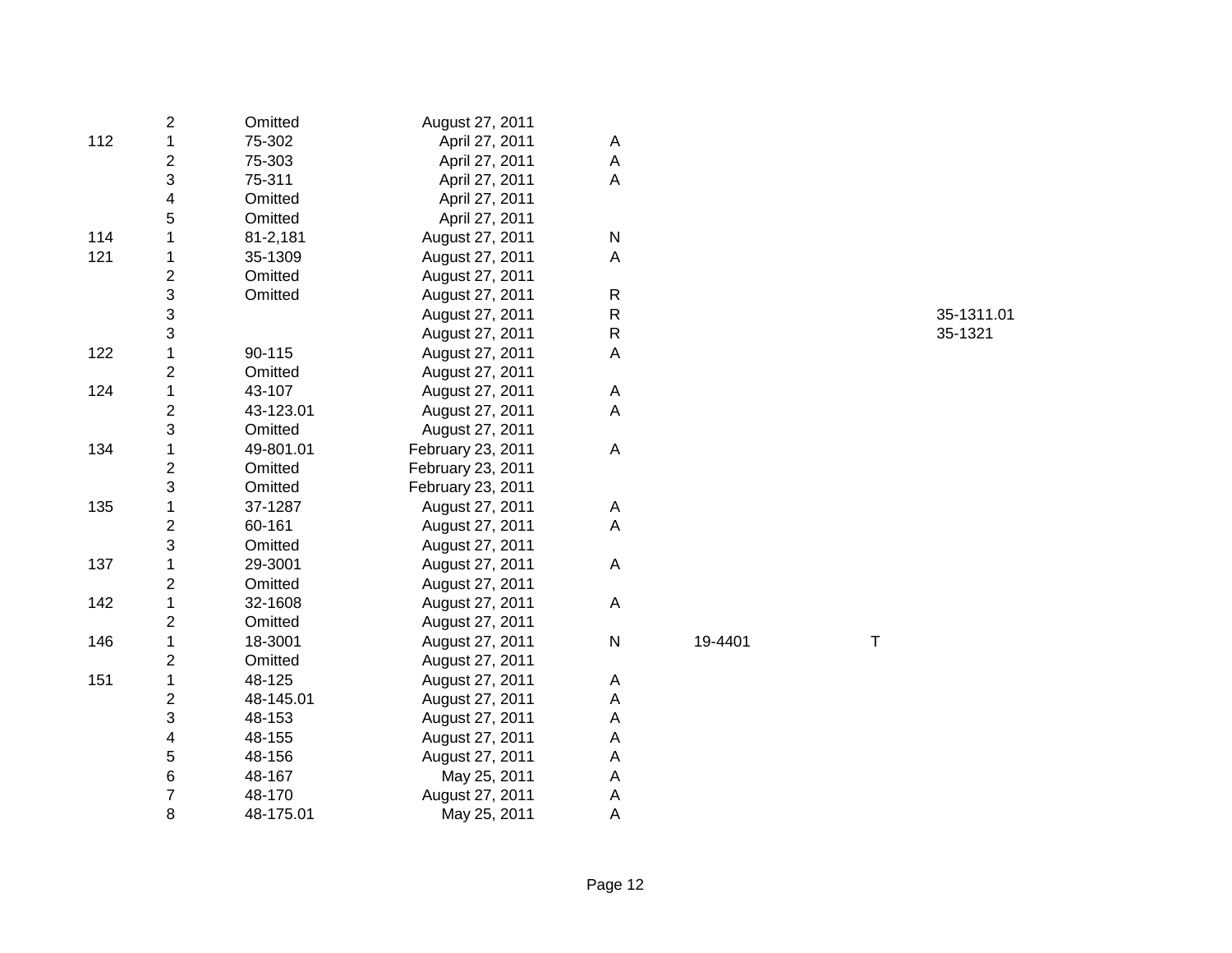|     | 9                       | 48-177     | August 27, 2011 | A  |
|-----|-------------------------|------------|-----------------|----|
|     | 10                      | 48-178     | August 27, 2011 | A  |
|     | 11                      | 48-180     | August 27, 2011 | A  |
|     | 12                      | 48-182     | August 27, 2011 | A  |
|     | 13                      | 48-185     | August 27, 2011 | A  |
|     | 14                      | 48-191     | August 27, 2011 | A  |
|     | 15                      | 48-1,112   | August 27, 2011 | N  |
|     | 16                      | 48-1,110   | August 27, 2011 | A  |
|     | 17                      | Omitted    | May 25, 2011    |    |
|     | 18                      | Omitted    | May 25, 2011    |    |
|     | 19                      | Omitted    | August 27, 2011 |    |
|     | 20                      | Omitted    | August 27, 2011 | R  |
|     | 20                      |            | August 27, 2011 | R. |
|     | 21                      | Omitted    | May 25, 2011    |    |
| 152 | $\mathbf 1$             | 48-120     | August 27, 2011 | Α  |
|     | $\overline{c}$          | 48-120.04  | August 27, 2011 | A  |
|     | 3                       | Omitted    | August 27, 2011 |    |
| 154 | $\mathbf{1}$            | 2-3215     | August 27, 2011 | A  |
|     | $\overline{\mathbf{c}}$ | Omitted    | August 27, 2011 |    |
| 155 | $\mathbf 1$             | 13-824.01  | August 27, 2011 | A  |
|     | $\overline{c}$          | Omitted    | August 27, 2011 |    |
| 156 | $\mathbf 1$             | 81-1505.04 | August 27, 2011 | A  |
|     | $\overline{2}$          | Omitted    | August 27, 2011 |    |
| 157 | 1                       | 25-2708    | January 1, 2012 | Α  |
|     | 2                       | 25-2911    | January 1, 2012 | Α  |
|     | 3                       | 25-2943    | January 1, 2012 | A  |
|     | 4                       | 30-1601    | January 1, 2012 | A  |
|     | 5                       | 30-3901    | January 1, 2012 | N  |
|     | 6                       | 30-3902    | January 1, 2012 | N  |
|     | $\overline{7}$          | 30-3903    | January 1, 2012 | N  |
|     | 8                       | 30-3904    | January 1, 2012 | N  |
|     | 9                       | 30-3905    | January 1, 2012 | N  |
|     | 10                      | 30-3906    | January 1, 2012 | N  |
|     | 11                      | 30-3907    | January 1, 2012 | N  |
|     | 12                      | 30-3908    | January 1, 2012 | N  |
|     | 13                      | 30-3909    | January 1, 2012 | N  |
|     | 14                      | 30-3910    | January 1, 2012 | N  |
|     |                         |            |                 |    |

R 48-179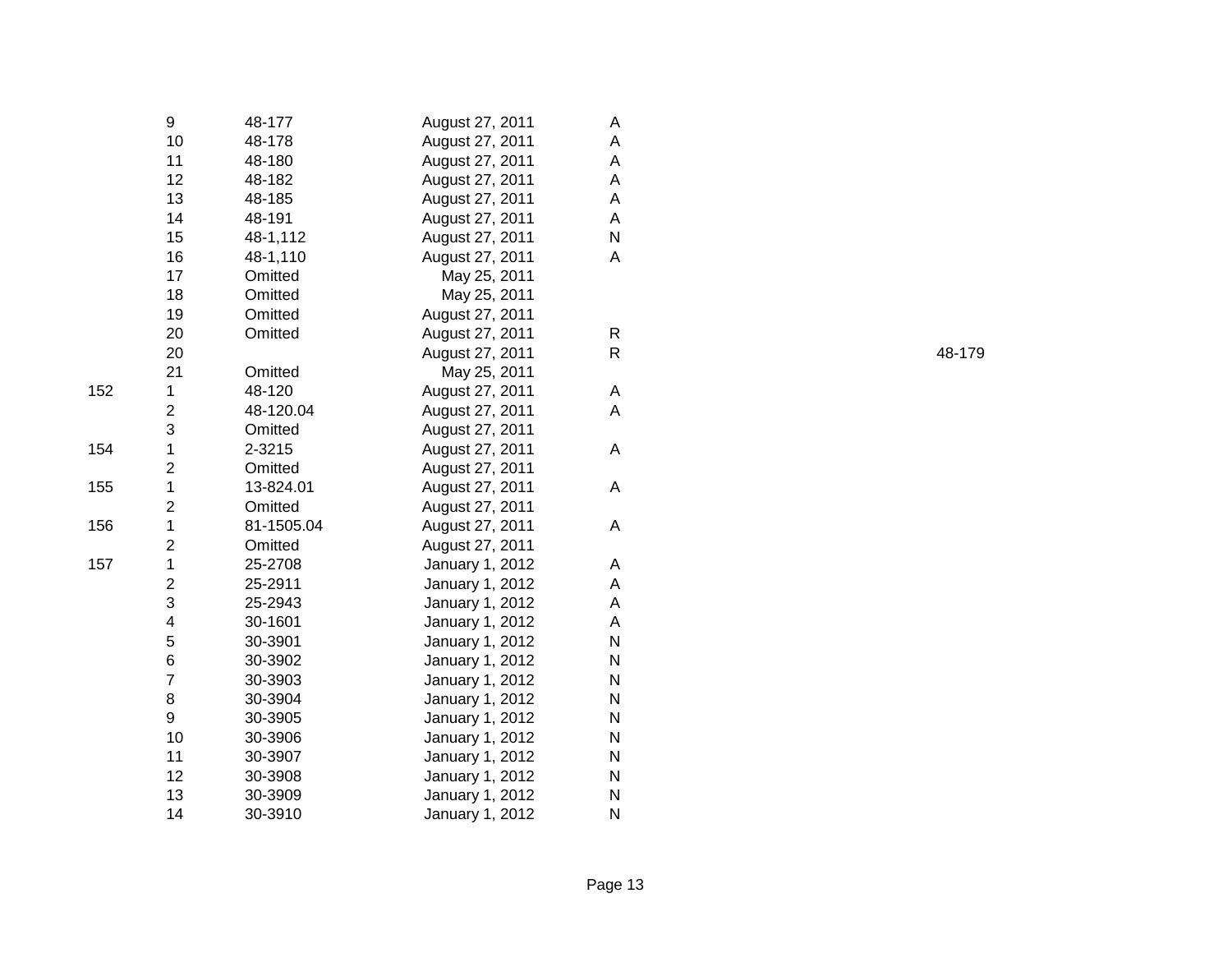|      | 15 | 30-3911    | January 1, 2012 | N |
|------|----|------------|-----------------|---|
|      | 16 | 30-3912    | January 1, 2012 | N |
|      | 17 | 30-3913    | January 1, 2012 | N |
|      | 18 | 30-3914    | January 1, 2012 | N |
|      | 19 | 30-3915    | January 1, 2012 | N |
|      | 20 | 30-3916    | January 1, 2012 | N |
|      | 21 | 30-3917    | January 1, 2012 | N |
|      | 22 | 30-3918    | January 1, 2012 | N |
|      | 23 | 30-3919    | January 1, 2012 | N |
|      | 24 | 30-3920    | January 1, 2012 | N |
|      | 25 | 30-3921    | January 1, 2012 | N |
|      | 26 | 30-3922    | January 1, 2012 | N |
|      | 27 | 30-3923    | January 1, 2012 | N |
|      | 28 | 30-2201    | January 1, 2012 | Α |
|      | 29 | 30-2209    | January 1, 2012 | Α |
|      | 30 | 30-2210    | January 1, 2012 | Α |
|      | 31 | 30-2211    | January 1, 2012 | Α |
|      | 32 | 30-2601    | January 1, 2012 | Α |
|      | 33 | 30-2602.01 | January 1, 2012 | N |
|      | 34 | 30-2602.02 | January 1, 2012 | N |
|      | 35 | 30-2613    | January 1, 2012 | Α |
|      | 36 | 30-2618    | January 1, 2012 | Α |
|      | 37 | 30-2620    | January 1, 2012 | Α |
|      | 38 | 30-2626    | January 1, 2012 | Α |
|      | 39 | 30-2628    | January 1, 2012 | Α |
|      | 40 | 30-2629    | January 1, 2012 | Α |
|      | 41 | 30-2630.01 | January 1, 2012 | Α |
|      | 42 | 30-2632    | January 1, 2012 | Α |
|      | 43 | 30-2640    | January 1, 2012 | A |
|      | 44 | 30-2647    | January 1, 2012 | Α |
|      | 45 | 30-2648    | January 1, 2012 | Α |
|      | 46 | 30-2655    | January 1, 2012 | Α |
|      | 47 | Omitted    | January 1, 2012 |   |
|      | 48 | Omitted    | January 1, 2012 |   |
|      | 49 | Omitted    | January 1, 2012 |   |
| 157A |    | Omitted    | August 27, 2011 |   |
| 158  | 1  | 60-462     | August 27, 2011 | Α |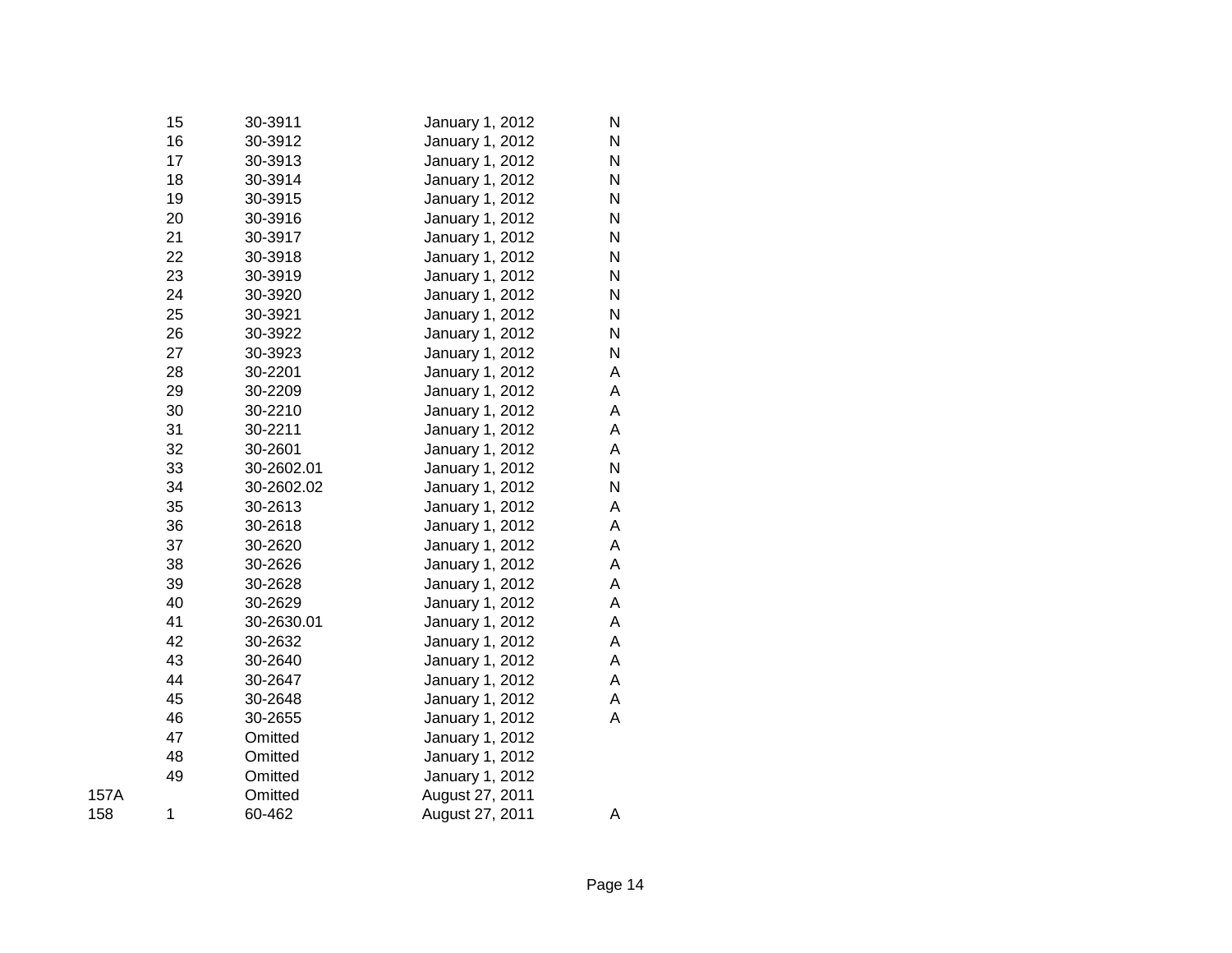|     | 2                        | 60-4,112    | August 27, 2011 | A            |
|-----|--------------------------|-------------|-----------------|--------------|
|     | 3                        | 60-4,114.01 | August 27, 2011 | N            |
|     | 4                        | 60-4,122    | August 27, 2011 | A            |
|     | 5                        | Omitted     | August 27, 2011 |              |
| 159 | 1                        | 13-1101     | March 17, 2011  | Α            |
|     | $\mathbf{2}$             | 13-1102     | March 17, 2011  | Α            |
|     | 3                        | 13-1104     | March 17, 2011  | A            |
|     | 4                        | 13-1105     | March 17, 2011  | A            |
|     | 5                        | 13-1109     | March 17, 2011  | A            |
|     | 6                        | Omitted     | March 17, 2011  |              |
|     | $\overline{7}$           | Omitted     | March 17, 2011  |              |
| 160 | $\mathbf 1$              | 76-1507     | August 27, 2011 | Α            |
|     | $\overline{\mathbf{c}}$  | 76-1516     | August 27, 2011 | Α            |
|     | 3                        | 76-1523     | August 27, 2011 | Α            |
|     | $\overline{\mathcal{A}}$ | Omitted     | August 27, 2011 |              |
|     | 5                        | Omitted     | August 27, 2011 | R            |
|     | 5                        |             | August 27, 2011 | $\mathsf{R}$ |
| 162 | 1                        | 77-1514     | August 27, 2011 | Α            |
|     | $\overline{2}$           | Omitted     | August 27, 2011 |              |
| 163 | 1                        | 18-1736     | August 27, 2011 | A            |
|     | $\overline{\mathbf{c}}$  | 18-1737     | August 27, 2011 | A            |
|     | 3                        | 18-1738     | August 27, 2011 | A            |
|     | $\overline{\mathcal{A}}$ | 18-1738.01  | August 27, 2011 | A            |
|     | 5                        | 18-1738.02  | August 27, 2011 | A            |
|     | 6                        | 18-1739     | August 27, 2011 | A            |
|     | $\overline{7}$           | 18-1740     | August 27, 2011 | A            |
|     | 8                        | 18-1741     | August 27, 2011 | A            |
|     | 9                        | 18-1741.02  | August 27, 2011 | A            |
|     | 10                       | 18-1741.03  | August 27, 2011 | Α            |
|     | 11                       | 18-1741.04  | August 27, 2011 | A            |
|     | 12                       | 18-1742     | August 27, 2011 | Α            |
|     | 13                       | 23-186      | August 27, 2011 | A            |
|     | 14                       | 60-151      | August 27, 2011 | A            |
|     | 15                       | 60-153      | August 27, 2011 | Α            |
|     | 16                       | 60-301      | August 27, 2011 | Α            |
|     | 17                       | 60-302      | August 27, 2011 | Α            |
|     | 18                       | 60-302.01   | August 27, 2011 | N            |

76-1517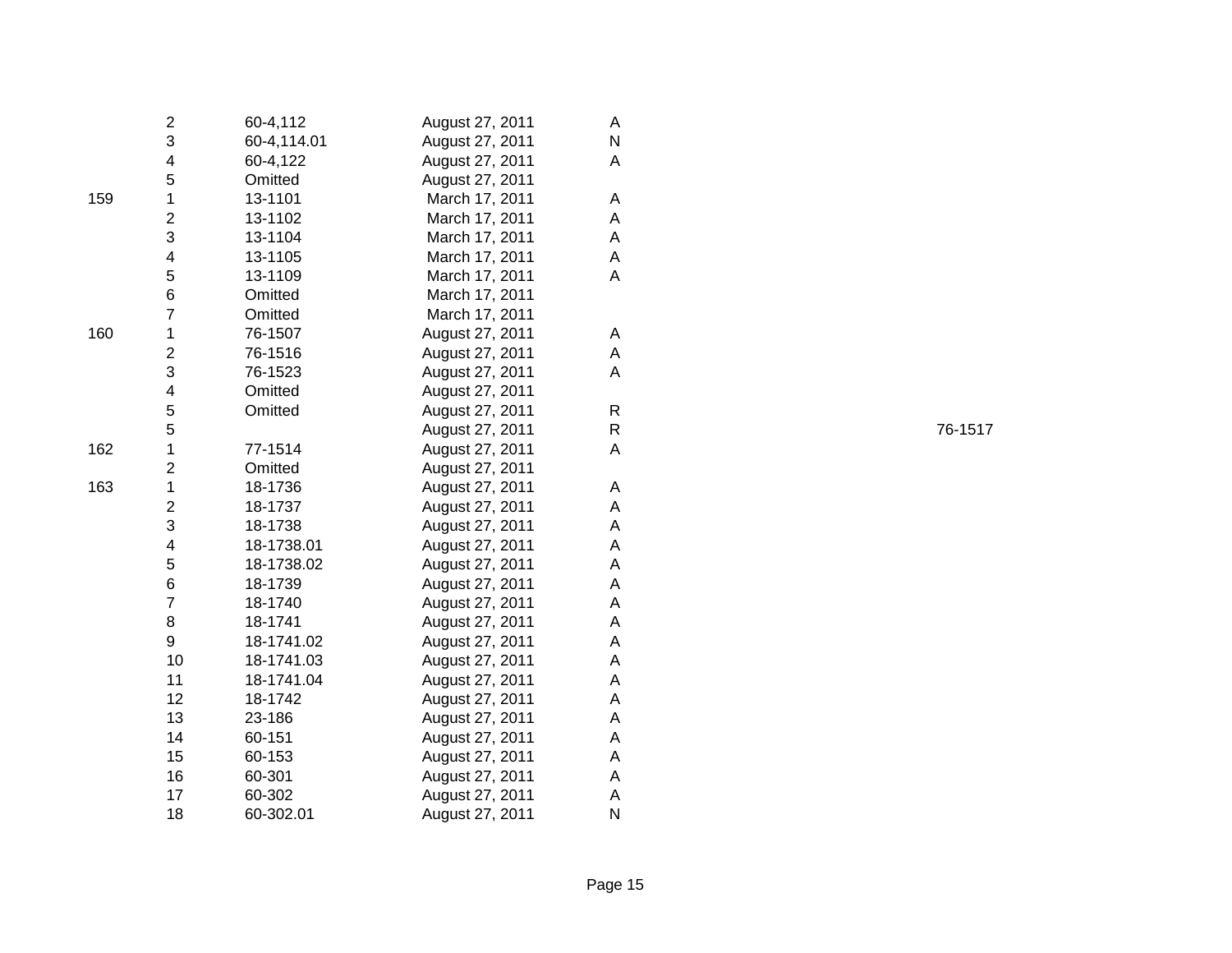|      | 19                      | 60-331.01   | August 27, 2011 | N         |
|------|-------------------------|-------------|-----------------|-----------|
|      | 20                      | 60-331.02   | August 27, 2011 | N         |
|      | 21                      | 60-352.01   | August 27, 2011 | N         |
|      | 22                      | 60-3,113    | August 27, 2011 | А         |
|      | 23                      | 60-3,113.01 | August 27, 2011 | N         |
|      | 24                      | 60-3,113.02 | August 27, 2011 | ${\sf N}$ |
|      | 25                      | 60-3,113.03 | August 27, 2011 | N         |
|      | 26                      | 60-3,113.04 | August 27, 2011 | N         |
|      | 27                      | 60-3,113.05 | August 27, 2011 | N         |
|      | 28                      | 60-3,113.06 | August 27, 2011 | N         |
|      | 29                      | 60-3,113.07 | August 27, 2011 | N         |
|      | 30                      | 60-3,113.08 | August 27, 2011 | N         |
|      | 31                      | Omitted     | August 27, 2011 |           |
| 163A |                         | Omitted     | August 27, 2011 |           |
| 164  | 1                       | 60-601      | August 27, 2011 | Α         |
|      | $\overline{\mathbf{c}}$ | 60-6,288.01 | August 27, 2011 | N         |
|      | 3                       | 60-6,291    | August 27, 2011 | Α         |
|      | $\overline{\mathbf{4}}$ | Omitted     | August 27, 2011 |           |
| 165  | $\mathbf 1$             | 86-704      | August 27, 2011 | Α         |
|      | $\overline{\mathbf{c}}$ | Omitted     | August 27, 2011 |           |
| 167  | $\mathbf 1$             | 76-1221     | August 27, 2011 | Α         |
|      | $\overline{c}$          | 76-1228     | August 27, 2011 | A         |
|      | 3                       | Omitted     | August 27, 2011 |           |
| 170  | 1                       | 39-2215     | January 1, 2012 | Α         |
|      | 2                       | 60-4,115    | January 1, 2012 | Α         |
|      | 3                       | 60-4,127    | January 1, 2012 | A         |
|      | 4                       | 60-2120     | January 1, 2012 | A         |
|      | 5                       | 60-2121     | January 1, 2012 | Α         |
|      | 6                       | 60-2125     | January 1, 2012 | A         |
|      | $\overline{7}$          | 60-2126     | January 1, 2012 | А         |
|      | 8                       | 60-2127     | January 1, 2012 | А         |
|      | 9                       | 60-2128     | January 1, 2012 | Α         |
|      | 10                      | 60-2129     | January 1, 2012 | Α         |
|      | 11                      | 60-2130     | January 1, 2012 | A         |
|      | 12                      | 60-2131     | January 1, 2012 | А         |
|      | 13                      | 60-2132.01  | January 1, 2012 | N         |
|      | 14                      | 60-2139     | January 1, 2012 | A         |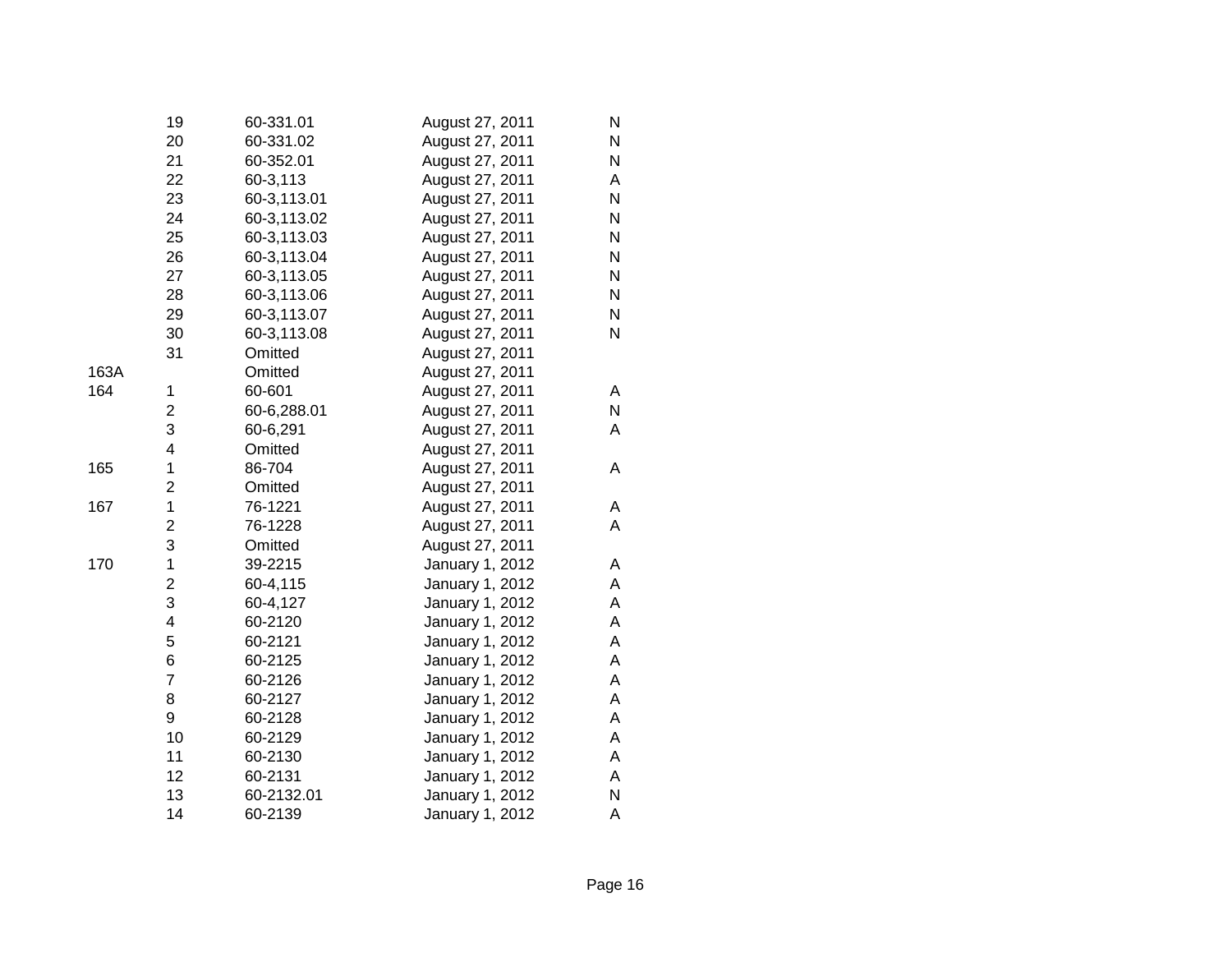|     | 15                      | Omitted     | January 1, 2012 |                           |         |
|-----|-------------------------|-------------|-----------------|---------------------------|---------|
|     | 16                      | Omitted     | January 1, 2012 |                           |         |
|     | 17                      | Omitted     | January 1, 2012 | $\mathsf{R}$              |         |
|     | 17                      |             | January 1, 2012 | R                         | 60-2132 |
|     | 17                      |             | January 1, 2012 | R                         | 60-2133 |
|     | 17                      |             | January 1, 2012 | R                         | 60-2134 |
|     | 17                      |             | January 1, 2012 | R                         | 60-2135 |
|     | 17                      |             | January 1, 2012 | R                         | 60-2136 |
|     | 17                      |             | January 1, 2012 | R                         | 60-2137 |
|     | 17                      |             | January 1, 2012 | ${\sf R}$                 | 60-2138 |
| 176 | 1                       | 49-14,126   | August 27, 2011 | A                         |         |
|     | 2                       | 49-14,140   | August 27, 2011 | $\mathsf A$               |         |
|     | 3                       | Omitted     | August 27, 2011 |                           |         |
| 177 | 1                       | 43-285      | August 27, 2011 | A                         |         |
|     | $\overline{\mathbf{c}}$ | 43-905      | August 27, 2011 | A                         |         |
|     | 3                       | 43-1301     | August 27, 2011 | Α                         |         |
|     | 4                       | 43-1311     | August 27, 2011 | A                         |         |
|     | 5                       | 43-1312     | August 27, 2011 | A                         |         |
|     | 6                       | 43-1311.01  | August 27, 2011 | N                         |         |
|     | 7                       | 43-1311.02  | August 27, 2011 | N                         |         |
|     | 8                       | 43-1311.03  | August 27, 2011 | $\mathsf{N}$              |         |
|     | 9                       | 43-1318     | August 27, 2011 | $\boldsymbol{\mathsf{A}}$ |         |
|     | 10                      | 68-1202     | August 27, 2011 | A                         |         |
|     | 11                      | 68-1204     | August 27, 2011 | $\mathsf A$               |         |
|     | 12                      | Omitted     | August 27, 2011 |                           |         |
| 178 | 1                       | 29-3608     | August 27, 2011 | A                         |         |
|     | 2                       | 60-462      | August 27, 2011 | $\boldsymbol{\mathsf{A}}$ |         |
|     | 3                       | 60-462.01   | August 27, 2011 | A                         |         |
|     | 4                       | 60-4,116    | August 27, 2011 | Α                         |         |
|     | 5                       | 60-4,131    | August 27, 2011 | Α                         |         |
|     | 6                       | 60-4,131.01 | August 27, 2011 | Α                         |         |
|     | $\overline{\mathbf{7}}$ | 60-4,132    | August 27, 2011 | Α                         |         |
|     | 8                       | 60-4,137    | August 27, 2011 | Α                         |         |
|     | 9                       | 60-4,138    | August 27, 2011 | Α                         |         |
|     | $10$                    | 60-4,139    | August 27, 2011 | Α                         |         |
|     | 11                      | 60-4,143    | August 27, 2011 | Α                         |         |
|     | 12                      | 60-4,144    | August 27, 2011 | A                         |         |
|     |                         |             |                 |                           |         |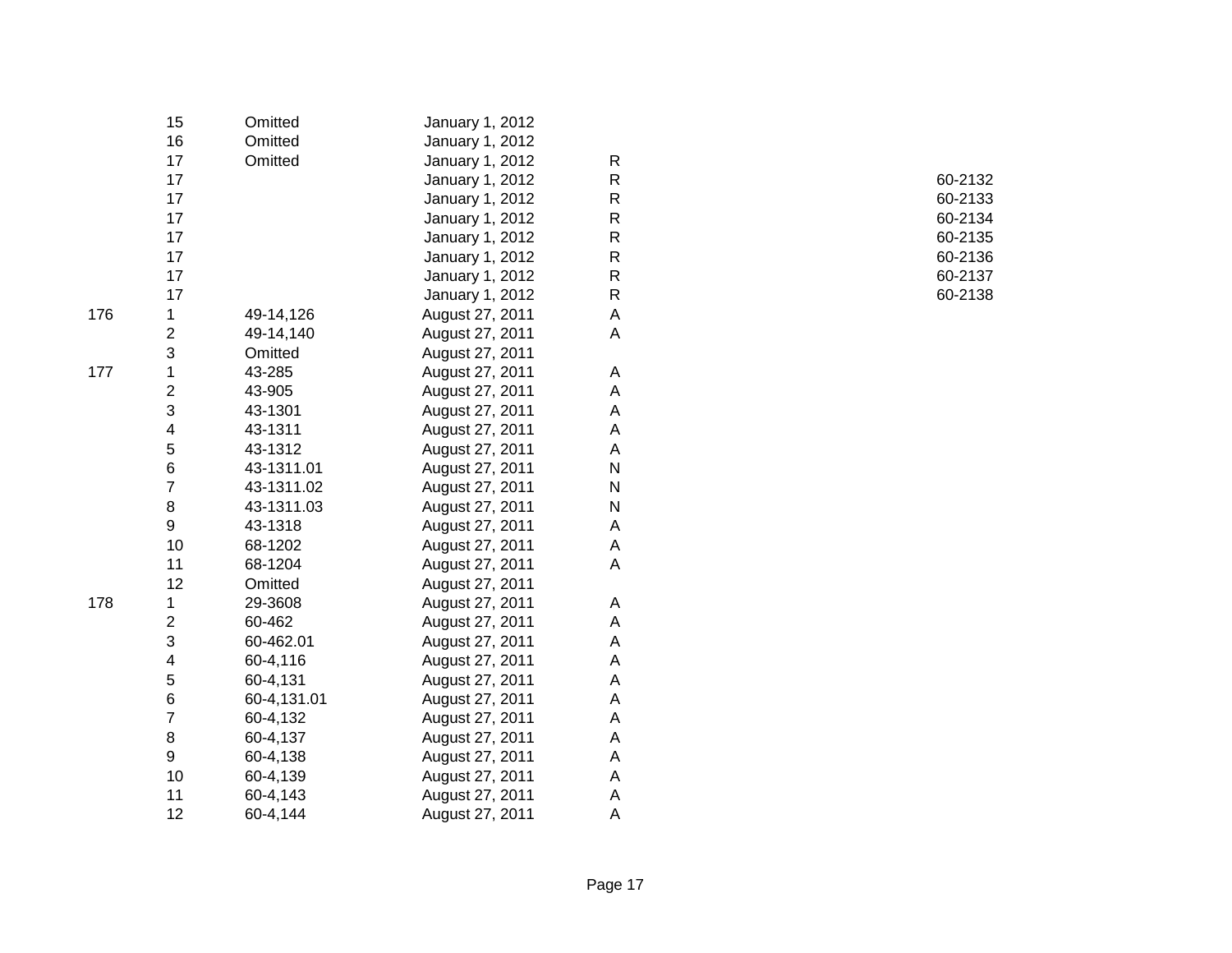|      | 13                      | 60-4,144.01 | August 27, 2011 | N         |
|------|-------------------------|-------------|-----------------|-----------|
|      | 14                      | 60-4,144.02 | August 27, 2011 | ${\sf N}$ |
|      | 15                      | 60-4,145    | August 27, 2011 | А         |
|      | 16                      | 60-4,146    | August 27, 2011 | A         |
|      | 17                      | 60-4,153    | August 27, 2011 | A         |
|      | 18                      | 60-4,154    | August 27, 2011 | A         |
|      | 19                      | 60-4,171    | August 27, 2011 | A         |
|      | 20                      | 60-2909.01  | August 27, 2011 | A         |
|      | 21                      | 75-363      | August 27, 2011 | Α         |
|      | 22                      | 75-364      | August 27, 2011 | Α         |
|      | 23                      | Omitted     | August 27, 2011 |           |
| 178A |                         | Omitted     | August 27, 2011 |           |
| 179  | $\mathbf 1$             | 28-414      | August 27, 2011 | Α         |
|      | $\overline{\mathbf{c}}$ | 38-2801     | August 27, 2011 | A         |
|      | 3                       | 38-2802     | August 27, 2011 | A         |
|      | $\overline{\mathbf{4}}$ | 38-2818.01  | August 27, 2011 | N         |
|      | 5                       | 38-2851     | August 27, 2011 | Α         |
|      | 6                       | 38-2854     | August 27, 2011 | A         |
|      | $\overline{7}$          | Omitted     | August 27, 2011 |           |
| 181  | $\mathbf 1$             | 54-1,108    | August 27, 2011 | Α         |
|      | $\overline{c}$          | 54-1,121    | August 27, 2011 | A         |
|      | 3                       | 54-1,122    | August 27, 2011 | А         |
|      | 4                       | 54-1,122.02 | August 27, 2011 | A         |
|      | 5                       | Omitted     | August 27, 2011 |           |
| 181A |                         | Omitted     | August 27, 2011 |           |
| 191  | 1                       | 83-1,107    | March 17, 2011  | Α         |
|      | $\overline{\mathbf{c}}$ | 83-1,108    | March 17, 2011  | A         |
|      | 3                       | Omitted     | March 17, 2011  |           |
|      | 4                       | Omitted     | March 17, 2011  |           |
| 197  | 1                       | 20-170      | August 27, 2011 | N         |
| 207  | 1                       | 90-275      | April 15, 2011  | N         |
|      | $\overline{\mathbf{c}}$ | 37-354      | April 15, 2011  | A         |
|      | 3                       | Omitted     | April 15, 2011  |           |
|      | 4                       | Omitted     | April 15, 2011  |           |
| 208  | 1                       | 70-1001.01  | August 27, 2011 | Α         |
|      | $\overline{\mathbf{c}}$ | 70-1013     | August 27, 2011 | Α         |
|      | 3                       | 70-1014.02  | August 27, 2011 | A         |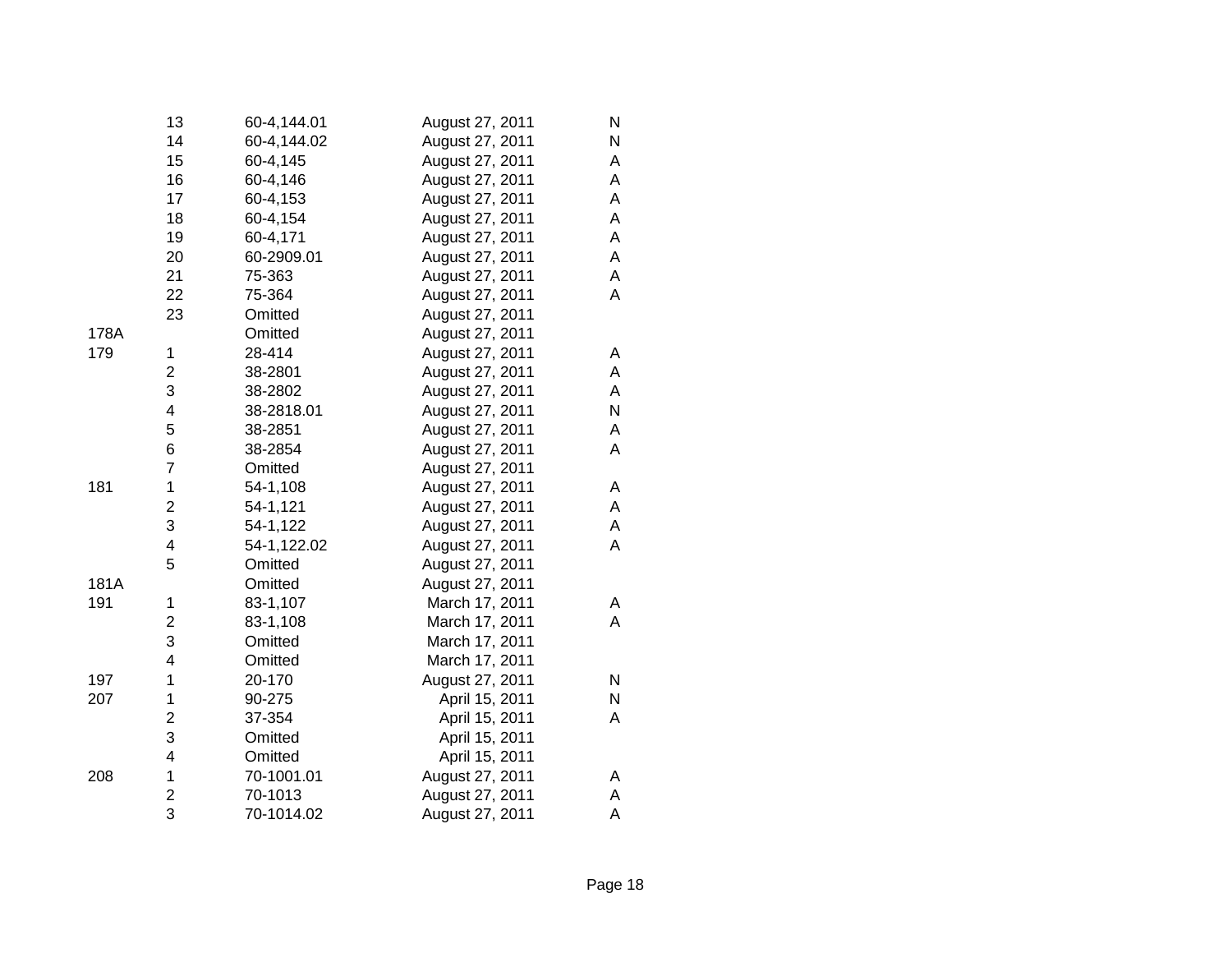|      | 4                       | 70-1015     | August 27, 2011   | A |
|------|-------------------------|-------------|-------------------|---|
|      | 5                       | 76-3001     | August 27, 2011   | A |
|      | 6                       | Omitted     | August 27, 2011   |   |
| 210  | 1                       | 13-2609     | October 1, 2011   | A |
|      | $\overline{\mathbf{c}}$ | 13-3107     | October 1, 2011   | A |
|      | 3                       | 72-258.03   | August 27, 2011   | A |
|      | $\overline{\mathbf{4}}$ | 77-702      | August 27, 2011   | A |
|      | 5                       | 77-1327     | August 27, 2011   | A |
|      | 6                       | 77-1783.01  | August 27, 2011   | A |
|      | $\overline{7}$          | 77-2704.50  | October 1, 2011   | A |
|      | 8                       | 77-2705.01  | October 1, 2011   | A |
|      | 9                       | 77-2708     | October 1, 2011   | A |
|      | 10                      | 77-2709     | October 1, 2011   | A |
|      | 11                      | 81-8,128    | August 27, 2011   | A |
|      | 12                      | 81-1260     | October 1, 2011   | A |
|      | 13                      | 81-15,164   | October 1, 2011   | A |
|      | 14                      | Omitted     | August 27, 2011   |   |
|      | 15                      | Omitted     | August 27, 2011   |   |
|      | 16                      | Omitted     | October 1, 2011   |   |
|      | 17                      | Omitted     | August 27, 2011   | R |
|      | 17                      |             | August 27, 2011   | R |
| 210A |                         | Omitted     | August 27, 2011   |   |
| 211  | 1                       | 13-324      | October 1, 2011   | A |
|      | $\overline{2}$          | 13-2814     | October 1, 2011   | Α |
|      | 3                       | 77-2703     | October 1, 2011   | A |
|      | 4                       | 77-2703.03  | October 1, 2011   | Α |
|      | 5                       | 77-2704.10  | October 1, 2011   | A |
|      | 6                       | 77-2712.03  | October 1, 2011   | A |
|      | 7                       | 77-27,143   | October 1, 2011   | A |
|      | 8                       | Omitted     | October 1, 2011   |   |
|      | 9                       | Omitted     | October 1, 2011   |   |
| 212  | 1                       | 18-1739     | February 23, 2011 | A |
|      | $\overline{c}$          | 60-144      | February 23, 2011 | A |
|      | 3                       | 60-3,193.01 | February 23, 2011 | A |
|      | $\overline{\mathbf{4}}$ | 60-3,221    | February 23, 2011 | A |
|      | 5                       | 60-462.01   | February 23, 2011 | A |
|      | 6                       | 60-4,147.02 | February 23, 2011 | A |

77-1355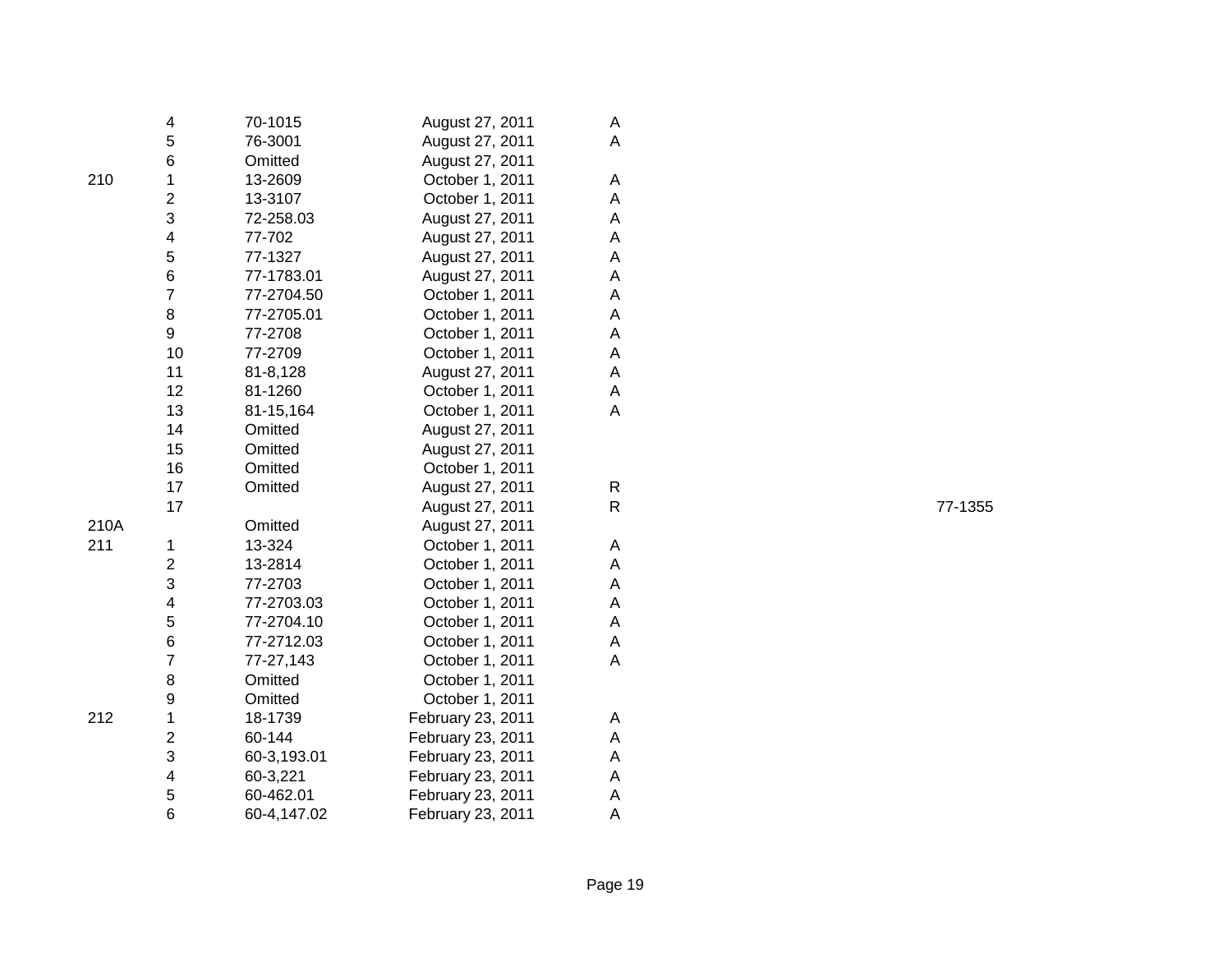|     | 7                       | 75-363    | February 23, 2011 | Α |
|-----|-------------------------|-----------|-------------------|---|
|     | 8                       | 75-364    | February 23, 2011 | A |
|     | 9                       | 75-393    | February 23, 2011 | A |
|     | 10                      | Omitted   | February 23, 2011 |   |
|     | 11                      | Omitted   | February 23, 2011 |   |
| 215 | 1                       | 60-462    | March 11, 2011    | A |
|     | $\overline{\mathbf{c}}$ | 60-462.02 | March 11, 2011    | A |
|     | 3                       | 60-479    | March 11, 2011    | A |
|     | 4                       | 60-479.01 | March 11, 2011    | Α |
|     | 5                       | 60-484    | March 11, 2011    | A |
|     | 6                       | 60-484.03 | March 11, 2011    | N |
|     | $\overline{7}$          | 60-484.04 | March 11, 2011    | N |
|     | 8                       | 60-484.05 | March 11, 2011    | N |
|     | 9                       | 60-484.06 | March 11, 2011    | N |
|     | 10                      | 60-487    | March 11, 2011    | Α |
|     | 11                      | 60-4,113  | March 11, 2011    | Α |
|     | 12                      | 60-4,114  | March 11, 2011    | Α |
|     | 13                      | 60-4,115  | March 11, 2011    | Α |
|     | 14                      | 60-4,117  | March 11, 2011    | A |
|     | 15                      | 60-4,120  | March 11, 2011    | Α |
|     | 16                      | 60-4,121  | March 11, 2011    | Α |
|     | 17                      | 60-4,122  | March 11, 2011    | A |
|     | 18                      | 60-4,127  | March 11, 2011    | Α |
|     | 19                      | 60-4,144  | March 11, 2011    | Α |
|     | 20                      | 60-4,149  | March 11, 2011    | A |
|     | 21                      | 60-4,150  | March 11, 2011    | A |
|     | 22                      | 60-4,151  | March 11, 2011    | A |
|     | 23                      | 60-4,181  | March 11, 2011    | A |
|     | 24                      | Omitted   | March 11, 2011    |   |
|     | 25                      | Omitted   | March 11, 2011    |   |
| 218 | 1                       | 81-1316   | August 27, 2011   | A |
|     | $\overline{2}$          | Omitted   | August 27, 2011   |   |
| 225 | $\mathbf 1$             | 38-129    | March 11, 2011    | A |
|     | $\overline{\mathbf{c}}$ | Omitted   | March 11, 2011    |   |
|     | 3                       | Omitted   | March 11, 2011    |   |
| 226 | $\mathbf 1$             | 28-101    | August 27, 2011   | Α |
|     | $\overline{2}$          | 28-934    | August 27, 2011   | N |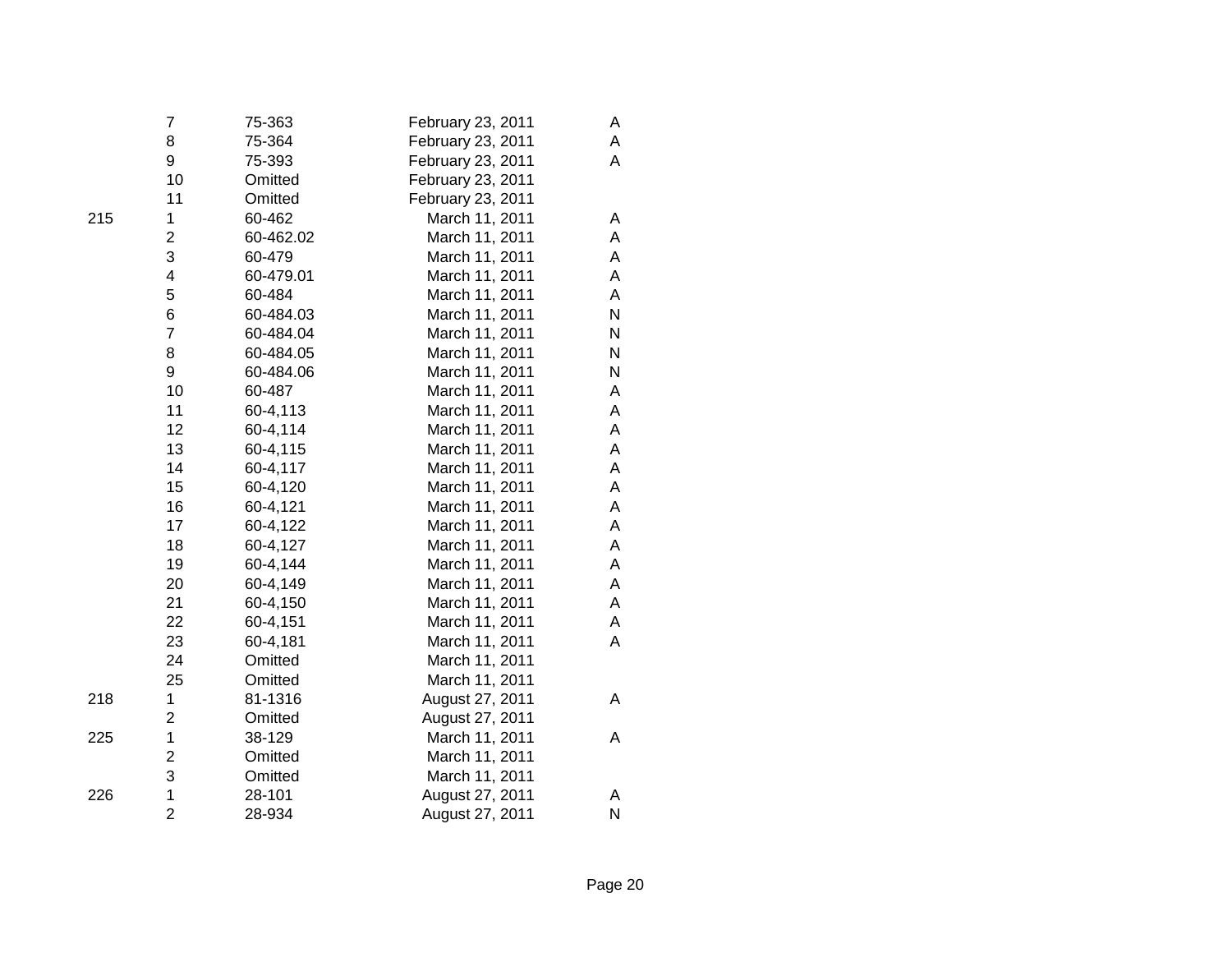|      | 3                       | Omitted    | August 27, 2011 |   |
|------|-------------------------|------------|-----------------|---|
| 228  | 1                       | 81-173     | August 27, 2011 | A |
|      | 2                       | 81-190     | August 27, 2011 | A |
|      | 3                       | 81-188     | August 27, 2011 | N |
|      | 4                       | Omitted    | August 27, 2011 |   |
|      | 5                       | Omitted    | August 27, 2011 | R |
|      | 5                       |            | August 27, 2011 | R |
| 229  | 1                       | 61-218     | May 18, 2011    | A |
|      | $\overline{\mathbf{c}}$ | 81-15,174  | May 18, 2011    | Α |
|      | 3                       | 81-15,175  | May 18, 2011    | Α |
|      | 4                       | 61-220     | May 18, 2011    | N |
|      | 5                       | 61-221     | May 18, 2011    | N |
|      | 6                       | Omitted    | May 18, 2011    |   |
|      | $\overline{7}$          | Omitted    | May 18, 2011    |   |
| 229A |                         | Omitted    | May 18, 2011    |   |
| 230  | 1                       | 84-712.05  | August 27, 2011 | A |
|      | 2                       | Omitted    | August 27, 2011 |   |
| 234  | 1                       | 68-130     | August 27, 2011 | Α |
|      | $\overline{\mathbf{c}}$ | Omitted    | August 27, 2011 |   |
| 235  | $\mathbf 1$             | 77-3446    | April 27, 2011  | Α |
|      | $\overline{\mathbf{c}}$ | 79-413     | April 27, 2011  | A |
|      | 3                       | 79-536     | April 27, 2011  | А |
|      | 4                       | 79-1001    | April 27, 2011  | Α |
|      | 5                       | 79-1003    | April 27, 2011  | А |
|      | 6                       | 79-1003.01 | April 27, 2011  | Α |
|      | $\overline{7}$          | 79-1005.01 | April 27, 2011  | A |
|      | 8                       | 79-1007.10 | April 27, 2011  | A |
|      | 9                       | 79-1007.11 | April 27, 2011  | Α |
|      | 10                      | 79-1007.16 | April 27, 2011  | A |
|      | 11                      | 79-1007.18 | April 27, 2011  | Α |
|      | 12                      | 79-1008.01 | April 27, 2011  | A |
|      | 13                      | 79-1008.02 | April 27, 2011  | Α |
|      | 14                      | 79-1009    | April 27, 2011  | Α |
|      | 15                      | 79-1009.01 | April 27, 2011  | N |
|      | 16                      | 79-1015.01 | April 27, 2011  | A |
|      | 17                      | 79-1017.01 | April 27, 2011  | A |
|      | 18                      | 79-1018.01 | April 27, 2011  | Α |

81-191.01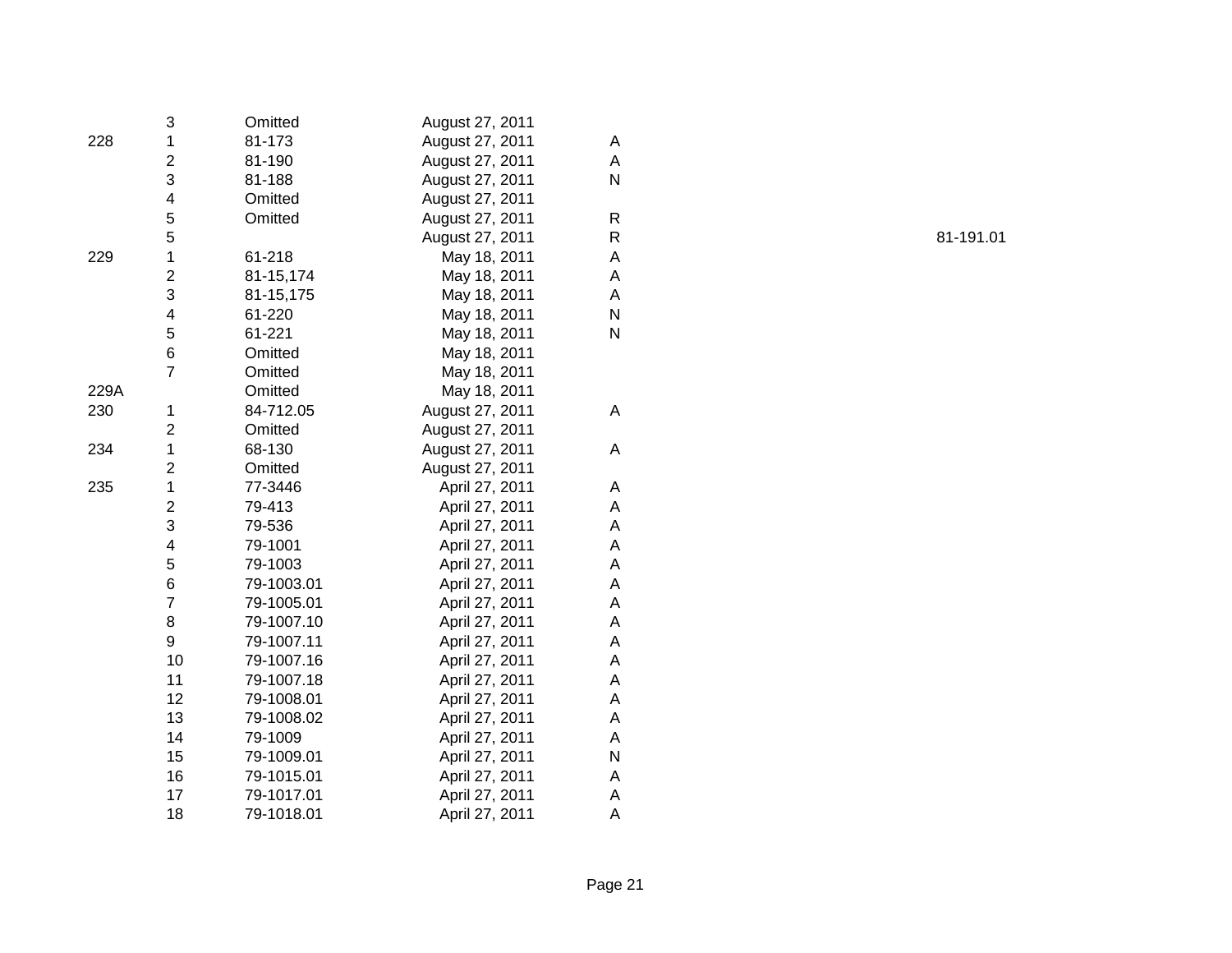|     | 19                      | 79-1023    | April 27, 2011    | A |
|-----|-------------------------|------------|-------------------|---|
|     | 20                      | 79-1025    | April 27, 2011    | A |
|     | 21                      | 79-1028.01 | April 27, 2011    | A |
|     | 22                      | 79-1029    | April 27, 2011    | A |
|     | 23                      | 79-1030    | April 27, 2011    | A |
|     | 24                      | 79-1103    | April 27, 2011    | A |
|     | 25                      | Omitted    | April 27, 2011    |   |
|     | 26                      | Omitted    | April 27, 2011    | R |
|     | 26                      |            | April 27, 2011    | R |
|     | 26                      |            | April 27, 2011    | R |
|     | 26                      |            | April 27, 2011    | R |
|     | 26                      |            | April 27, 2011    | R |
|     | 26                      |            | April 27, 2011    | R |
|     | 26                      |            | April 27, 2011    | R |
|     | 26                      |            | April 27, 2011    | R |
|     | 26                      |            | April 27, 2011    | R |
|     | 26                      |            | April 27, 2011    | R |
|     | 26                      |            | April 27, 2011    | R |
|     | 27                      | Omitted    | April 27, 2011    |   |
| 237 | 1                       | 71-2454    | August 27, 2011   | N |
|     | 2                       | 71-2455    | August 27, 2011   | N |
| 241 | 1                       | 60-126     | February 23, 2011 | A |
|     | 2                       | 60-139     | February 23, 2011 | A |
|     | 3                       | 60-140     | February 23, 2011 | A |
|     | 4                       | 60-142     | February 23, 2011 | A |
|     | 5                       | 60-344     | February 23, 2011 | Α |
|     | 6                       | Omitted    | February 23, 2011 |   |
|     | 7                       | Omitted    | February 23, 2011 |   |
| 243 | 1                       | 46-2,140   | March 11, 2011    | A |
|     | 2                       | Omitted    | March 11, 2011    |   |
|     | 3                       | Omitted    | March 11, 2011    |   |
| 248 | 1                       | 81-520.01  | August 27, 2011   | A |
|     | $\overline{\mathbf{c}}$ | 81-520.03  | August 27, 2011   | A |
|     | 3                       | 81-520.04  | August 27, 2011   | A |
|     | $\overline{\mathbf{4}}$ | 81-520.05  | August 27, 2011   | Α |
|     | 5                       | Omitted    | August 27, 2011   |   |
| 252 | 1                       | 12-101     | July 1, 2011      | Α |

 79-1005.02 79-1007.01 79-1007.02 79-1007.19 79-1007.24 79-1010 79-1026 79-1026.01 79-1028 79-1083.03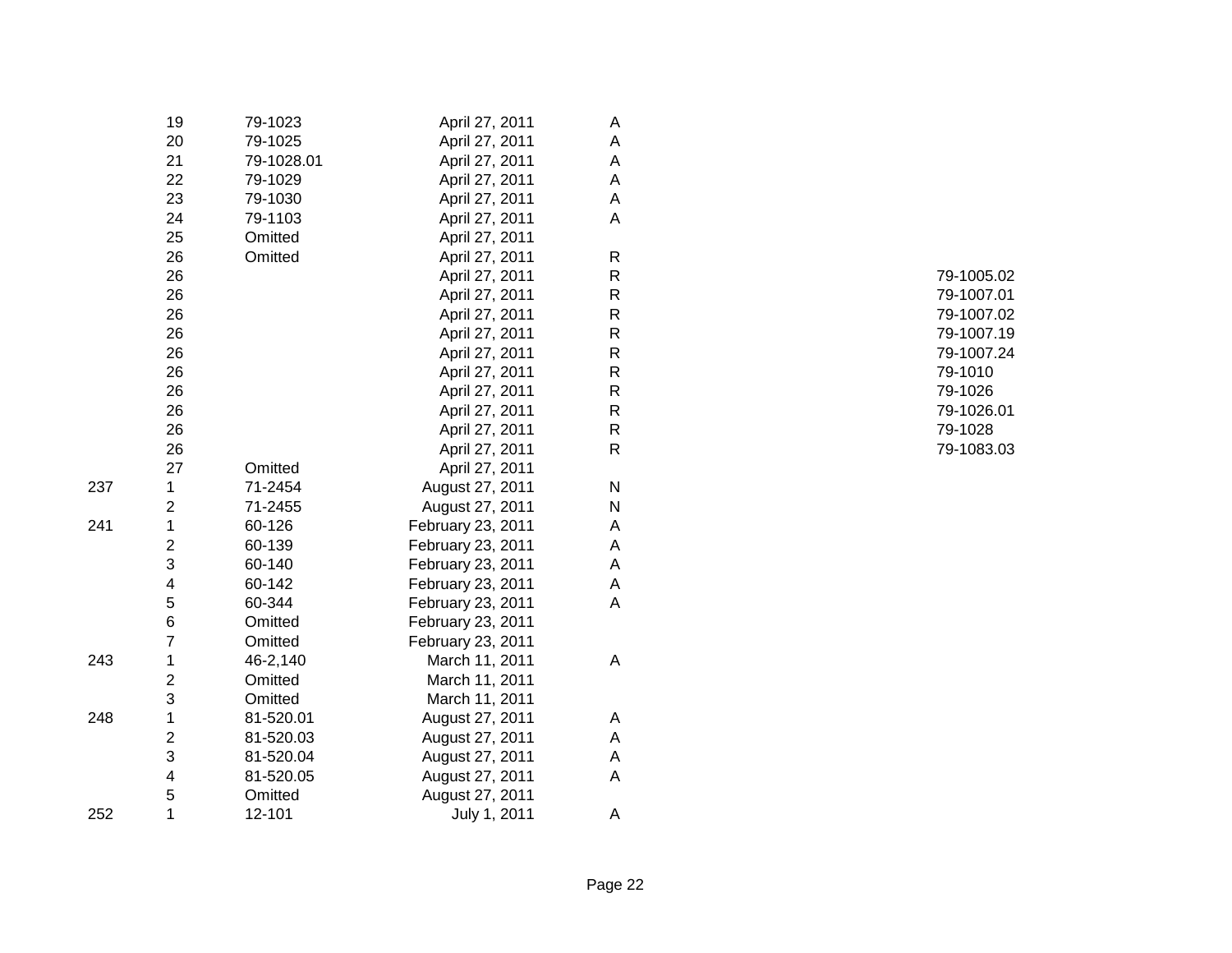|     | 2                       | 77-2704.15 | July 1, 2011    | Α            |            |
|-----|-------------------------|------------|-----------------|--------------|------------|
|     | 3                       | Omitted    | July 1, 2011    |              |            |
|     | 4                       | Omitted    | July 1, 2011    |              |            |
|     | 5                       | Omitted    | July 1, 2011    |              |            |
| 254 |                         | 23-1503.01 | August 27, 2011 | A            |            |
|     | 2                       | 23-1528    | August 27, 2011 | ${\sf N}$    |            |
|     | 3                       | 23-1510    | August 27, 2011 | A            |            |
|     | 4                       | Omitted    | August 27, 2011 |              |            |
| 257 | 1                       | 86-143     | August 27, 2011 | A            |            |
|     | $\overline{\mathbf{c}}$ | 86-144     | August 27, 2011 | A            |            |
|     | 3                       | Omitted    | August 27, 2011 |              |            |
| 259 | 1                       | 37-914     | August 27, 2011 | A            |            |
|     | $\overline{c}$          | 81-701.05  | August 27, 2011 | ${\sf N}$    |            |
|     | 3                       | 74-1427    | August 27, 2011 | A            |            |
|     | 4                       | Omitted    | August 27, 2011 |              |            |
|     | 5                       | Omitted    | August 27, 2011 | ${\sf R}$    |            |
|     | 5                       |            | August 27, 2011 | ${\sf R}$    | 74-1401    |
|     | 5                       |            | August 27, 2011 | ${\sf R}$    | 74-1402    |
|     | 5                       |            | August 27, 2011 | R            | 74-1402.01 |
|     | 5                       |            | August 27, 2011 | R            | 74-1403    |
|     | 5                       |            | August 27, 2011 | R            | 74-1404    |
|     | 5                       |            | August 27, 2011 | ${\sf R}$    | 74-1405    |
|     | 5                       |            | August 27, 2011 | R            | 74-1405.01 |
|     | 5                       |            | August 27, 2011 | R            | 74-1405.02 |
|     | 5                       |            | August 27, 2011 | $\mathsf{R}$ | 74-1405.03 |
|     | 5                       |            | August 27, 2011 | $\mathsf{R}$ | 74-1406    |
|     | 5                       |            | August 27, 2011 | ${\sf R}$    | 74-1407.01 |
|     | 5                       |            | August 27, 2011 | R            | 74-1408    |
|     | 5                       |            | August 27, 2011 | R            | 74-1410    |
|     | 5                       |            | August 27, 2011 | $\mathsf{R}$ | 74-1410.01 |
|     | 5                       |            | August 27, 2011 | R            | 74-1411    |
|     | 5                       |            | August 27, 2011 | ${\sf R}$    | 74-1411.01 |
|     | 5                       |            | August 27, 2011 | R            | 74-1412    |
|     | 5                       |            | August 27, 2011 | R            | 74-1412.01 |
|     | 5                       |            | August 27, 2011 | ${\sf R}$    | 74-1413    |
|     | 5                       |            | August 27, 2011 | ${\sf R}$    | 74-1414    |
|     | 5                       |            | August 27, 2011 | R            | 74-1415    |
|     |                         |            |                 |              |            |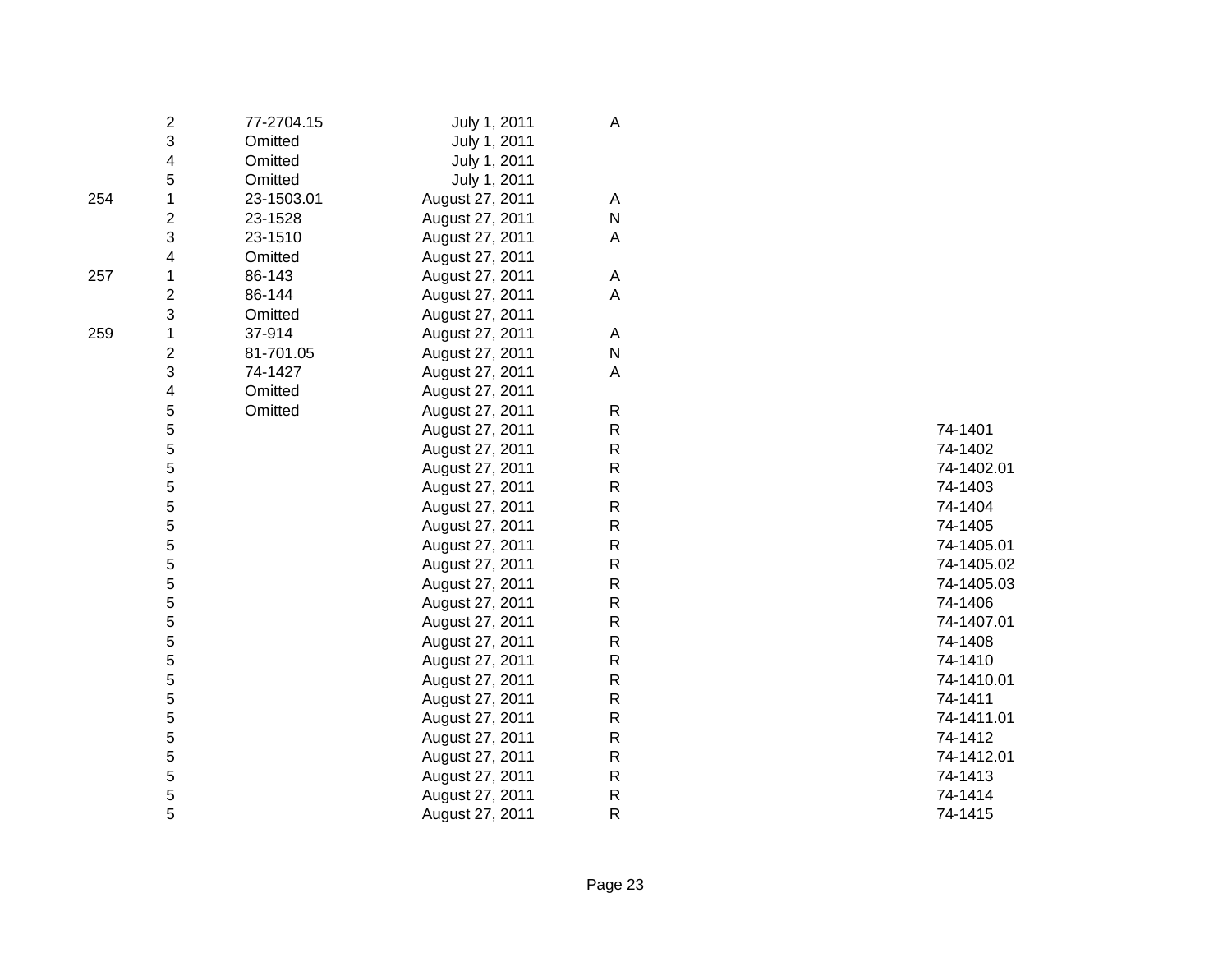|     | 5              |            | August 27, 2011 | R            |  |
|-----|----------------|------------|-----------------|--------------|--|
|     | 5              |            | August 27, 2011 | $\mathsf R$  |  |
|     | 5              |            | August 27, 2011 | $\mathsf R$  |  |
|     | 5              |            | August 27, 2011 | $\mathsf R$  |  |
|     | 5              |            | August 27, 2011 | $\mathsf R$  |  |
|     | 5              |            | August 27, 2011 | R            |  |
|     | 5              |            | August 27, 2011 | R            |  |
|     | 5              |            | August 27, 2011 | R            |  |
|     | 5              |            | August 27, 2011 | R            |  |
|     | 5              |            | August 27, 2011 | $\mathsf{R}$ |  |
|     | 5              |            | August 27, 2011 | R            |  |
|     | 5              |            | August 27, 2011 | $\mathsf R$  |  |
|     | 5              |            | August 27, 2011 | R            |  |
|     | 5              |            | August 27, 2011 | R            |  |
| 260 | 1              | 71-9101    | July 1, 2012    | N            |  |
|     | $\overline{2}$ | 71-9102    | July 1, 2012    | N            |  |
|     | 3              | 71-9103    | July 1, 2012    | N            |  |
|     | 4              | 71-9104    | July 1, 2012    | N            |  |
|     | 5              | 71-9105    | July 1, 2012    | N            |  |
|     | 6              | 71-9106    | July 1, 2012    | N            |  |
|     | $\overline{7}$ | Omitted    | July 1, 2012    |              |  |
| 261 | 1              | 48-604     | August 27, 2011 | Α            |  |
|     | $\overline{2}$ | Omitted    | August 27, 2011 |              |  |
| 264 | 1              | 12-1301    | March 11, 2011  | A            |  |
|     | $\overline{2}$ | 30-241     | March 11, 2011  | Α            |  |
|     | 3              | 81-176     | March 11, 2011  | А            |  |
|     | 4              | 81-1108.33 | March 11, 2011  | А            |  |
|     | 5              | Omitted    | March 11, 2011  |              |  |
|     | 6              | Omitted    | March 11, 2011  |              |  |
| 265 | 1              | 81-3120    | August 27, 2011 | А            |  |
|     | $\overline{2}$ | Omitted    | August 27, 2011 |              |  |
| 274 | 1              | 71-2421    | August 27, 2011 | A            |  |
|     | $\overline{c}$ | 71-2453    | August 27, 2011 | A            |  |
|     | 3              | Omitted    | August 27, 2011 |              |  |
| 277 | $\mathbf 1$    | 81-1255    | August 27, 2011 | A            |  |
|     | $\overline{2}$ | Omitted    | August 27, 2011 |              |  |
| 278 | 1              | 23-1114    | August 27, 2011 | Α            |  |

 74-1415.01 74-1415.03 74-1415.04 74-1415.05 74-1415.06 74-1419.02 R 74-1420 74-1420.01 74-1420.02 74-1420.03 74-1428.01 74-1428.02 74-1428.03 74-1429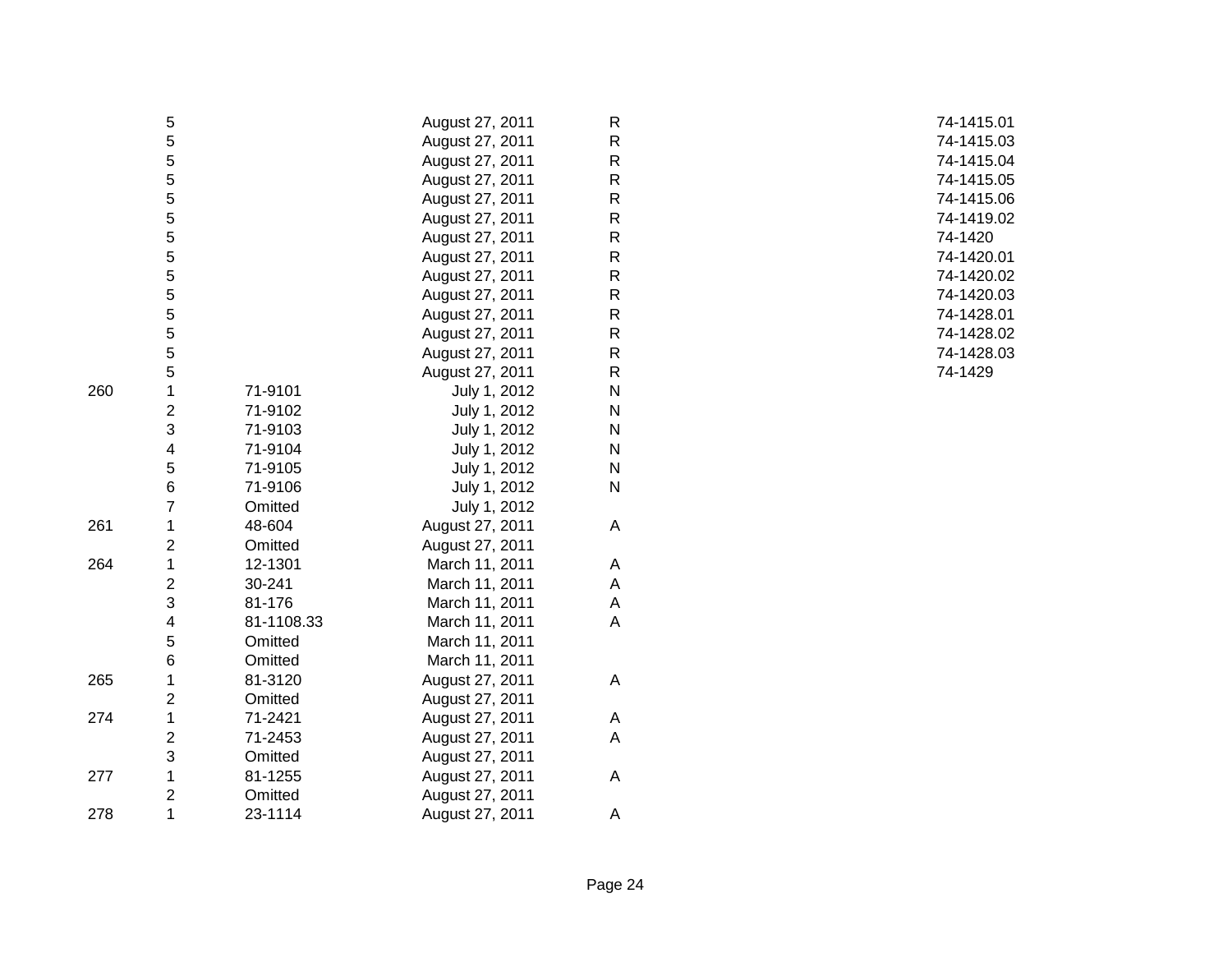|     | 2                       | 23-2545     | August 27, 2011 | N |
|-----|-------------------------|-------------|-----------------|---|
|     | 3                       | Omitted     | August 27, 2011 |   |
|     | 4                       | Omitted     | August 27, 2011 |   |
| 279 | 1                       | 53-169.01   | August 27, 2011 | A |
|     | $\overline{c}$          | Omitted     | August 27, 2011 |   |
| 281 | $\mathbf 1$             | 53-186      | August 27, 2011 | A |
|     | $\overline{\mathbf{c}}$ | 53-186.01   | August 27, 2011 | A |
|     | 3                       | 60-6,211.08 | August 27, 2011 | A |
|     | 4                       | Omitted     | August 27, 2011 |   |
| 284 | $\mathbf 1$             | 28-1320.02  | August 27, 2011 | A |
|     | $\overline{c}$          | Omitted     | August 27, 2011 |   |
| 286 | 1                       | 53-123.15   | August 27, 2011 | A |
|     | $\overline{2}$          | Omitted     | August 27, 2011 |   |
| 289 | $\mathbf{1}$            | 14-3,113    | January 1, 2012 | Α |
|     | $\overline{2}$          | 23-187      | January 1, 2012 | A |
|     | 3                       | 39-2215     | January 1, 2012 | A |
|     | 4                       | 39-2215.01  | January 1, 2012 | A |
|     | 5                       | 39-2216     | January 1, 2012 | A |
|     | 6                       | 60-101      | January 1, 2012 | A |
|     | $\overline{7}$          | 60-119.01   | January 1, 2012 | A |
|     | 8                       | 60-123      | January 1, 2012 | Α |
|     | 9                       | 60-137      | January 1, 2012 | A |
|     | 10                      | 60-142.08   | January 1, 2012 | N |
|     | 11                      | 60-165      | January 1, 2012 | A |
|     | 12                      | 60-301      | January 1, 2012 | A |
|     | 13                      | 60-306      | January 1, 2012 | A |
|     | 14                      | 60-336.01   | January 1, 2012 | A |
|     | 15                      | 60-339      | January 1, 2012 | A |
|     | 16                      | 60-383.02   | January 1, 2012 | N |
|     | 17                      | 60-386      | January 1, 2012 | A |
|     | 18                      | 60-393      | January 1, 2012 | A |
|     | 19                      | 60-395      | January 1, 2012 | A |
|     | 20                      | 60-3,100    | January 1, 2012 | A |
|     | 21                      | 60-3,113    | January 1, 2012 | A |
|     | 22                      | 60-3,187    | January 1, 2012 | A |
|     | 23                      | 60-3,190    | January 1, 2012 | Α |
|     | 24                      | 60-3,191    | January 1, 2012 | N |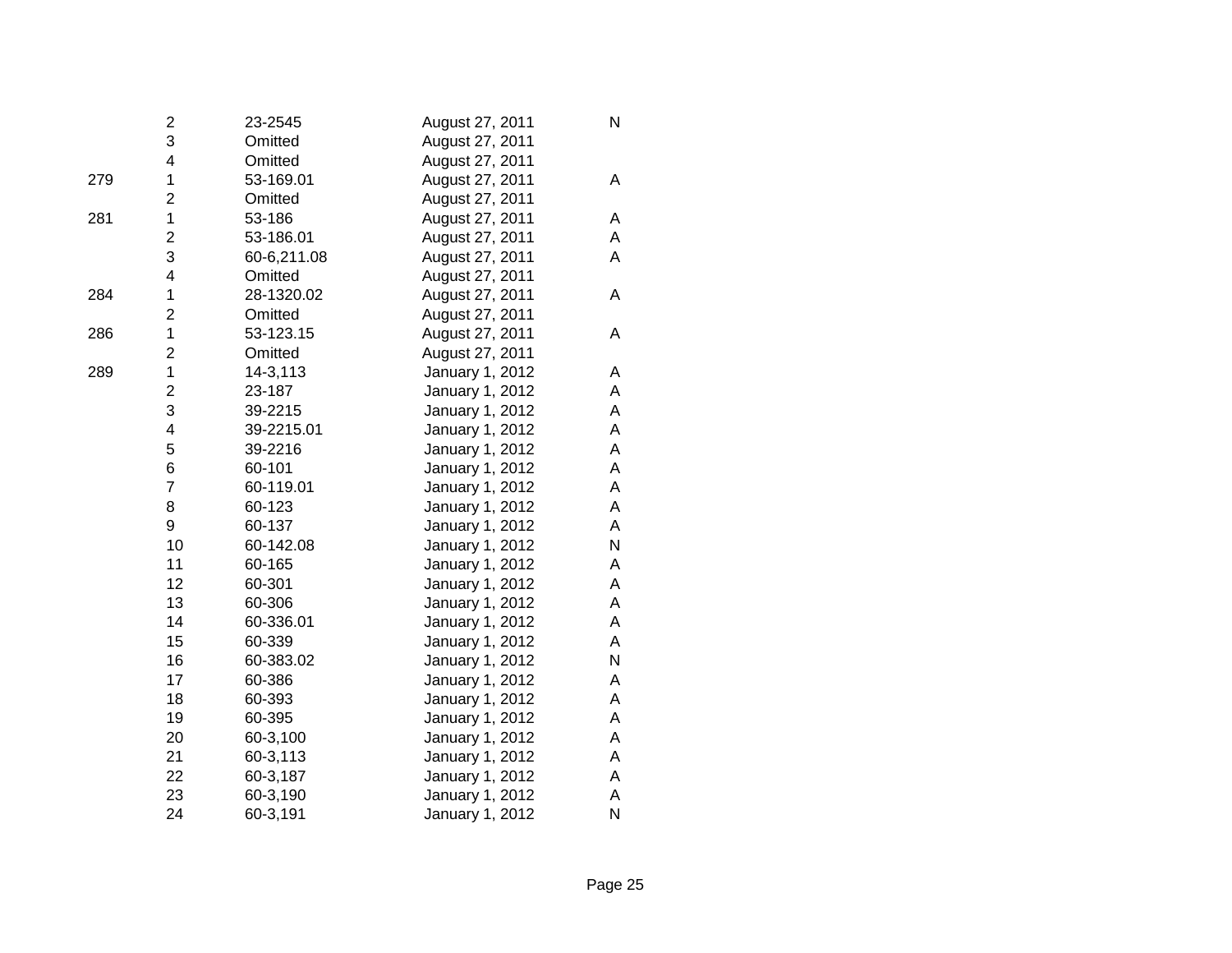|      | 25                      | 60-471    | January 1, 2012 | Α                         |        |
|------|-------------------------|-----------|-----------------|---------------------------|--------|
|      | 26                      | 60-501    | January 1, 2012 | A                         |        |
|      | 27                      | 60-520    | January 1, 2012 | A                         |        |
|      | 28                      | 60-547    | January 1, 2012 | A                         |        |
|      | 29                      | 60-601    | January 1, 2012 | A                         |        |
|      | 30                      | 60-605    | January 1, 2012 | A                         |        |
|      | 31                      | 60-628.01 | January 1, 2012 | ${\sf N}$                 |        |
|      | 32                      | 60-6,380  | January 1, 2012 | ${\sf N}$                 |        |
|      | 33                      | 60-6,348  | January 1, 2012 | A                         |        |
|      | 34                      | 60-6,349  | January 1, 2012 | A                         |        |
|      | 35                      | 66-712    | January 1, 2012 | A                         |        |
|      | 36                      | 66-738    | January 1, 2012 | $\mathsf A$               |        |
|      | 37                      | 66-1405   | January 1, 2012 | A                         |        |
|      | 38                      | 77-1330   | January 1, 2012 | A                         |        |
|      | 39                      | Omitted   | January 1, 2012 |                           |        |
|      | 40                      | Omitted   | January 1, 2012 |                           |        |
|      | 41                      | Omitted   | January 1, 2012 | $\mathsf{R}$              |        |
|      | 41                      |           | January 1, 2012 | ${\sf R}$                 | 66-684 |
|      | 41                      |           | January 1, 2012 | ${\sf R}$                 | 66-685 |
|      | 41                      |           | January 1, 2012 | ${\sf R}$                 | 66-686 |
|      | 41                      |           | January 1, 2012 | ${\sf R}$                 | 66-687 |
|      | 41                      |           | January 1, 2012 | ${\sf R}$                 | 66-688 |
|      | 41                      |           | January 1, 2012 | ${\sf R}$                 | 66-691 |
|      | 41                      |           | January 1, 2012 | ${\sf R}$                 | 66-694 |
|      | 41                      |           | January 1, 2012 | $\mathsf{R}$              | 66-695 |
| 289A |                         | Omitted   | August 27, 2011 |                           |        |
| 292  | 1                       | 49-14,120 | July 1, 2011    | A                         |        |
|      | $\overline{\mathbf{c}}$ | Omitted   | July 1, 2011    |                           |        |
|      | 3                       | Omitted   | July 1, 2011    |                           |        |
|      | 4                       | Omitted   | July 1, 2011    |                           |        |
| 297  | 1                       | 13-2610   | August 27, 2011 | A                         |        |
|      | $\boldsymbol{2}$        | 13-2701   | August 27, 2011 | A                         |        |
|      | 3                       | 13-2702   | August 27, 2011 | A                         |        |
|      | 4                       | 13-2703   | August 27, 2011 | $\boldsymbol{\mathsf{A}}$ |        |
|      | 5                       | 13-2704   | August 27, 2011 | A                         |        |
|      | 6                       | 13-2705   | August 27, 2011 | A                         |        |
|      | $\overline{7}$          | 13-2707   | August 27, 2011 | A                         |        |
|      |                         |           |                 |                           |        |

| R | 66-684               |
|---|----------------------|
| R | 66-685               |
| R | 66-686               |
| R | 66-687               |
| R | 66-688               |
| R | 66-691               |
| R | 66-694               |
| - | $\sim$ $\sim$ $\sim$ |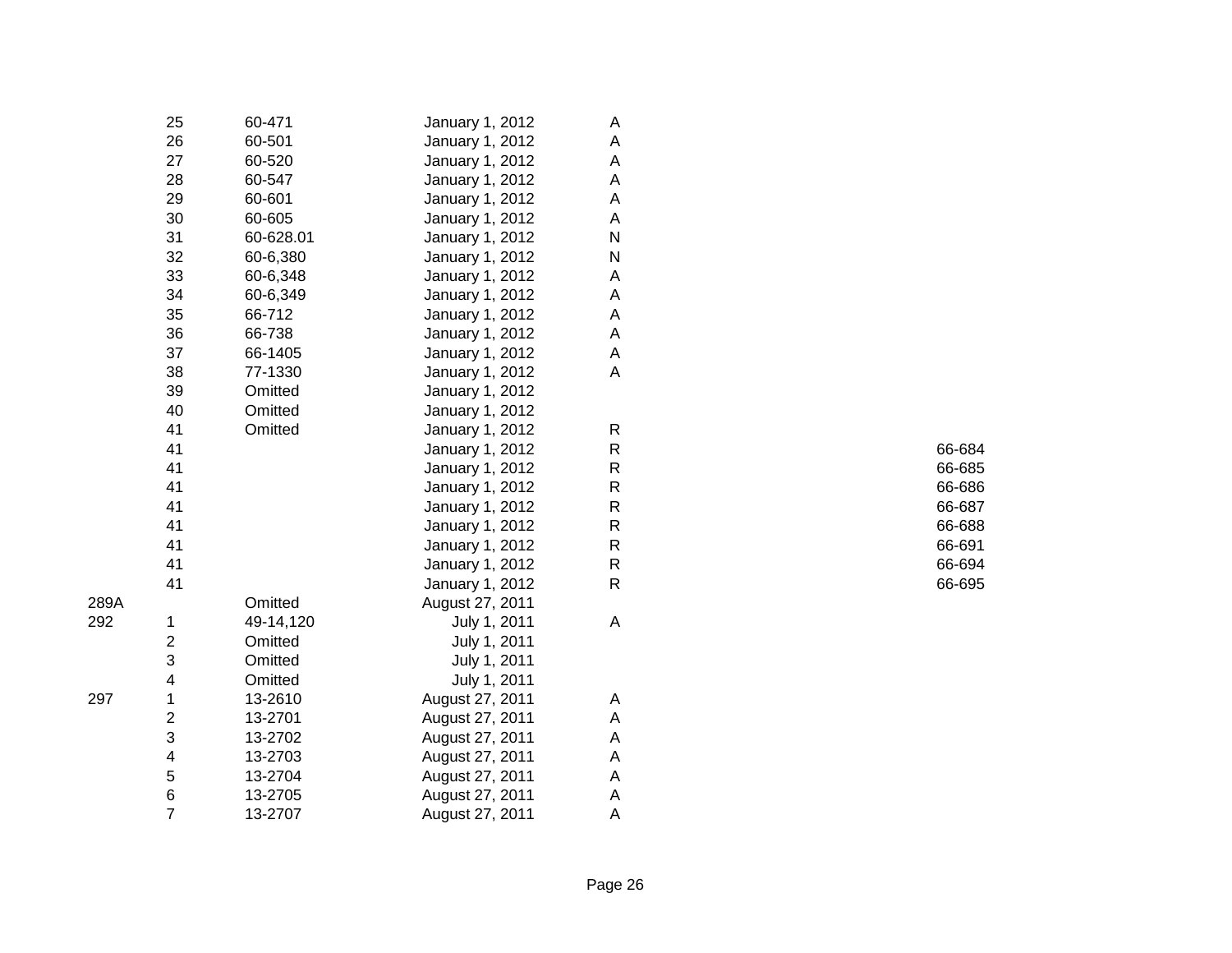|      | 8                       | 13-2710  | August 27, 2011 | A            |        |
|------|-------------------------|----------|-----------------|--------------|--------|
|      | 9                       | 13-3108  | August 27, 2011 | Α            |        |
|      | 10                      | 77-5601  | August 27, 2011 | A            |        |
|      | 11                      | Omitted  | August 27, 2011 |              |        |
| 303  | 1                       | Omitted  | August 27, 2011 | ${\sf R}$    |        |
|      |                         |          | August 27, 2011 | R            | 72-124 |
|      |                         |          | August 27, 2011 | R            | 72-124 |
|      |                         |          | August 27, 2011 | R            | 72-124 |
| 305  |                         | 54-857   | August 27, 2011 | A            |        |
|      | $\boldsymbol{2}$        | 54-1916  | August 27, 2011 | $\mathsf{N}$ |        |
|      | 3                       | Omitted  | August 27, 2011 |              |        |
| 305A |                         | Omitted  | August 27, 2011 |              |        |
| 308  | 1                       | 17-107   | August 27, 2011 | A            |        |
|      | $\boldsymbol{2}$        | 17-208   | August 27, 2011 | A            |        |
|      | 3                       | Omitted  | August 27, 2011 |              |        |
| 309  | 1                       | 19-2432  | May 18, 2011    | ${\sf N}$    |        |
|      | $\overline{\mathbf{c}}$ | Omitted  | May 18, 2011    |              |        |
| 311  | 1                       | 53-1,104 | August 27, 2011 | A            |        |
|      | $\overline{\mathbf{c}}$ | Omitted  | August 27, 2011 |              |        |
| 314  | 1                       | 53-183   | August 27, 2011 | A            |        |
|      | $\overline{2}$          | Omitted  | August 27, 2011 |              |        |
| 315  | 1                       | 21-2024  | May 18, 2011    | Α            |        |
|      | $\overline{2}$          | 21-2201  | May 18, 2011    | Α            |        |
|      | 3                       | 21-2223  | May 18, 2011    | ${\sf N}$    |        |
|      | 4                       | Omitted  | May 18, 2011    |              |        |
|      | 5                       | Omitted  | May 18, 2011    |              |        |
| 326  |                         | Omitted  | March 11, 2011  | R            |        |
|      |                         |          | March 11, 2011  | R            | 81-816 |
|      |                         |          | March 11, 2011  | R            | 81-817 |
|      |                         |          | March 11, 2011  | R            | 81-819 |
|      | 2                       | Omitted  | March 11, 2011  |              |        |
| 329  | 1                       | 72-804   | August 27, 2011 | Α            |        |
|      | 2                       | 72-805   | August 27, 2011 | А            |        |
|      | 3                       | 72-806   | August 27, 2011 | A            |        |
|      | 4                       | 81-1608  | August 27, 2011 | A            |        |
|      | 5                       | 81-1609  | August 27, 2011 | A            |        |
|      | 6                       | 81-1611  | August 27, 2011 | A            |        |

 72-1246.06 72-1246.07 72-1246.08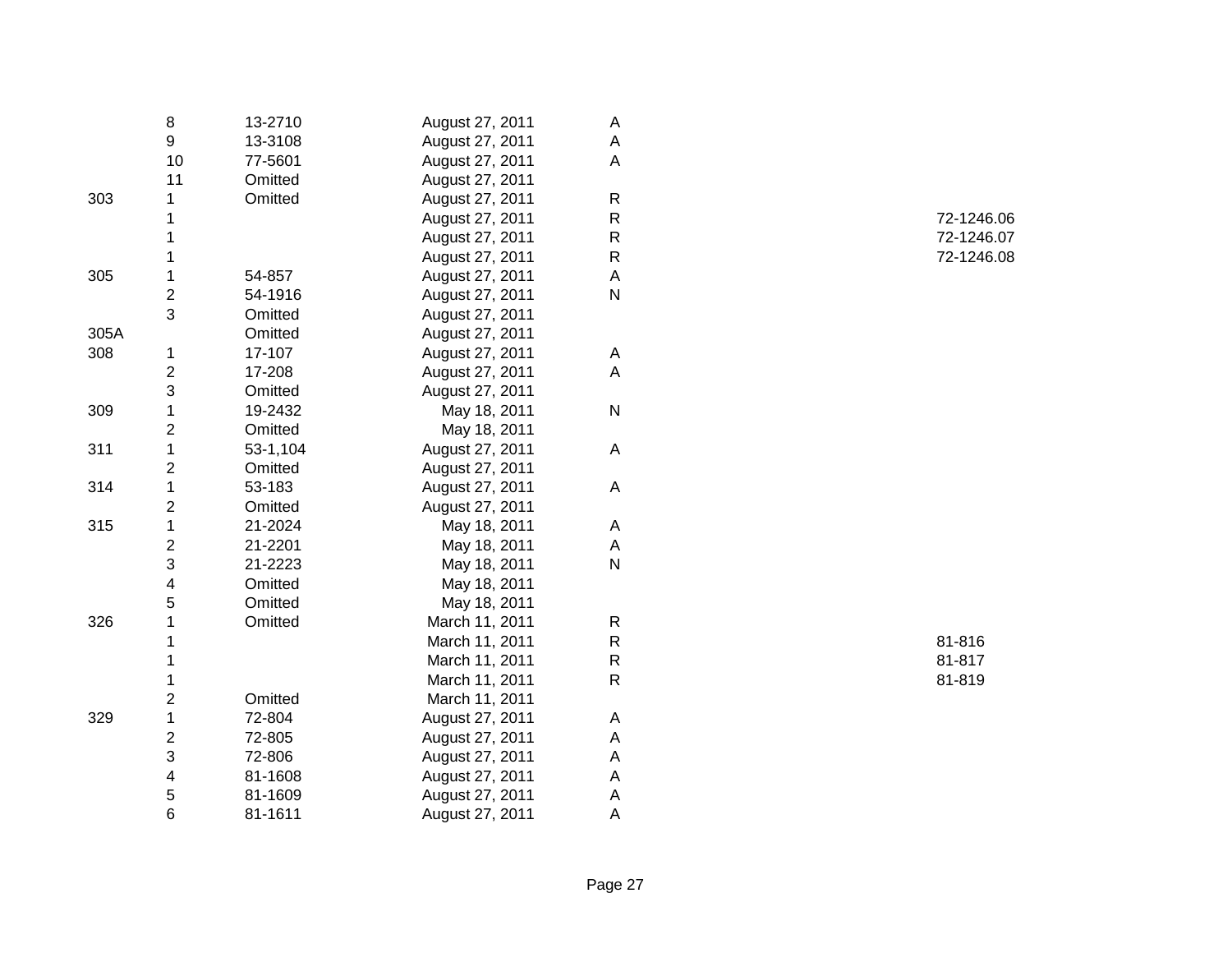|     | 7                       | 81-1614     | August 27, 2011 | Α |
|-----|-------------------------|-------------|-----------------|---|
|     | 8                       | 81-1615     | August 27, 2011 | A |
|     | 9                       | 81-1616     | August 27, 2011 | A |
|     | 10                      | 81-1620     | August 27, 2011 | Α |
|     | 11                      | Omitted     | August 27, 2011 |   |
| 331 | $\mathbf 1$             | 79-1316     | August 27, 2011 | A |
|     | $\overline{\mathbf{c}}$ | Omitted     | August 27, 2011 |   |
| 332 | $\mathbf{1}$            | 72-201      | August 27, 2011 | A |
|     | $\overline{\mathbf{c}}$ | Omitted     | August 27, 2011 |   |
| 333 | $\mathbf 1$             | 9-812       | March 16, 2011  | A |
|     | $\overline{2}$          | 79-720      | March 16, 2011  | A |
|     | 3                       | 79-722      | March 16, 2011  | A |
|     | $\overline{\mathbf{4}}$ | 79-760.04   | March 16, 2011  | A |
|     | 5                       | 79-760.05   | March 16, 2011  | A |
|     | 6                       | 79-8,133    | March 16, 2011  | A |
|     | $\overline{7}$          | 79-8,137.01 | March 16, 2011  | A |
|     | 8                       | 79-8,137.05 | March 16, 2011  | A |
|     | 9                       | 79-8,139    | March 16, 2011  | A |
|     | 10                      | 79-1012     | March 16, 2011  | A |
|     | 11                      | 79-1044     | March 16, 2011  | A |
|     | 12                      | 79-1047     | March 16, 2011  | A |
|     | 13                      | 79-1051     | March 16, 2011  | A |
|     | 14                      | 79-1108     | March 16, 2011  | A |
|     | 15                      | 79-1108.02  | March 16, 2011  | A |
|     | 16                      | 79-2104.02  | March 16, 2011  | A |
|     | 17                      | Omitted     | March 16, 2011  |   |
|     | 18                      | Omitted     | March 16, 2011  | R |
|     | 18                      |             | March 16, 2011  | R |
|     | 19                      | Omitted     | March 16, 2011  |   |
| 334 | 1                       | 2-3815      | March 11, 2011  | A |
|     | $\overline{c}$          | 2-5003      | March 11, 2011  | A |
|     | 3                       | 38-2620     | March 11, 2011  | A |
|     | 4                       | 38-2622     | March 11, 2011  | A |
|     | 5                       | 81-1273     | March 11, 2011  | A |
|     | 6                       | 81-1275     | March 11, 2011  | A |
|     | $\overline{7}$          | 85-214      | March 11, 2011  | Α |
|     | 8                       | 85-215      | March 11, 2011  | Α |

79-11,150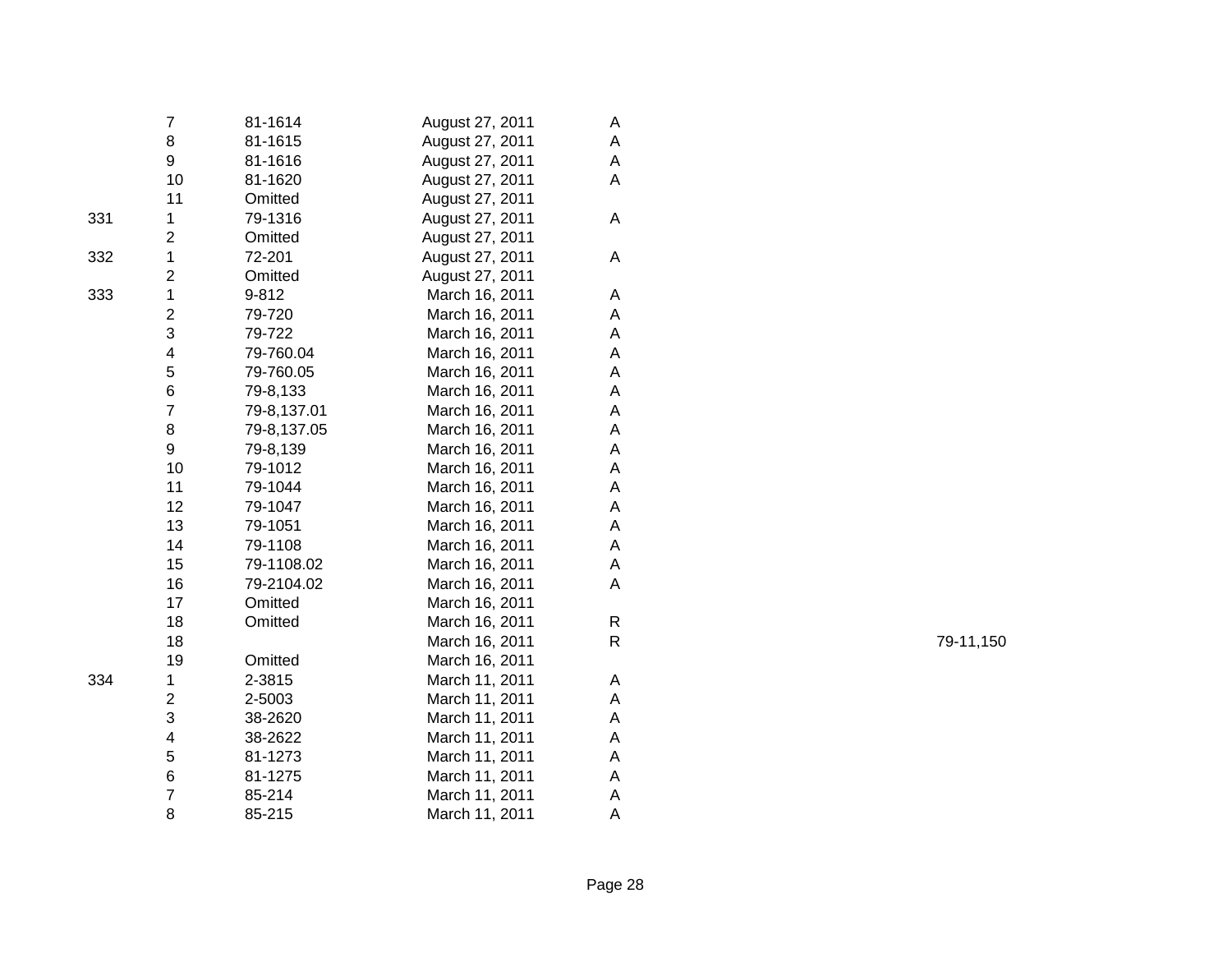|     | 9                       | 85-1005   | March 11, 2011  | Α            |             |
|-----|-------------------------|-----------|-----------------|--------------|-------------|
|     | 10                      | Omitted   | March 11, 2011  |              |             |
|     | 11                      | Omitted   | March 11, 2011  | R            |             |
|     | 11                      |           | March 11, 2011  | ${\sf R}$    | $85 - 1,10$ |
|     | 11                      |           | March 11, 2011  | ${\sf R}$    | 85-209      |
|     | 11                      |           | March 11, 2011  | R            | 85-210      |
|     | 11                      |           | March 11, 2011  | ${\sf R}$    | 85-211      |
|     | 11                      |           | March 11, 2011  | ${\sf R}$    | 85-212      |
|     | 12                      | Omitted   | March 11, 2011  |              |             |
| 335 | 1                       | 14-568    | August 27, 2011 | N            |             |
|     | 2                       | 15-850    | August 27, 2011 | ${\sf N}$    |             |
|     | 3                       | 16-321.01 | August 27, 2011 | Α            |             |
|     | 4                       | 17-568.02 | August 27, 2011 | Α            |             |
|     | 5                       | Omitted   | August 27, 2011 |              |             |
|     | 6                       | Omitted   | August 27, 2011 |              |             |
| 337 | 1                       | 23-362    | April 27, 2011  | A            |             |
|     | $\overline{\mathbf{c}}$ | 39-2204   | April 27, 2011  | Α            |             |
|     | 3                       | 60-1409   | April 27, 2011  | Α            |             |
|     | 4                       | 66-738    | April 27, 2011  | Α            |             |
|     | 5                       | 72-1255   | April 27, 2011  | Α            |             |
|     | 6                       | 77-2608   | April 27, 2011  | A            |             |
|     | 7                       | Omitted   | April 27, 2011  |              |             |
|     | 8                       | Omitted   | April 27, 2011  |              |             |
| 342 | 1                       | 31-409    | August 27, 2011 | A            |             |
|     | 2                       | 31-409.02 | August 27, 2011 | Α            |             |
|     | 3                       | Omitted   | August 27, 2011 |              |             |
| 345 | 1                       | 81-12,136 | May 25, 2011    | N            |             |
|     | $\overline{\mathbf{c}}$ | 81-12,137 | May 25, 2011    | $\mathsf{N}$ |             |
|     | 3                       | 81-12,138 | May 25, 2011    | N            |             |
|     | 4                       | 81-12,139 | May 25, 2011    | $\mathsf{N}$ |             |
|     | 5                       | 81-12,140 | May 25, 2011    | N            |             |
|     | 6                       | 81-12,141 | May 25, 2011    | N            |             |
|     | 7                       | 81-12,142 | May 25, 2011    | N            |             |
|     | 8                       | 81-12,143 | May 25, 2011    | $\mathsf{N}$ |             |
|     | 9                       | 13-208    | May 25, 2011    | Α            |             |
|     | 10                      | Omitted   | May 25, 2011    |              |             |
|     | 11                      | Omitted   | May 25, 2011    |              |             |
|     |                         |           |                 |              |             |

 85-1,104.01 R 85-209 R 85-210 R 85-211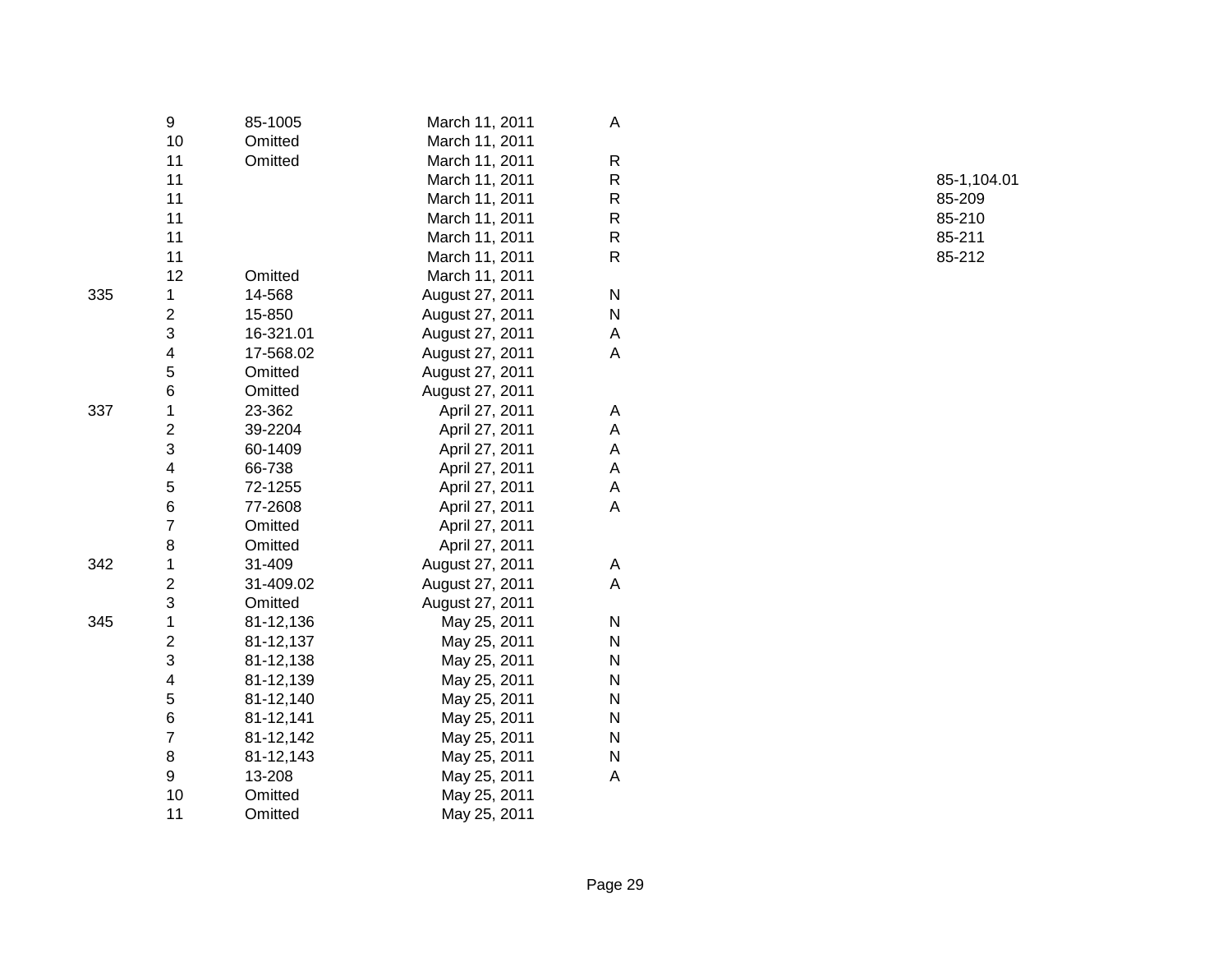| 345A |                         | Omitted   | May 25, 2011    |   |
|------|-------------------------|-----------|-----------------|---|
| 347  | 1                       | 81-885.21 | August 27, 2011 | Α |
|      | $\overline{\mathbf{c}}$ | 81-885.24 | August 27, 2011 | Α |
|      | 3                       | Omitted   | August 27, 2011 |   |
| 360  | $\mathbf 1$             | 77-105    | January 1, 2010 | A |
|      | $\overline{c}$          | 77-202    | January 1, 2010 | Α |
|      | 3                       | 77-27,235 | October 1, 2011 | Α |
|      | $\overline{\mathbf{4}}$ | 77-6203   | January 1, 2010 | Α |
|      | 5                       | Omitted   | January 1, 2010 |   |
|      | 6                       | Omitted   | January 1, 2010 |   |
|      | $\overline{7}$          | Omitted   | October 1, 2011 |   |
|      | 8                       | Omitted   | January 1, 2010 |   |
|      | 9                       | Omitted   | January 1, 2010 |   |
| 366  | $\mathbf 1$             | 81-15,175 | August 27, 2011 | A |
|      | $\overline{c}$          | 84-1409   | August 27, 2011 | A |
|      | 3                       | Omitted   | August 27, 2011 |   |
| 368  | $\mathbf 1$             | 32-616    | August 27, 2011 | Α |
|      | $\overline{c}$          | 32-710    | August 27, 2011 | A |
|      | 3                       | Omitted   | August 27, 2011 |   |
| 373  | $\mathbf 1$             | Omitted   | May 18, 2011    |   |
|      | $\overline{c}$          | Omitted   | May 18, 2011    |   |
|      | 3                       | Omitted   | May 18, 2011    |   |
|      | $\overline{\mathbf{4}}$ | Omitted   | May 18, 2011    |   |
|      | 5                       | Omitted   | May 18, 2011    |   |
|      | 6                       | Omitted   | May 18, 2011    |   |
|      | $\overline{7}$          | Omitted   | May 18, 2011    |   |
|      | 8                       | Omitted   | May 18, 2011    |   |
|      | 9                       | Omitted   | May 18, 2011    |   |
|      | 10                      | Omitted   | May 18, 2011    |   |
|      | 11                      | Omitted   | May 18, 2011    |   |
|      | 12                      | Omitted   | May 18, 2011    |   |
|      | 13                      | Omitted   | May 18, 2011    |   |
|      | 14                      | Omitted   | May 18, 2011    |   |
|      | 15                      | Omitted   | May 18, 2011    |   |
|      | 16                      | Omitted   | May 18, 2011    |   |
|      | 17                      | Omitted   | May 18, 2011    |   |
|      | 18                      | Omitted   | May 18, 2011    |   |
|      |                         |           |                 |   |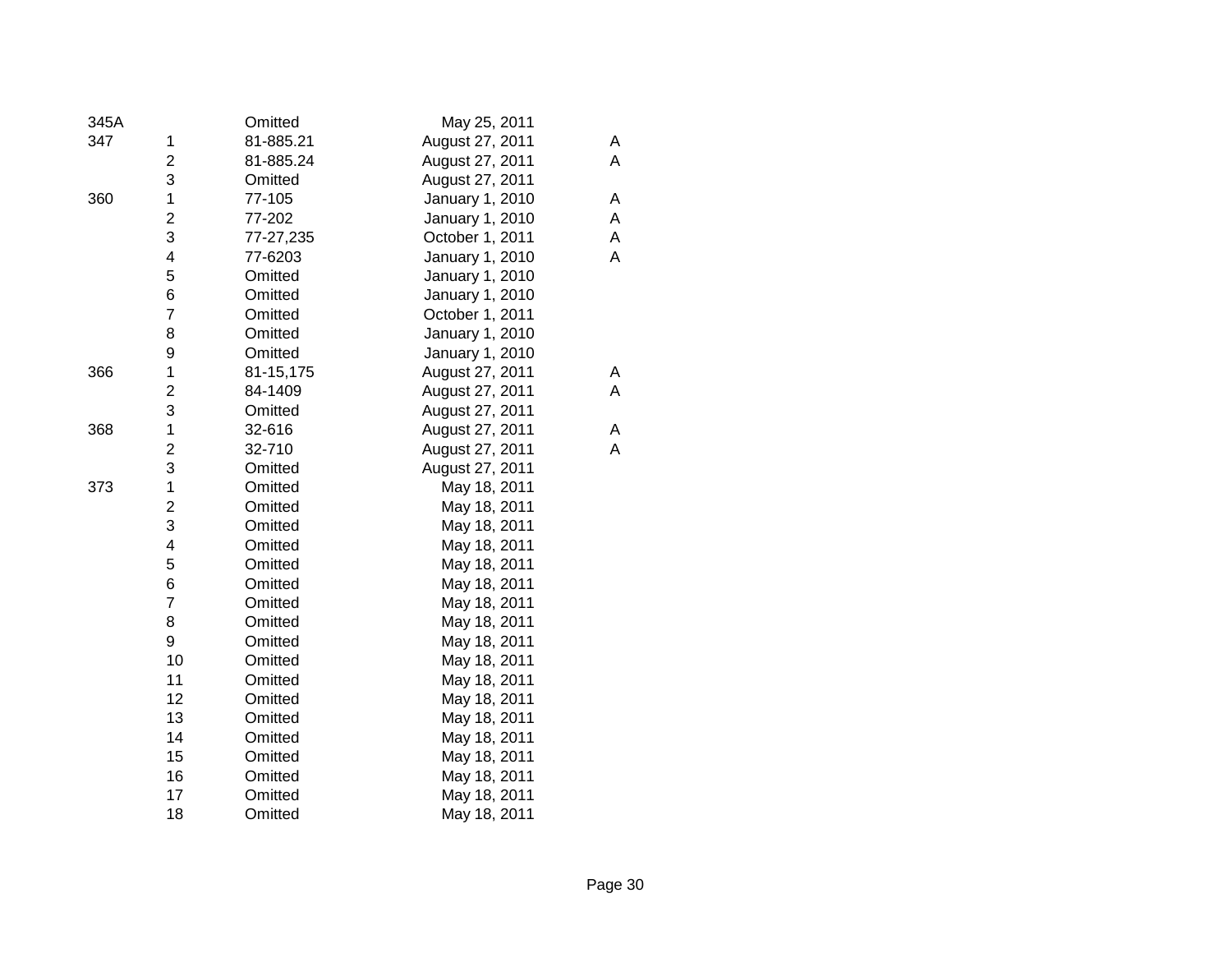|     | 19 | Omitted | May 18, 2011 |   |
|-----|----|---------|--------------|---|
|     | 20 | Omitted | May 18, 2011 |   |
|     | 21 | Omitted | May 18, 2011 |   |
|     | 22 | Omitted | May 18, 2011 |   |
|     | 23 | Omitted | May 18, 2011 |   |
|     | 24 | Omitted | May 18, 2011 |   |
|     | 25 | Omitted | May 18, 2011 |   |
|     | 26 | Omitted | May 18, 2011 |   |
|     | 27 | Omitted | May 18, 2011 |   |
|     | 28 | Omitted | May 18, 2011 |   |
|     | 29 | Omitted | May 18, 2011 |   |
|     | 30 | Omitted | May 18, 2011 |   |
|     | 31 | Omitted | May 18, 2011 |   |
|     | 32 | Omitted | May 18, 2011 |   |
|     | 33 | 90-519  | May 18, 2011 | A |
|     | 34 | Omitted | May 18, 2011 |   |
|     | 35 | Omitted | May 18, 2011 |   |
|     | 36 | Omitted | May 18, 2011 |   |
| 374 |    | Omitted | July 1, 2011 |   |
| 375 |    | Omitted | July 1, 2011 |   |
| 376 |    | Omitted | July 1, 2011 |   |
| 377 |    | Omitted | July 1, 2011 |   |
| 378 | 1  | Omitted | May 18, 2011 |   |
|     | 2  | Omitted | May 18, 2011 |   |
|     | 3  | Omitted | May 18, 2011 |   |
|     | 4  | Omitted | May 18, 2011 |   |
|     | 5  | Omitted | May 18, 2011 |   |
|     | 6  | Omitted | May 18, 2011 |   |
|     | 7  | Omitted | May 18, 2011 |   |
|     | 8  | Omitted | May 18, 2011 |   |
|     | 9  | Omitted | May 18, 2011 |   |
|     | 10 | Omitted | May 18, 2011 |   |
|     | 11 | Omitted | May 18, 2011 |   |
|     | 12 | Omitted | May 18, 2011 |   |
|     | 13 | Omitted | May 18, 2011 |   |
|     | 14 | Omitted | May 18, 2011 |   |
|     | 15 | Omitted | May 18, 2011 |   |

| 374 |  |
|-----|--|
| 375 |  |
| 376 |  |
| 377 |  |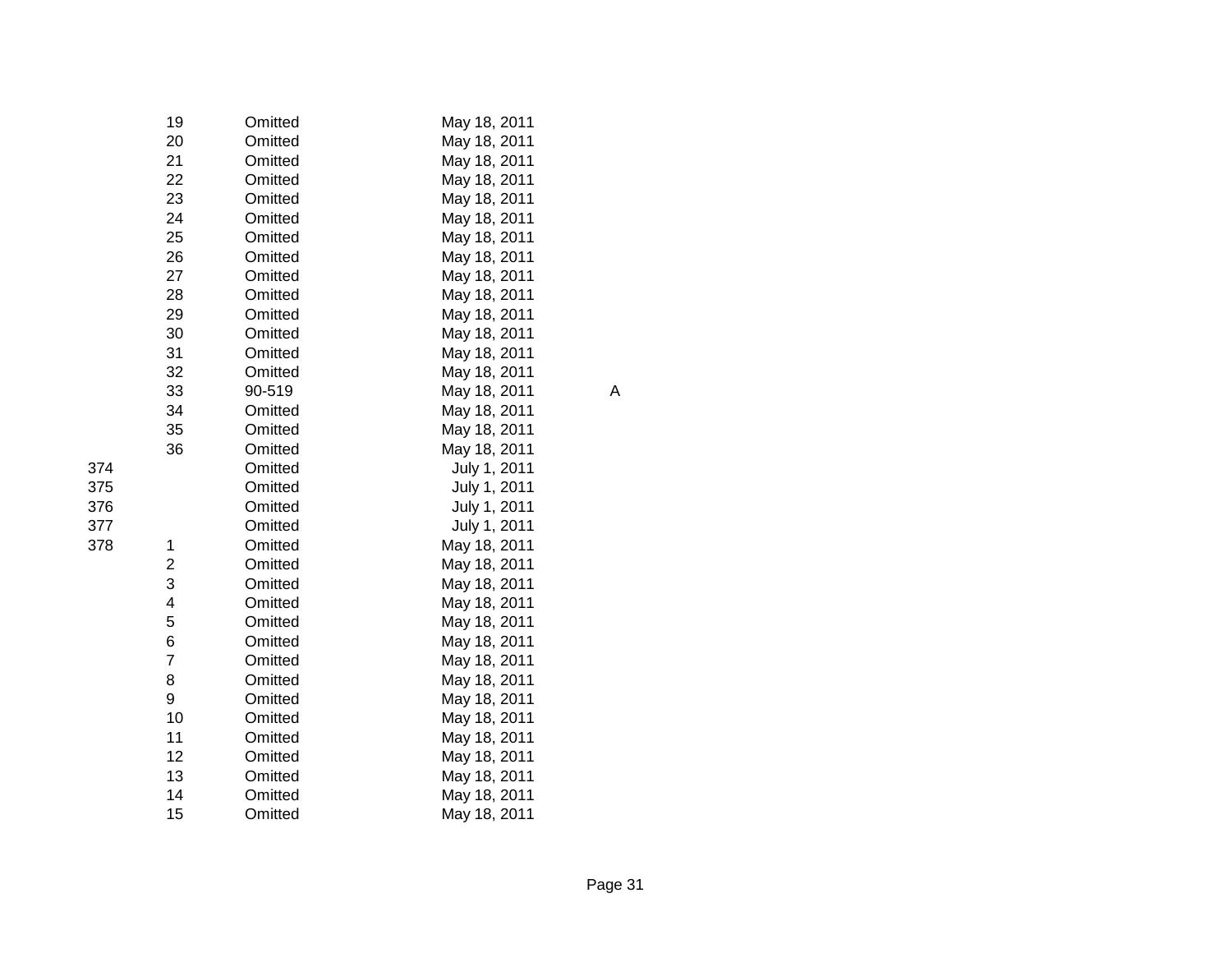|     | 16                      | 24-205      | May 18, 2011 | A            |           |
|-----|-------------------------|-------------|--------------|--------------|-----------|
|     | 17                      | 24-227.01   | May 18, 2011 | Α            |           |
|     | 18                      | 25-2921     | May 18, 2011 | А            |           |
|     | 19                      | 29-2259.02  | May 18, 2011 | Α            |           |
|     | 20                      | 29-2262.07  | May 18, 2011 | Α            |           |
|     | 21                      | 47-632      | May 18, 2011 | Α            |           |
|     | 22                      | 48-1,103    | May 18, 2011 | Α            |           |
|     | 23                      | 48-622.01   | May 18, 2011 | Α            |           |
|     | 24                      | 66-1345.04  | May 18, 2011 | Α            |           |
|     | 25                      | 81-8,239.02 | May 18, 2011 | Α            |           |
|     | 26                      | 81-1120.02  | May 18, 2011 | А            |           |
|     | 27                      | 81-1120.22  | May 18, 2011 | Α            |           |
|     | 28                      | 81-1120.23  | May 18, 2011 | A            |           |
|     | 29                      | 81-1120.29  | May 18, 2011 | N            |           |
|     | 30                      | 82-331      | May 18, 2011 | Α            |           |
|     | 31                      | 85-122      | May 18, 2011 | Α            |           |
|     | 32                      | 85-125      | May 18, 2011 | Α            |           |
|     | 33                      | 85-192      | May 18, 2011 | Α            |           |
|     | 34                      | 85-1,123    | May 18, 2011 | A            |           |
|     | 35                      | 9-531 UCC   | May 18, 2011 | A            |           |
|     | 36                      | Omitted     | May 18, 2011 |              |           |
|     | 37                      | Omitted     | May 18, 2011 | ${\sf R}$    |           |
|     | 37                      |             | May 18, 2011 | $\mathsf{R}$ | 77-3,111  |
|     | 37                      |             | May 18, 2011 | $\mathsf{R}$ | 81-3606   |
|     | 38                      | Omitted     | May 18, 2011 |              |           |
| 379 | 1                       | 66-1345     | May 18, 2011 | A            |           |
|     | $\overline{\mathbf{c}}$ | 84-612      | May 18, 2011 | A            |           |
|     | 3                       | Omitted     | May 18, 2011 |              |           |
|     | 4                       | Omitted     | May 18, 2011 |              |           |
| 380 | 1                       | 81-188.01   | July 1, 2011 | A            |           |
|     | $\overline{\mathbf{c}}$ | 81-188.03   | July 1, 2011 | A            |           |
|     | 3                       | 81-188.05   | July 1, 2011 | A            |           |
|     | 4                       | Omitted     | July 1, 2011 |              |           |
|     | 5                       | Omitted     | July 1, 2011 |              |           |
|     | $\,6$                   | Omitted     | July 1, 2011 | $\mathsf{R}$ |           |
|     | $\,6$                   |             | July 1, 2011 | ${\sf R}$    | 81-188.02 |
|     | 6                       |             | July 1, 2011 | ${\sf R}$    | 81-188.04 |
|     |                         |             |              |              |           |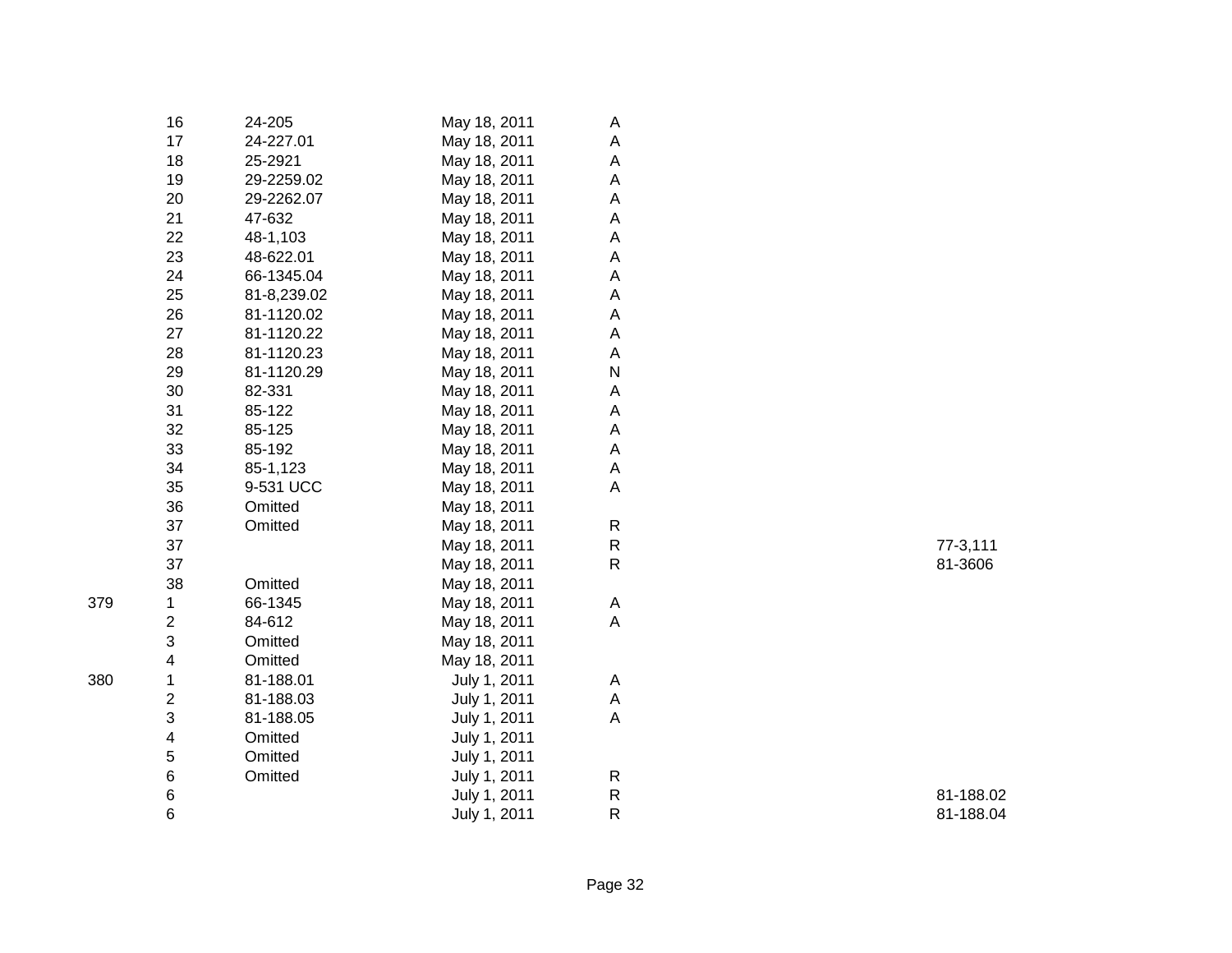|      | 6                       |              | July 1, 2011    | R           |
|------|-------------------------|--------------|-----------------|-------------|
|      | $\overline{7}$          | Omitted      | July 1, 2011    |             |
| 382  | 1                       | 79-958       | May 5, 2011     | Α           |
|      | $\overline{\mathbf{c}}$ | 79-966       | May 5, 2011     | A           |
|      | 3                       | 79-988.01    | May 5, 2011     | A           |
|      | 4                       | 79-9,113     | May 5, 2011     | A           |
|      | 5                       | 79-1003      | May 5, 2011     | A           |
|      | 6                       | 79-1028.01   | May 5, 2011     | A           |
|      | $\overline{7}$          | 81-2017      | May 5, 2011     | A           |
|      | 8                       | Omitted      | May 5, 2011     |             |
|      | 9                       | Omitted      | May 5, 2011     |             |
| 382A |                         | Omitted      | May 5, 2011     |             |
| 383  | 1                       | 13-518       | July 1, 2011    | Α           |
|      | 2                       | 77-3,119     | July 1, 2011    | Α           |
|      | 3                       | 77-27,139.02 | July 1, 2011    | A           |
|      | 4                       | 77-27,139.03 | July 1, 2011    | Α           |
|      | 5                       | 81-15,147    | July 1, 2011    | А           |
|      | 6                       | 83-380       | July 1, 2011    | Α           |
|      | $\overline{7}$          | Omitted      | July 1, 2011    |             |
|      | 8                       | Omitted      | July 1, 2011    |             |
|      | 9                       | Omitted      | July 1, 2011    | R           |
|      | 9                       |              | July 1, 2011    | R           |
|      | 9                       |              | July 1, 2011    | R           |
|      | 9                       |              | July 1, 2011    | R           |
|      | 9                       |              | July 1, 2011    | R           |
|      | 9                       |              | July 1, 2011    | $\mathsf R$ |
|      | 9                       |              | July 1, 2011    | R           |
|      | 9                       |              | July 1, 2011    | $\mathsf R$ |
|      | 10                      | Omitted      | July 1, 2011    |             |
|      | 1                       | 49-617       | July 1, 2011    | Α           |
|      | 2                       | 77-123       | August 27, 2011 | A           |
|      | 3                       | 77-202.04    | August 27, 2011 | A           |
|      | 4                       | 77-202.12    | August 27, 2011 | A           |
| 384  | 5                       | 77-702       | July 1, 2011    | A           |
|      | 6                       | 77-1301      | August 27, 2011 | A           |
|      | $\overline{7}$          | 77-1303      | August 27, 2011 | А           |
|      | 8                       | 77-1311      | August 27, 2011 | A           |

 71-5326 77-27,136 77-27,137.01 77-27,137.02 77-27,137.03 77-27,139 81-15,158

81-188.06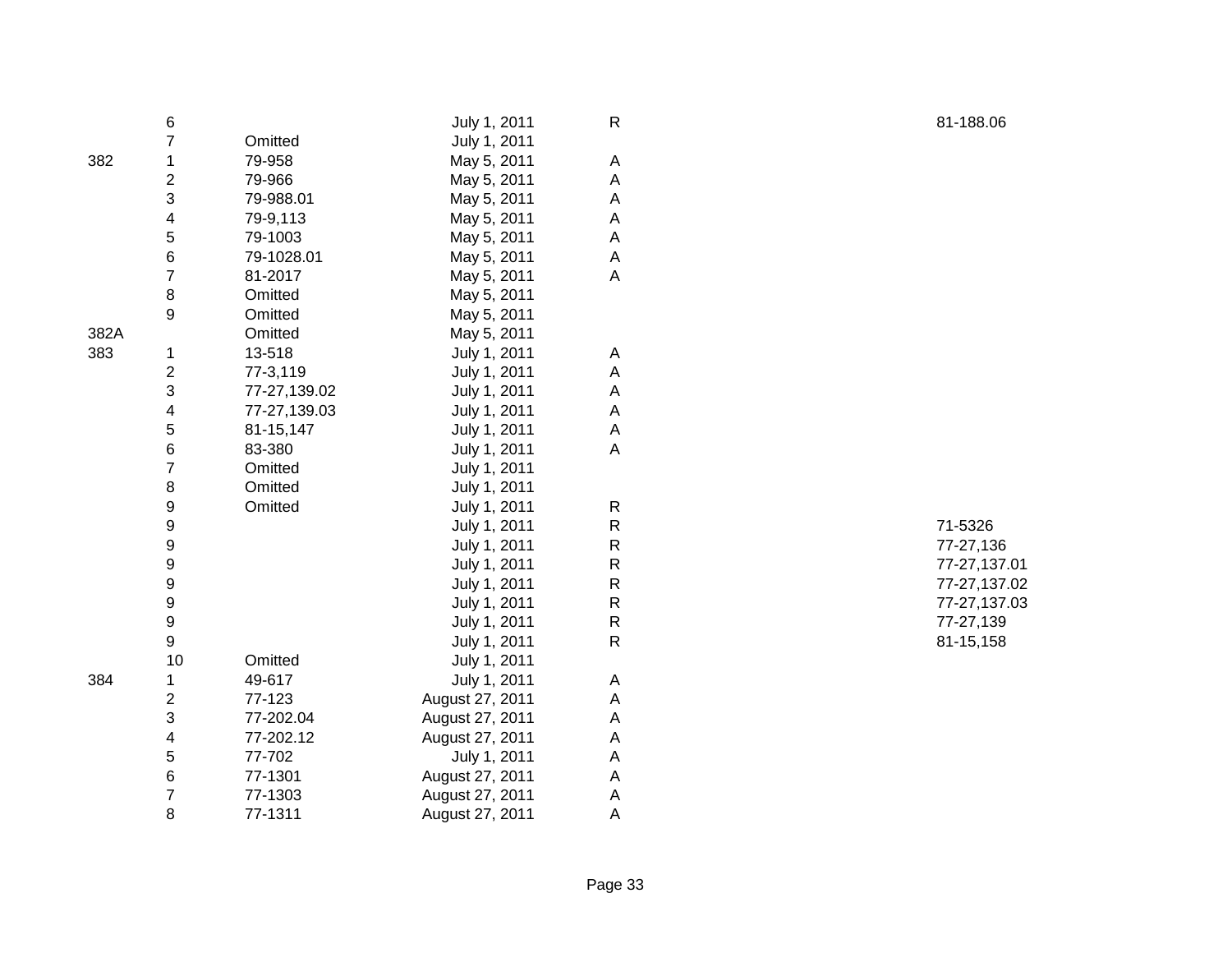|      | 9  | 77-1311.03 | August 27, 2011 | Α |
|------|----|------------|-----------------|---|
|      | 10 | 77-1315    | August 27, 2011 | A |
|      | 11 | 77-1315.01 | August 27, 2011 | A |
|      | 12 | 77-1317    | August 27, 2011 | A |
|      | 13 | 77-1318    | August 27, 2011 | A |
|      | 14 | 77-1502    | August 27, 2011 | A |
|      | 15 | 77-1504    | August 27, 2011 | A |
|      | 16 | 77-1504.01 | May 12, 2011    | A |
|      | 17 | 77-1507    | August 27, 2011 | A |
|      | 18 | 77-1514    | August 27, 2011 | A |
|      | 19 | 77-3519    | August 27, 2011 | A |
|      | 20 | 77-5001    | July 1, 2011    | A |
|      | 21 | 77-5003    | July 1, 2011    | A |
|      | 22 | 77-5004    | July 1, 2011    | A |
|      | 23 | 77-5005    | July 1, 2011    | A |
|      | 24 | 77-5007    | August 27, 2011 | A |
|      | 25 | 77-5008    | August 27, 2011 | A |
|      | 26 | 77-5015    | August 27, 2011 | A |
|      | 27 | 77-5015.01 | July 1, 2011    | N |
|      | 28 | 77-5015.02 | July 1, 2011    | N |
|      | 29 | 77-5016    | July 1, 2011    | Α |
|      | 30 | 77-5017    | July 1, 2011    | A |
|      | 31 | 77-5018    | July 1, 2011    | A |
|      | 32 | 77-5019    | May 12, 2011    | A |
|      | 33 | 77-5022    | May 12, 2011    | A |
|      | 34 | 77-5024.01 | August 27, 2011 | A |
|      | 35 | 77-5027    | August 27, 2011 | A |
|      | 36 | Omitted    | May 12, 2011    |   |
|      | 37 | Omitted    | May 12, 2011    |   |
|      | 38 | Omitted    | May 12, 2011    |   |
|      | 39 | Omitted    | August 27, 2011 |   |
|      | 40 | Omitted    | July 1, 2011    |   |
|      | 41 | Omitted    | May 12, 2011    |   |
| 384A |    | Omitted    | May 12, 2011    |   |
| 385  | 1  | 66-1012    | April 27, 2011  | A |
|      | 2  | 66-1014    | April 27, 2011  | A |
|      | 3  | 66-1015    | April 27, 2011  | А |
|      |    |            |                 |   |

| × | ۰. |  |
|---|----|--|
|   |    |  |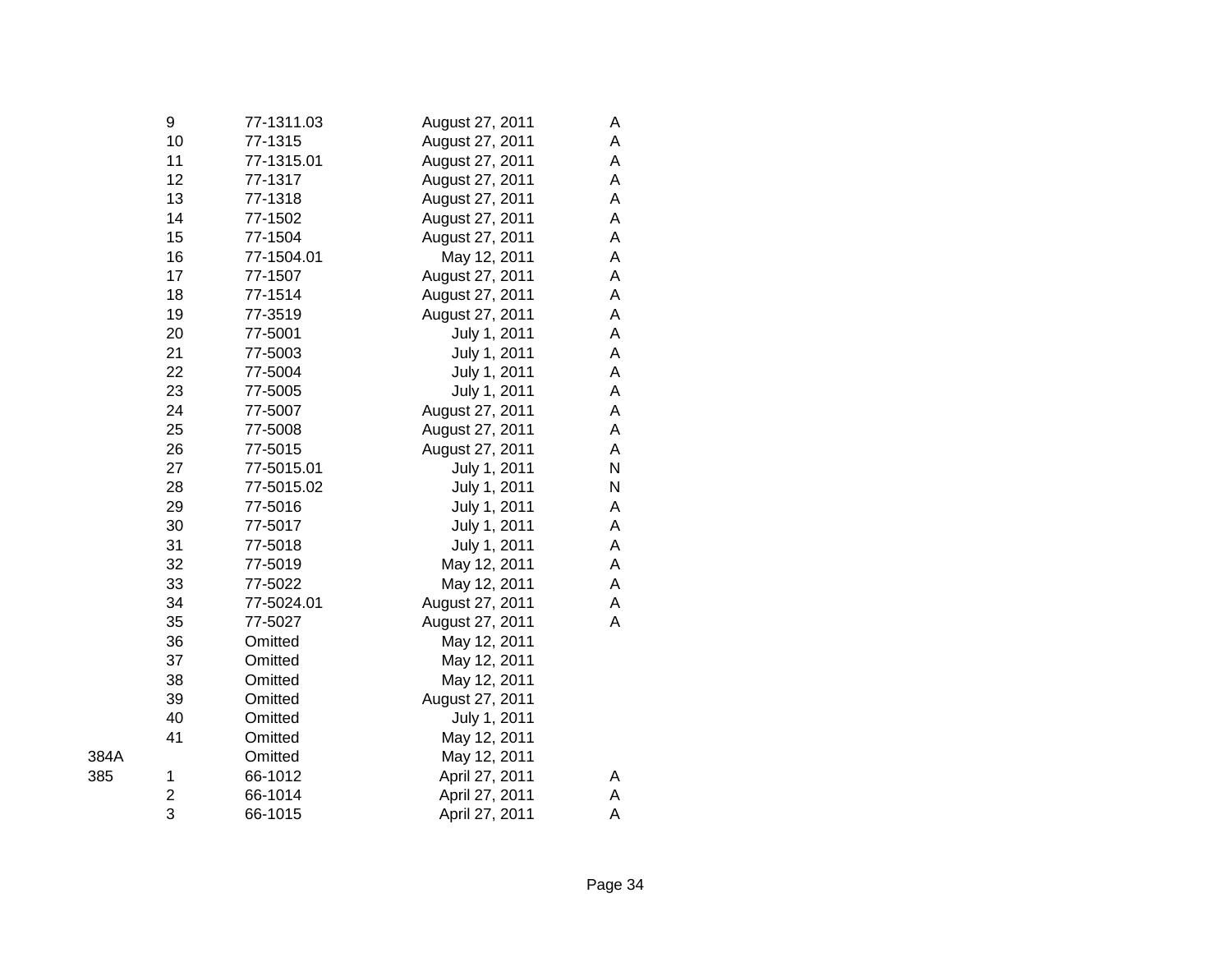|     | 4                       | 66-1016    | April 27, 2011  | A                       |        |
|-----|-------------------------|------------|-----------------|-------------------------|--------|
|     | 5                       | 66-1019.01 | April 27, 2011  | $\overline{\mathsf{N}}$ |        |
|     | 6                       | Omitted    | April 27, 2011  |                         |        |
|     | $\overline{7}$          | Omitted    | April 27, 2011  |                         |        |
| 386 | 1                       | 81-1210.01 | June 1, 2011    | $\mathsf{N}$            |        |
|     | $\overline{\mathbf{c}}$ | 81-1210.02 | June 1, 2011    | $\mathsf{N}$            |        |
|     | 3                       | 81-1210.03 | June 1, 2011    | $\mathsf{N}$            |        |
|     | 4                       | 81-1201.21 | June 1, 2011    | A                       |        |
|     | 5                       | Omitted    | June 1, 2011    |                         |        |
|     | 6                       | Omitted    | June 1, 2011    |                         |        |
|     | $\overline{7}$          | Omitted    | June 1, 2011    |                         |        |
| 387 | 1                       | 81-12,152  | October 1, 2011 | $\mathsf{N}$            |        |
|     | $\overline{\mathbf{c}}$ | 81-12,153  | October 1, 2011 | N                       |        |
|     | 3                       | 81-12,154  | October 1, 2011 | $\mathsf{N}$            |        |
|     | 4                       | 81-12,155  | October 1, 2011 | N                       |        |
|     | 5                       | 81-12,156  | October 1, 2011 | N                       |        |
|     | 6                       | 81-12,157  | October 1, 2011 | $\mathsf{N}$            |        |
|     | $\overline{7}$          | 81-12,158  | October 1, 2011 | N                       |        |
|     | 8                       | 81-12,159  | October 1, 2011 | N                       |        |
|     | 9                       | 81-12,160  | October 1, 2011 | $\mathsf{N}$            |        |
|     | 10                      | 81-12,161  | October 1, 2011 | N                       |        |
|     | 11                      | 81-12,162  | October 1, 2011 | N                       |        |
|     | 12                      | 81-12,163  | October 1, 2011 | $\mathsf{N}$            |        |
|     | 13                      | 81-12,164  | October 1, 2011 | N                       |        |
|     | 14                      | 81-12,165  | October 1, 2011 | N                       |        |
|     | 15                      | 81-12,166  | October 1, 2011 | $\mathsf{N}$            |        |
|     | 16                      | 81-12,167  | October 1, 2011 | N                       |        |
|     | 17                      | Omitted    | October 1, 2011 |                         |        |
|     | 18                      | Omitted    | October 1, 2011 | R                       |        |
|     | 18                      |            | October 1, 2011 | ${\sf R}$               | 2-5413 |
|     | 18                      |            | October 1, 2011 | ${\sf R}$               | 2-5414 |
|     | 18                      |            | October 1, 2011 | ${\sf R}$               | 2-5415 |
|     | 18                      |            | October 1, 2011 | ${\sf R}$               | 2-5416 |
|     | 18                      |            | October 1, 2011 | R                       | 2-5417 |
|     | 18                      |            | October 1, 2011 | ${\sf R}$               | 2-5418 |
|     | 18                      |            | October 1, 2011 | ${\sf R}$               | 2-5419 |
|     | 18                      |            | October 1, 2011 | ${\sf R}$               | 2-5420 |
|     |                         |            |                 |                         |        |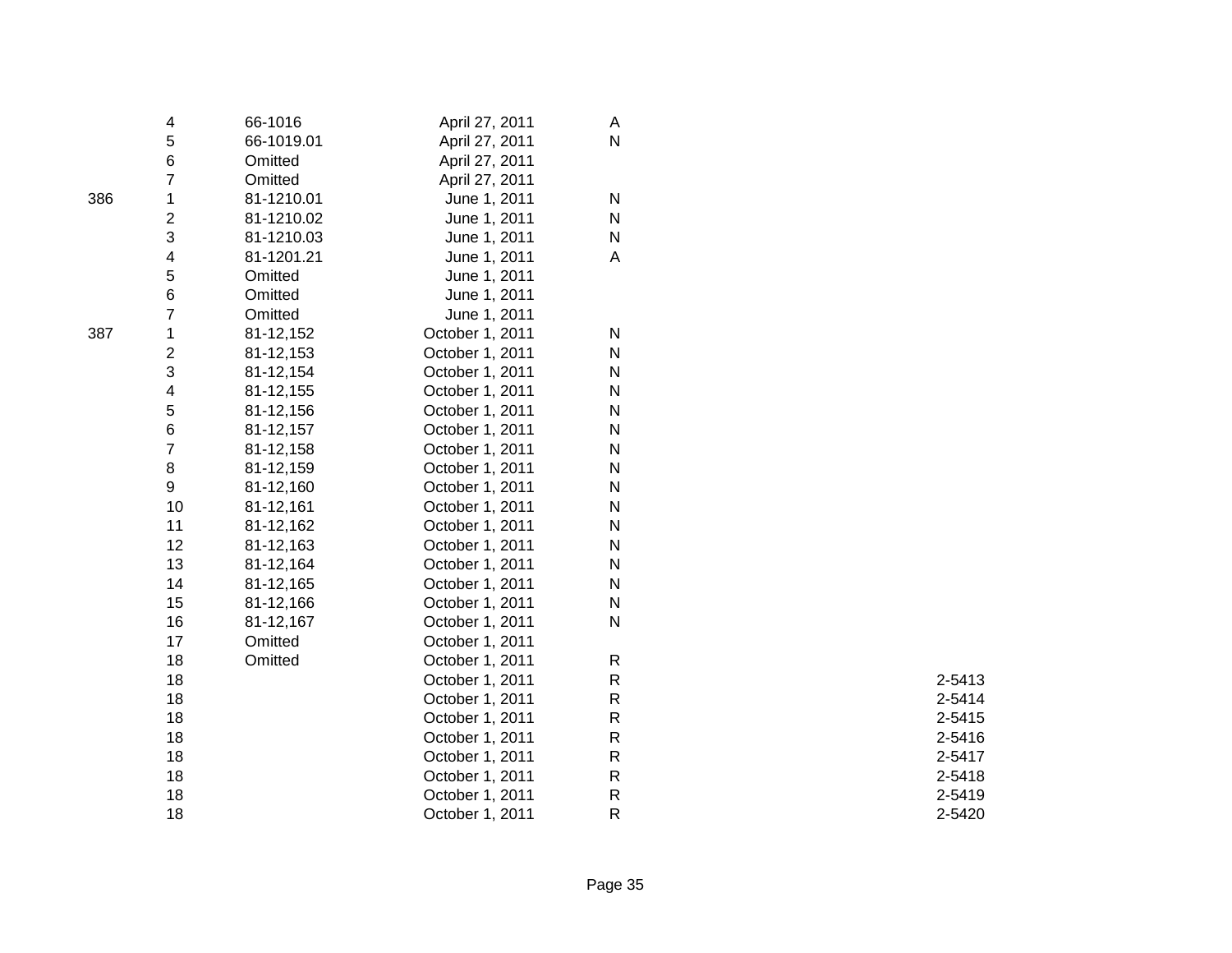|                |                                                                                                          |                        |                                                                                                                                                                                                                                                                                                                                 | 2-5421                                                                                                                                                                                                   |
|----------------|----------------------------------------------------------------------------------------------------------|------------------------|---------------------------------------------------------------------------------------------------------------------------------------------------------------------------------------------------------------------------------------------------------------------------------------------------------------------------------|----------------------------------------------------------------------------------------------------------------------------------------------------------------------------------------------------------|
|                |                                                                                                          |                        |                                                                                                                                                                                                                                                                                                                                 | 2-5422                                                                                                                                                                                                   |
|                |                                                                                                          |                        |                                                                                                                                                                                                                                                                                                                                 | 2-5423                                                                                                                                                                                                   |
|                |                                                                                                          |                        |                                                                                                                                                                                                                                                                                                                                 | 2-5424                                                                                                                                                                                                   |
|                |                                                                                                          |                        |                                                                                                                                                                                                                                                                                                                                 | 81-1295                                                                                                                                                                                                  |
|                |                                                                                                          |                        |                                                                                                                                                                                                                                                                                                                                 | 81-1296                                                                                                                                                                                                  |
|                |                                                                                                          |                        |                                                                                                                                                                                                                                                                                                                                 | 81-1297                                                                                                                                                                                                  |
|                |                                                                                                          |                        |                                                                                                                                                                                                                                                                                                                                 | 81-1298                                                                                                                                                                                                  |
|                |                                                                                                          |                        |                                                                                                                                                                                                                                                                                                                                 | 81-1299                                                                                                                                                                                                  |
| 18             |                                                                                                          | October 1, 2011        |                                                                                                                                                                                                                                                                                                                                 | 81-12,100                                                                                                                                                                                                |
|                |                                                                                                          |                        |                                                                                                                                                                                                                                                                                                                                 | 81-12,101                                                                                                                                                                                                |
|                |                                                                                                          |                        |                                                                                                                                                                                                                                                                                                                                 | 81-12,102                                                                                                                                                                                                |
| 18             |                                                                                                          |                        |                                                                                                                                                                                                                                                                                                                                 | 81-12,103                                                                                                                                                                                                |
| 18             |                                                                                                          |                        |                                                                                                                                                                                                                                                                                                                                 | 81-12,104                                                                                                                                                                                                |
| 18             |                                                                                                          |                        |                                                                                                                                                                                                                                                                                                                                 | 81-12,105                                                                                                                                                                                                |
| 18             |                                                                                                          |                        |                                                                                                                                                                                                                                                                                                                                 | 81-12,105.01                                                                                                                                                                                             |
| 18             |                                                                                                          |                        |                                                                                                                                                                                                                                                                                                                                 | 81-12,125                                                                                                                                                                                                |
| 18             |                                                                                                          | October 1, 2011        |                                                                                                                                                                                                                                                                                                                                 | 81-12,126                                                                                                                                                                                                |
| 18             |                                                                                                          | October 1, 2011        | ${\sf R}$                                                                                                                                                                                                                                                                                                                       | 81-12,127                                                                                                                                                                                                |
| 18             |                                                                                                          | October 1, 2011        | ${\sf R}$                                                                                                                                                                                                                                                                                                                       | 81-12,128                                                                                                                                                                                                |
|                | Omitted                                                                                                  |                        |                                                                                                                                                                                                                                                                                                                                 |                                                                                                                                                                                                          |
|                |                                                                                                          | October 1, 2011        | $\mathsf{N}$                                                                                                                                                                                                                                                                                                                    |                                                                                                                                                                                                          |
|                | 81-12,145                                                                                                | October 1, 2011        | ${\sf N}$                                                                                                                                                                                                                                                                                                                       |                                                                                                                                                                                                          |
|                |                                                                                                          | October 1, 2011        | $\mathsf{N}$                                                                                                                                                                                                                                                                                                                    |                                                                                                                                                                                                          |
| 4              | 81-12,147                                                                                                | October 1, 2011        | ${\sf N}$                                                                                                                                                                                                                                                                                                                       |                                                                                                                                                                                                          |
|                | 81-12,148                                                                                                | October 1, 2011        | ${\sf N}$                                                                                                                                                                                                                                                                                                                       |                                                                                                                                                                                                          |
| 6              | 81-12,149                                                                                                | October 1, 2011        | $\mathsf{N}$                                                                                                                                                                                                                                                                                                                    |                                                                                                                                                                                                          |
| $\overline{7}$ | 81-12,150                                                                                                | October 1, 2011        | ${\sf N}$                                                                                                                                                                                                                                                                                                                       |                                                                                                                                                                                                          |
| 8              | 81-12,151                                                                                                | October 1, 2011        | ${\sf N}$                                                                                                                                                                                                                                                                                                                       |                                                                                                                                                                                                          |
| 9              | 81-1213                                                                                                  | October 1, 2011        | ${\sf N}$                                                                                                                                                                                                                                                                                                                       |                                                                                                                                                                                                          |
| 10             | 58-702                                                                                                   | October 1, 2011        | А                                                                                                                                                                                                                                                                                                                               |                                                                                                                                                                                                          |
| 11             | 58-703                                                                                                   | October 1, 2011        | Α                                                                                                                                                                                                                                                                                                                               |                                                                                                                                                                                                          |
| 12             | 58-706                                                                                                   | October 1, 2011        | A                                                                                                                                                                                                                                                                                                                               |                                                                                                                                                                                                          |
| 13             | 58-708                                                                                                   | October 1, 2011        | Α                                                                                                                                                                                                                                                                                                                               |                                                                                                                                                                                                          |
| 14             | 76-903                                                                                                   | October 1, 2011        | Α                                                                                                                                                                                                                                                                                                                               |                                                                                                                                                                                                          |
| 15             | Omitted                                                                                                  | October 1, 2011        |                                                                                                                                                                                                                                                                                                                                 |                                                                                                                                                                                                          |
| 16             | Omitted                                                                                                  | October 1, 2011        |                                                                                                                                                                                                                                                                                                                                 |                                                                                                                                                                                                          |
|                | 18<br>18<br>18<br>18<br>18<br>18<br>18<br>18<br>18<br>18<br>18<br>1<br>$\overline{\mathbf{c}}$<br>3<br>5 | 81-12,144<br>81-12,146 | October 1, 2011<br>October 1, 2011<br>October 1, 2011<br>October 1, 2011<br>October 1, 2011<br>October 1, 2011<br>October 1, 2011<br>October 1, 2011<br>October 1, 2011<br>October 1, 2011<br>October 1, 2011<br>October 1, 2011<br>October 1, 2011<br>October 1, 2011<br>October 1, 2011<br>October 1, 2011<br>August 27, 2011 | $\mathsf R$<br>R<br>${\sf R}$<br>R<br>R<br>R<br>${\sf R}$<br>${\sf R}$<br>${\sf R}$<br>${\sf R}$<br>${\sf R}$<br>${\sf R}$<br>${\sf R}$<br>${\sf R}$<br>${\sf R}$<br>${\sf R}$<br>${\sf R}$<br>${\sf R}$ |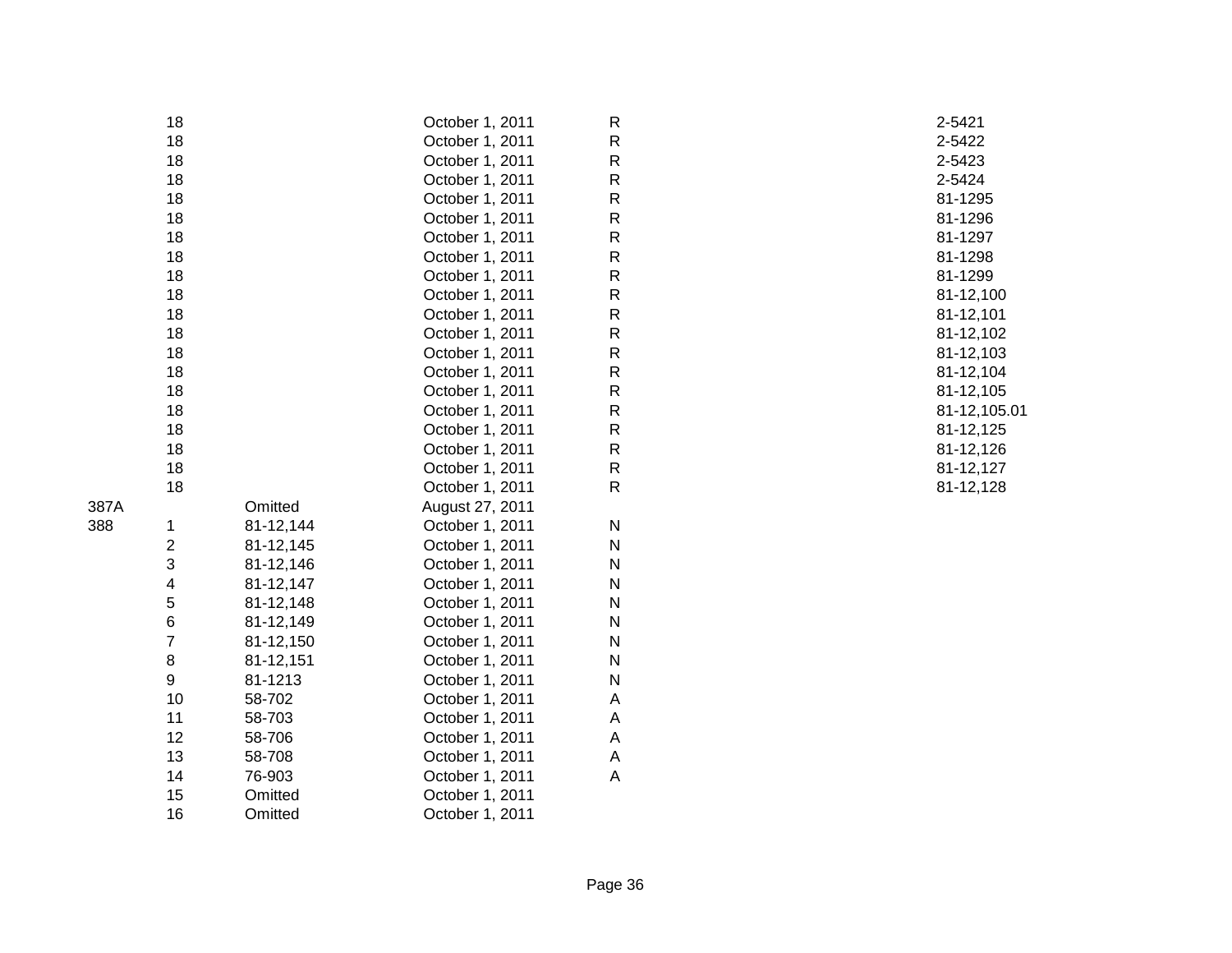| 388A |                | Omitted      | August 27, 2011   |   |
|------|----------------|--------------|-------------------|---|
| 389  | 1              | 77-6301      | September 1, 2011 | N |
|      | 2              | 77-6302      | September 1, 2011 | Ν |
|      | 3              | 77-6303      | September 1, 2011 | N |
|      | 4              | 77-6304      | September 1, 2011 | N |
|      | 5              | 77-6305      | September 1, 2011 | N |
|      | 6              | 77-6306      | September 1, 2011 | N |
|      | 7              | 77-6307      | September 1, 2011 | N |
|      | 8              | 77-6308      | September 1, 2011 | N |
|      | 9              | 77-6309      | September 1, 2011 | N |
|      | 10             | 77-6310      | September 1, 2011 | N |
|      | 11             | 49-801.01    | September 1, 2011 | А |
|      | 12             | 77-2715.07   | January 1, 2011   | A |
|      | 13             | 77-2717      | January 1, 2011   | Α |
|      | 14             | 77-27,187.02 | July 1, 2011      | Α |
|      | 15             | Omitted      | July 1, 2011      |   |
|      | 16             | Omitted      | January 1, 2011   |   |
|      | 17             | Omitted      | September 1, 2011 |   |
|      | 18             | Omitted      | July 1, 2011      |   |
|      | 19             | Omitted      | July 1, 2011      |   |
| 389A |                | Omitted      | May 25, 2011      |   |
| 390  | 1              | 29-2252      | July 1, 2011      | Α |
|      | $\overline{2}$ | 29-2255      | July 1, 2011      | Α |
|      | 3              | 29-2261      | July 1, 2011      | A |
|      | 4              | 29-2262.07   | July 1, 2011      | Α |
|      | 5              | 29-2521.02   | July 1, 2011      | A |
|      | 6              | 47-621       | July 1, 2011      | Α |
|      | 7              | 47-622       | July 1, 2011      | Α |
|      | 8              | 47-624       | July 1, 2011      | А |
|      | 9              | 47-624.01    | July 1, 2011      | Α |
|      | 10             | 47-627       | July 1, 2011      | Α |
|      | 11             | 47-628       | July 1, 2011      | А |
|      | 12             | 47-629       | July 1, 2011      | А |
|      | 13             | 47-632       | July 1, 2011      | Α |
|      | 14             | 47-634       | July 1, 2011      | Α |
|      | 15             | 81-8,239.01  | May 27, 2011      | Α |
|      | 16             | 81-1403      | July 1, 2011      | Α |
|      |                |              |                   |   |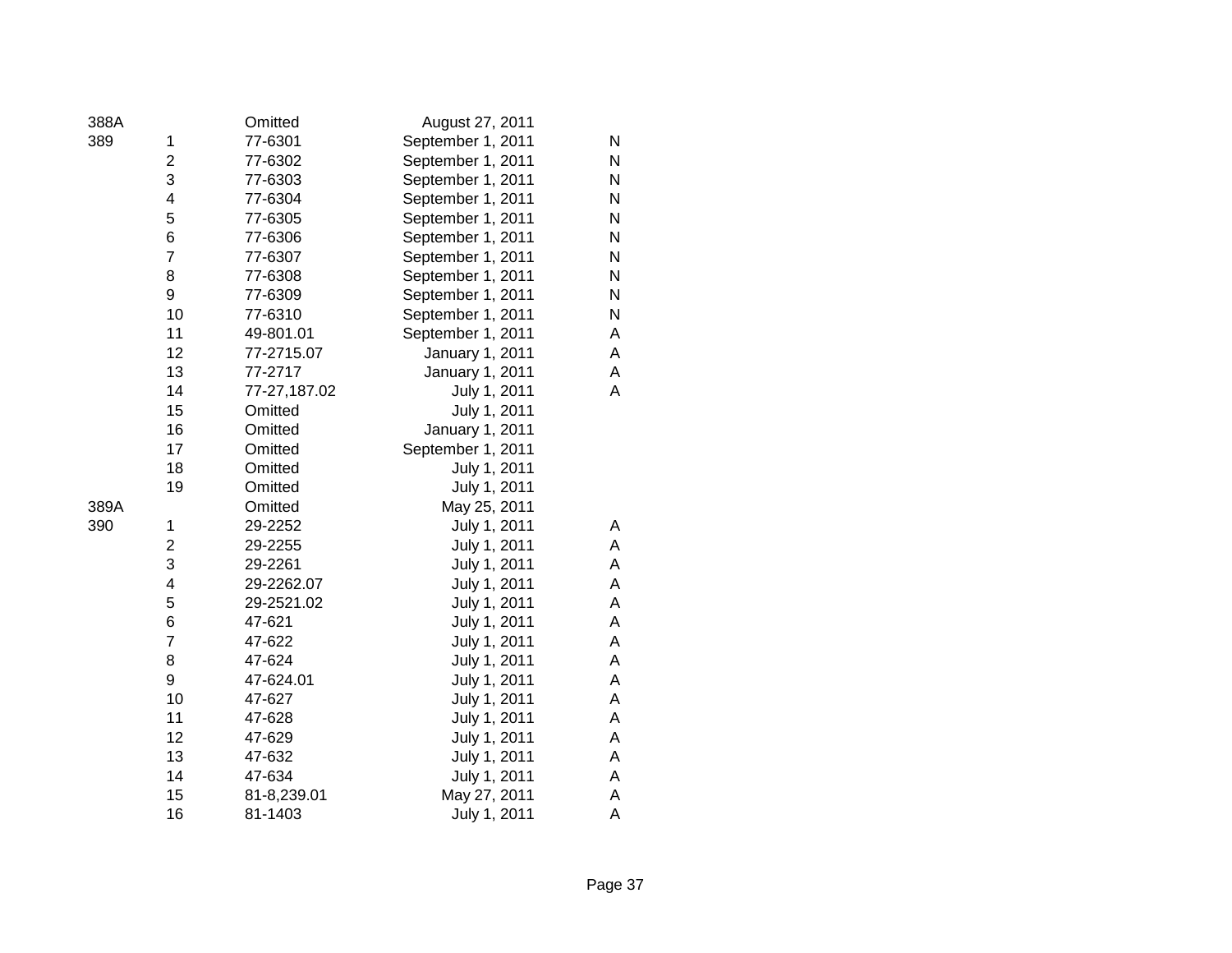|     | 17                      | 81-1404     | July 1, 2011 | A                         |        |
|-----|-------------------------|-------------|--------------|---------------------------|--------|
|     | 18                      | 81-1423     | July 1, 2011 | A                         |        |
|     | 19                      | 81-1425     | July 1, 2011 | A                         |        |
|     | 20                      | 81-1447     | July 1, 2011 | A                         |        |
|     | 21                      | 81-1801     | May 27, 2011 | A                         |        |
|     | 22                      | 81-1801.02  | May 27, 2011 | A                         |        |
|     | 23                      | 81-1818     | May 27, 2011 | A                         |        |
|     | 24                      | 81-1822     | May 27, 2011 | $\mathsf A$               |        |
|     | 25                      | 83-1,102    | July 1, 2011 | $\mathsf A$               |        |
|     | 26                      | 83-1,107.02 | July 1, 2011 | $\mathsf A$               |        |
|     | 27                      | 83-4,126    | July 1, 2011 | $\boldsymbol{\mathsf{A}}$ |        |
|     | 28                      | 83-4,131    | July 1, 2011 | $\mathsf A$               |        |
|     | 29                      | 84-1410     | May 27, 2011 | A                         |        |
|     | 30                      | Omitted     | July 1, 2011 |                           |        |
|     | 31                      | Omitted     | July 1, 2011 |                           |        |
|     | 32                      | Omitted     | July 1, 2011 |                           |        |
|     | 33                      | Omitted     | July 1, 2011 |                           |        |
|     | 34                      | Omitted     | July 1, 2011 |                           |        |
|     | 35                      | Omitted     | July 1, 2011 |                           |        |
|     | 36                      | Omitted     | May 27, 2011 |                           |        |
|     | 37                      | Omitted     | May 27, 2011 |                           |        |
|     | 38                      | Omitted     | July 1, 2011 |                           |        |
|     | 39                      | Omitted     | July 1, 2011 | ${\sf R}$                 |        |
|     | 39                      |             | July 1, 2011 | ${\sf R}$                 | 47-623 |
|     | 39                      |             | July 1, 2011 | $\mathsf R$               | 47-625 |
|     | 39                      |             | July 1, 2011 | ${\sf R}$                 | 47-630 |
|     | 39                      |             | July 1, 2011 | $\mathsf R$               | 47-631 |
|     | 39                      |             | July 1, 2011 | ${\sf R}$                 | 47-635 |
|     | 39                      |             | July 1, 2011 | $\mathsf R$               | 47-636 |
|     | 39                      |             | July 1, 2011 | ${\sf R}$                 | 47-637 |
|     | 39                      |             | July 1, 2011 | ${\sf R}$                 | 47-638 |
|     | 39                      |             | July 1, 2011 | ${\sf R}$                 | 47-639 |
|     | 40                      | Omitted     | May 27, 2011 |                           |        |
| 394 | 1                       | 2-3745      | May 18, 2011 | A                         |        |
|     | $\overline{\mathbf{c}}$ | 2-3746      | May 18, 2011 | A                         |        |
|     | 3                       | 2-3747      | May 18, 2011 | A                         |        |
|     | 4                       | 2-3748      | May 18, 2011 | A                         |        |
|     |                         |             |              |                           |        |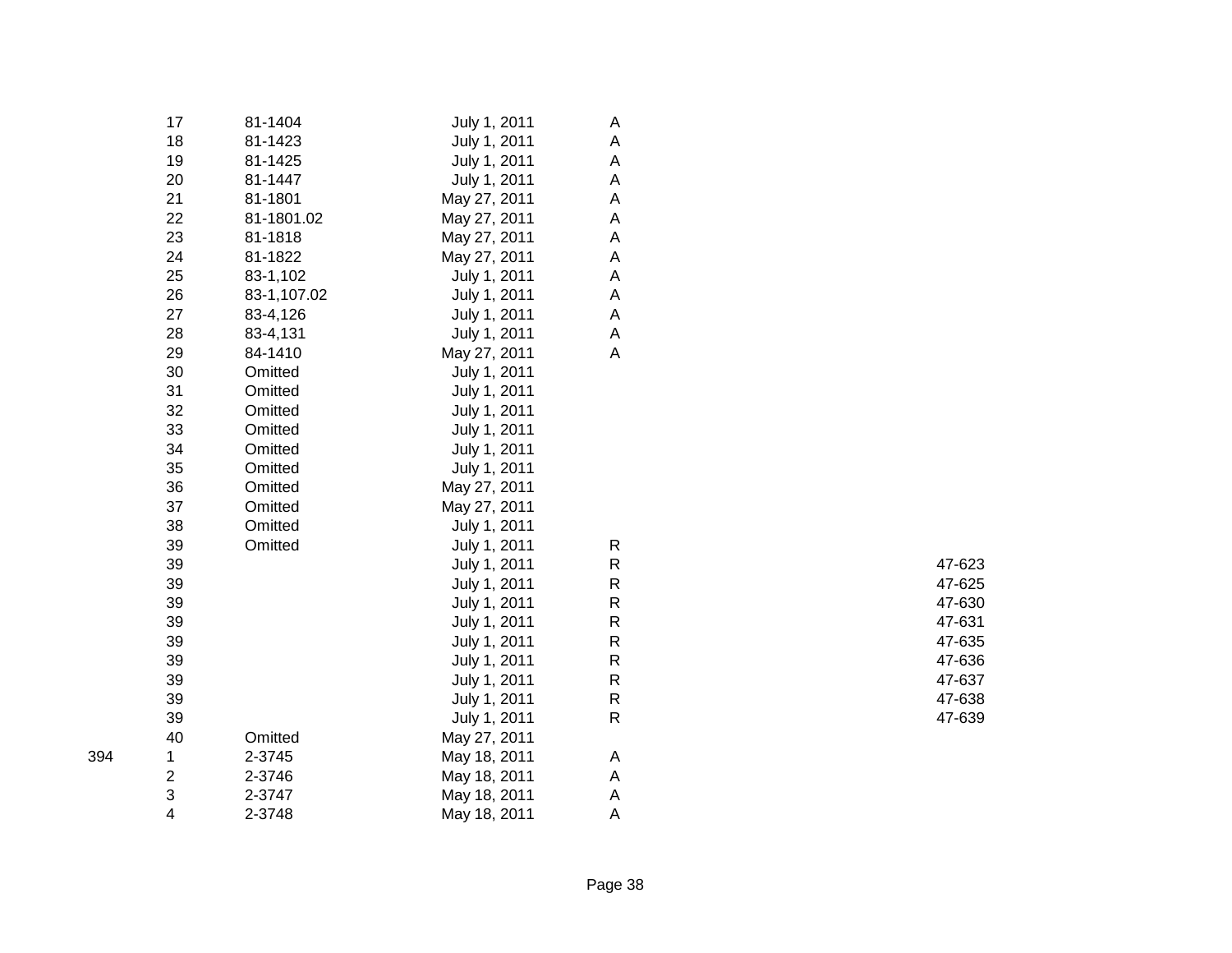|     | 5                       | 2-3749    | May 18, 2011    | Α |
|-----|-------------------------|-----------|-----------------|---|
|     | 6                       | Omitted   | May 18, 2011    |   |
|     | $\overline{7}$          | Omitted   | May 18, 2011    |   |
| 396 | 1                       | 77-2318   | August 27, 2011 | A |
|     | $\overline{2}$          | Omitted   | August 27, 2011 |   |
| 397 | $\mathbf 1$             | 48-801    | October 1, 2011 | A |
|     | $\overline{\mathbf{c}}$ | 48-801.01 | October 1, 2011 | A |
|     | 3                       | 48-802    | October 1, 2011 | A |
|     | $\overline{\mathbf{4}}$ | 48-804    | October 1, 2011 | Α |
|     | 5                       | 48-809    | October 1, 2011 | A |
|     | 6                       | 48-811    | October 1, 2011 | Α |
|     | $\overline{7}$          | 48-813    | October 1, 2011 | A |
|     | 8                       | 48-816    | October 1, 2011 | A |
|     | 9                       | 48-817    | October 1, 2011 | A |
|     | 10                      | 48-818    | October 1, 2011 | A |
|     | 11                      | 48-818.01 | July 1, 2012    | N |
|     | 12                      | 48-818.02 | July 1, 2012    | N |
|     | 13                      | 48-818.03 | July 1, 2012    | N |
|     | 14                      | 48-824    | October 1, 2011 | Α |
|     | 15                      | 48-838    | October 1, 2011 | A |
|     | 16                      | 48-839    | October 1, 2011 | N |
|     | 17                      | 79-852    | October 1, 2011 | Α |
|     | 18                      | 79-2116   | October 1, 2011 | A |
|     | 19                      | 81-1369   | October 1, 2011 | Α |
|     | 20                      | 81-1371   | October 1, 2011 | A |
|     | 21                      | 81-1372   | October 1, 2011 | A |
|     | 22                      | 81-1373   | October 1, 2011 | A |
|     | 23                      | 81-1375   | October 1, 2011 | A |
|     | 24                      | 81-1378   | October 1, 2011 | A |
|     | 25                      | 81-1379   | October 1, 2011 | A |
|     | 26                      | 81-1381   | October 1, 2011 | A |
|     | 27                      | 81-1382   | October 1, 2011 | A |
|     | 28                      | 81-1383   | October 1, 2011 | A |
|     | 29                      | 81-1384   | October 1, 2011 | A |
|     | 30                      | 81-1385   | October 1, 2011 | A |
|     | 31                      | 81-1386   | October 1, 2011 | A |
|     | 32                      | 81-1387   | October 1, 2011 | Α |
|     |                         |           |                 |   |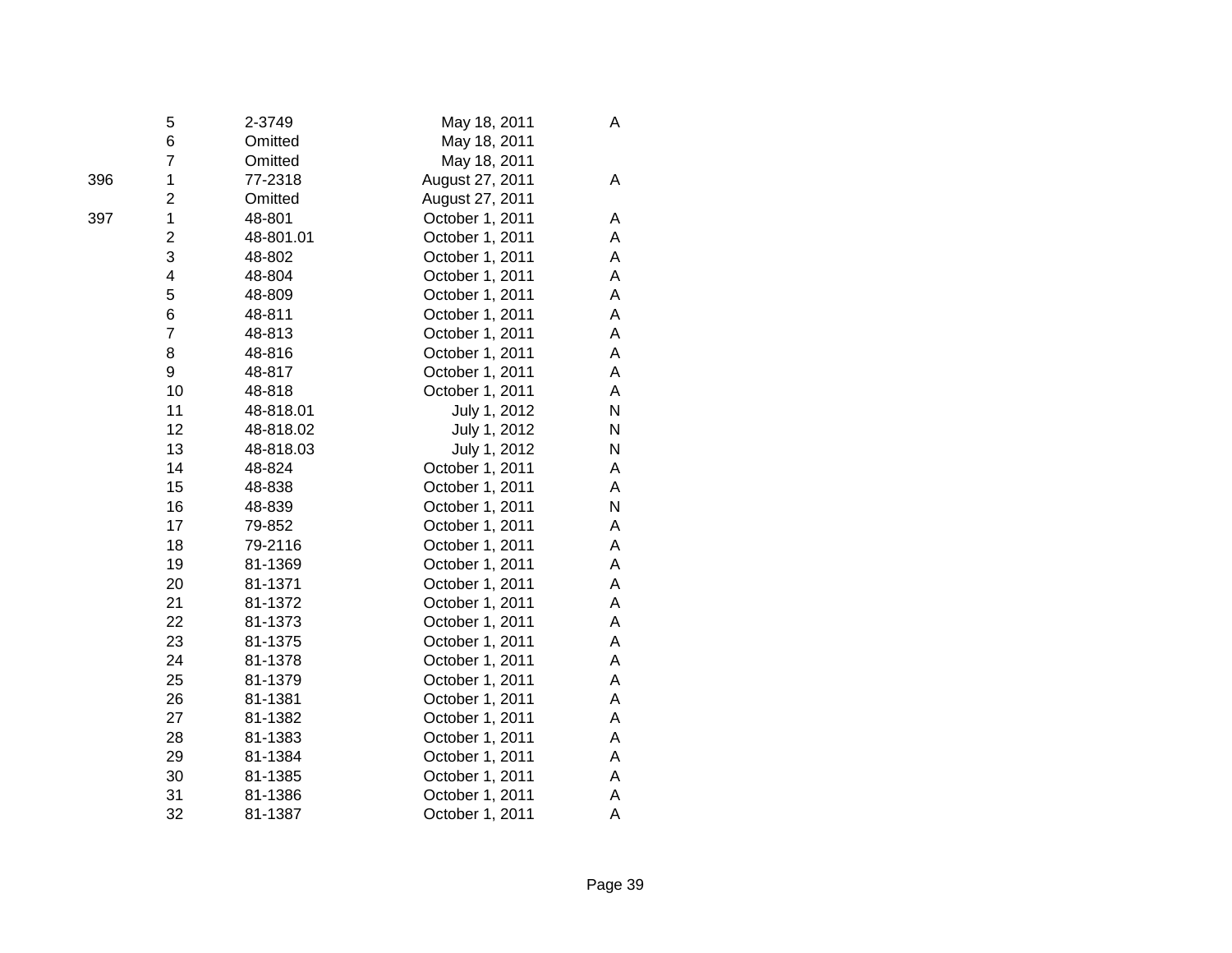|     | 33                      | Omitted    | August 27, 2011 |    |
|-----|-------------------------|------------|-----------------|----|
|     | 34                      | Omitted    | October 1, 2011 |    |
|     | 35                      | Omitted    | July 1, 2012    | R  |
|     | 35                      |            | July 1, 2012    | R  |
|     | 36                      | Omitted    | October 1, 2011 | R  |
|     | 36                      |            | October 1, 2011 | R  |
|     | 36                      |            | October 1, 2011 | R  |
|     | 36                      |            | October 1, 2011 | R  |
|     | 36                      |            | October 1, 2011 | R. |
| 399 | 1                       | 32-618     | March 17, 2011  | A  |
|     | $\overline{c}$          | Omitted    | March 17, 2011  |    |
|     | 3                       | Omitted    | March 17, 2011  |    |
| 400 | $\mathbf 1$             | 2-3225     | August 27, 2011 | A  |
|     | $\overline{c}$          | 77-3442    | August 27, 2011 | A  |
|     | 3                       | Omitted    | August 27, 2011 |    |
| 401 | $\mathbf 1$             | 71-5905    | August 27, 2011 | A  |
|     | $\overline{c}$          | Omitted    | August 27, 2011 |    |
| 404 | $\mathbf 1$             | 2-5422     | January 1, 2012 | A  |
|     | $\overline{\mathbf{c}}$ | 13-2709    | January 1, 2012 | A  |
|     | 3                       | 58-711     | January 1, 2012 | A  |
|     | 4                       | 81-1201.11 | January 1, 2012 | A  |
|     | 5                       | 81-1205    | January 1, 2012 | A  |
|     | 6                       | 81-1277    | January 1, 2012 | A  |
|     | $\overline{7}$          | 81-12,104  | January 1, 2012 | A  |
|     | 8                       | 81-12,135  | January 1, 2012 | A  |
|     | 9                       | 81-3605    | January 1, 2012 | A  |
|     | 10                      | Omitted    | January 1, 2012 |    |
|     | 11                      | Omitted    | January 1, 2012 |    |
| 406 | 1                       | 38-2001    | August 27, 2011 | A  |
|     | 2                       | 38-2026    | August 27, 2011 | A  |
|     | 3                       | 38-2026.01 | August 27, 2011 | N  |
|     | 4                       | Omitted    | August 27, 2011 |    |
| 407 | 1                       | 53-101     | August 27, 2011 | A  |
|     | $\overline{2}$          | 53-110     | August 27, 2011 | A  |
|     | 3                       | 53-123.12  | August 27, 2011 | A  |
|     | 4                       | 53-124.12  | August 27, 2011 | A  |
|     | 5                       | 53-131     | August 27, 2011 | Α  |

| R | 48-811.02 |
|---|-----------|
| R |           |
| R | 81-1374   |
| R | 81-1380   |
| R | 81-1389   |
| R | 81-1390   |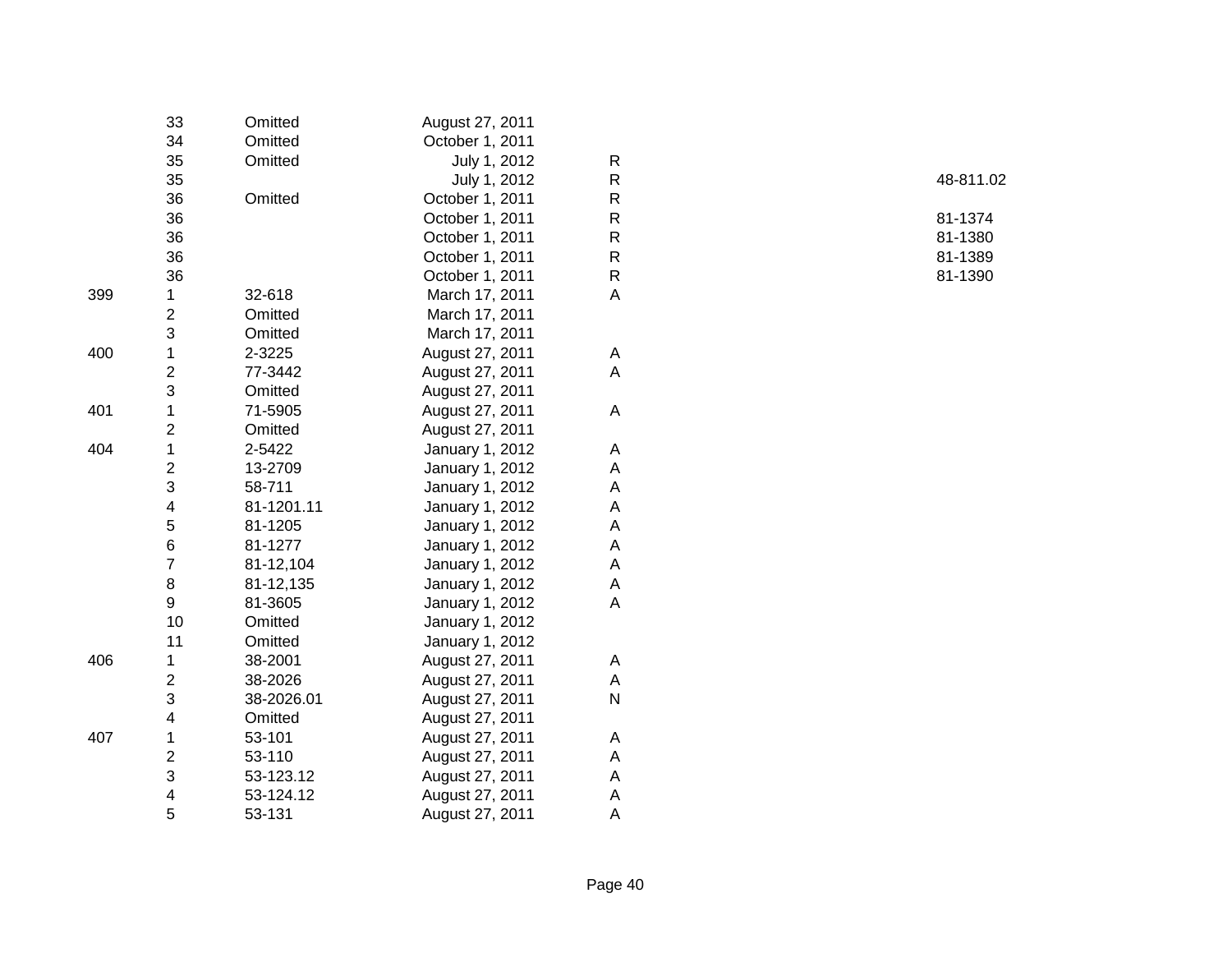|      | 6                       | 53-133    | August 27, 2011 | Α |
|------|-------------------------|-----------|-----------------|---|
|      | 7                       | 53-177    | August 27, 2011 | A |
|      | 8                       | 53-177.01 | August 27, 2011 | N |
|      | 9                       | Omitted   | August 27, 2011 |   |
| 410  | $\mathbf 1$             | 76-3201   | January 1, 2012 | N |
|      | $\overline{\mathbf{c}}$ | 76-3202   | January 1, 2012 | N |
|      | 3                       | 76-3203   | January 1, 2012 | N |
|      | 4                       | 76-3204   | January 1, 2012 | N |
|      | 5                       | 76-3205   | January 1, 2012 | N |
|      | 6                       | 76-3206   | January 1, 2012 | N |
|      | $\overline{7}$          | 76-3207   | January 1, 2012 | N |
|      | 8                       | 76-3208   | January 1, 2012 | N |
|      | 9                       | 76-3209   | January 1, 2012 | N |
|      | 10                      | 76-3210   | January 1, 2012 | N |
|      | 11                      | 76-3211   | January 1, 2012 | N |
|      | 12                      | 76-3212   | January 1, 2012 | N |
|      | 13                      | 76-3213   | January 1, 2012 | N |
|      | 14                      | 76-3214   | January 1, 2012 | N |
|      | 15                      | 76-3215   | January 1, 2012 | N |
|      | 16                      | 76-3216   | January 1, 2012 | N |
|      | 17                      | 76-3217   | January 1, 2012 | N |
|      | 18                      | 76-3218   | January 1, 2012 | Ν |
|      | 19                      | 76-3219   | January 1, 2012 | N |
|      | 20                      | 76-3220   | January 1, 2012 | N |
|      | 21                      | 76-2223   | January 1, 2012 | Α |
|      | 22                      | Omitted   | January 1, 2012 |   |
|      | 23                      | Omitted   | January 1, 2012 |   |
| 410A |                         | Omitted   | August 27, 2011 |   |
| 413  | 1                       | 58-706    | August 27, 2011 | Α |
|      | 2                       | Omitted   | August 27, 2011 |   |
| 421  | $\mathbf 1$             | 37-438    | January 1, 2012 | Α |
|      | $\overline{\mathbf{c}}$ | 37-440    | January 1, 2012 | A |
|      | 3                       | Omitted   | January 1, 2012 |   |
|      | 4                       | Omitted   | January 1, 2012 |   |
| 423  | 1                       | 77-1901   | August 27, 2011 | Α |
|      | $\overline{c}$          | 77-1902   | August 27, 2011 | Α |
|      | 3                       | 77-1909   | August 27, 2011 | A |
|      |                         |           |                 |   |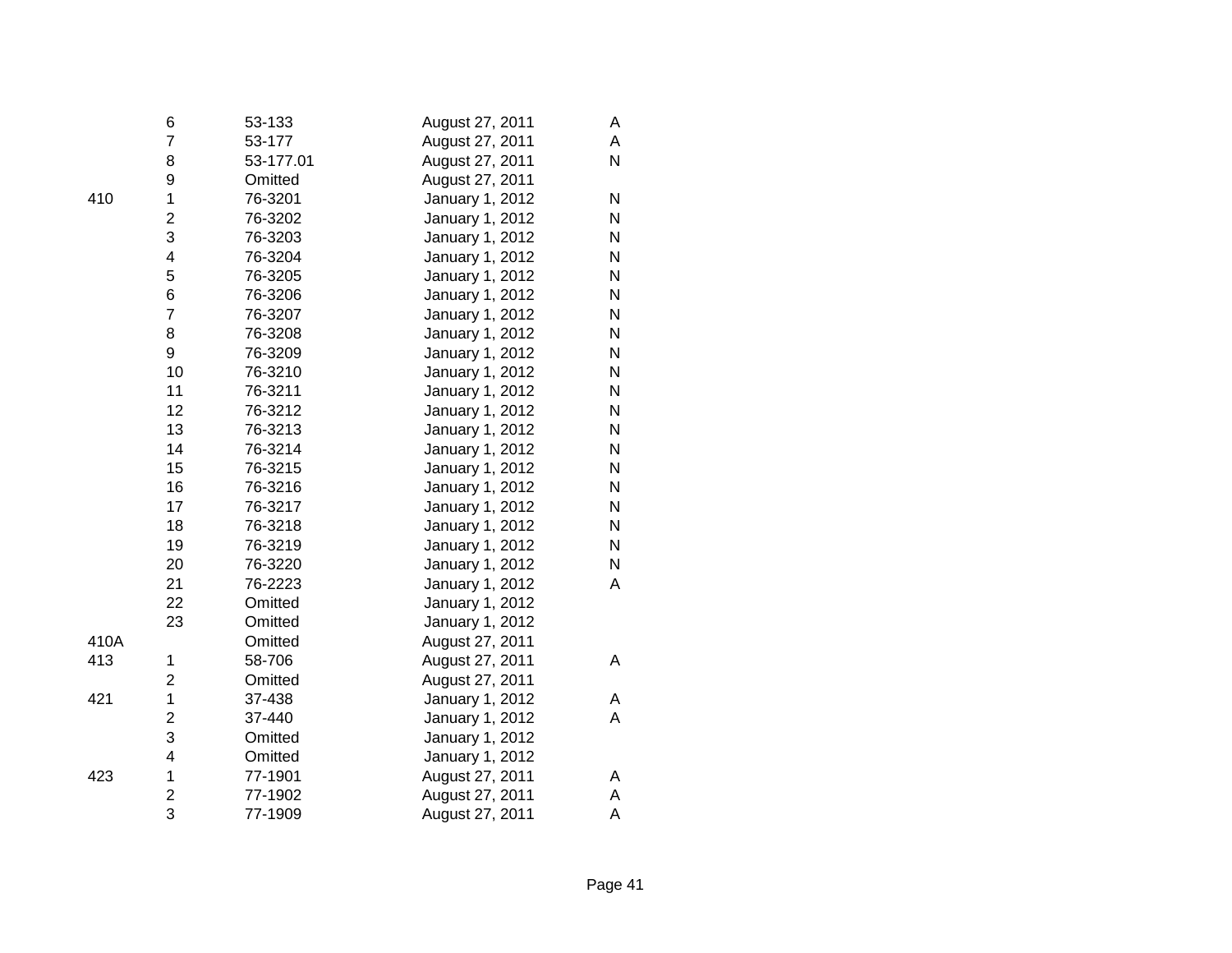|     | 4                       | 77-1914    | August 27, 2011 | A            |         |
|-----|-------------------------|------------|-----------------|--------------|---------|
|     | 5                       | 77-1915    | August 27, 2011 | Α            |         |
|     | 6                       | 77-1916    | August 27, 2011 | А            |         |
|     | 7                       | Omitted    | August 27, 2011 |              |         |
| 424 | 1                       | 85-1738    | August 27, 2011 | A            |         |
|     | 2                       | Omitted    | August 27, 2011 |              |         |
| 431 | 1                       | 71-7904    | April 27, 2011  | ${\sf N}$    |         |
|     | $\overline{\mathbf{c}}$ | 71-7905    | April 27, 2011  | ${\sf N}$    |         |
|     | 3                       | 71-7906    | April 27, 2011  | ${\sf N}$    |         |
|     | 4                       | 71-7907    | April 27, 2011  | N            |         |
|     | 5                       | 71-7908    | April 27, 2011  | $\mathsf{N}$ |         |
|     | 6                       | 71-7909    | April 27, 2011  | ${\sf N}$    |         |
|     | $\overline{7}$          | 71-7910    | April 27, 2011  | $\mathsf{N}$ |         |
|     | 8                       | 71-7911    | April 27, 2011  | $\mathsf{N}$ |         |
|     | 9                       | 71-7912    | April 27, 2011  | ${\sf N}$    |         |
|     | 10                      | 71-7913    | April 27, 2011  | $\mathsf{N}$ |         |
|     | 11                      | 28-435.01  | April 27, 2011  | А            |         |
|     | 12                      | 38-1,126   | April 27, 2011  | А            |         |
|     | 13                      | 38-1,127   | April 27, 2011  | A            |         |
|     | 14                      | 71-6736    | April 27, 2011  | A            |         |
|     | 15                      | 71-7460.02 | April 27, 2011  | A            |         |
|     | 16                      | Omitted    | April 27, 2011  |              |         |
|     | 17                      | Omitted    | April 27, 2011  | R            |         |
|     | 17                      |            | April 27, 2011  | ${\sf R}$    | 71-2046 |
|     | 17                      |            | April 27, 2011  | R            | 71-2047 |
|     | 17                      |            | April 27, 2011  | ${\sf R}$    | 71-2048 |
|     | 17                      |            | April 27, 2011  | ${\sf R}$    | 71-7901 |
|     | 17                      |            | April 27, 2011  | ${\sf R}$    | 71-7902 |
|     | 17                      |            | April 27, 2011  | $\mathsf{R}$ | 71-7903 |
|     | 18                      | Omitted    | April 27, 2011  |              |         |
| 449 | 1                       | 32-208     | August 27, 2011 | Α            |         |
|     | 2                       | 32-305     | August 27, 2011 | Α            |         |
|     | 3                       | 32-312     | August 27, 2011 | Α            |         |
|     | 4                       | 32-606     | August 27, 2011 | А            |         |
|     | 5                       | 32-615     | August 27, 2011 | Α            |         |
|     | 6                       | 32-616     | August 27, 2011 | Α            |         |
|     | $\overline{7}$          | 32-811     | August 27, 2011 | A            |         |
|     |                         |            |                 |              |         |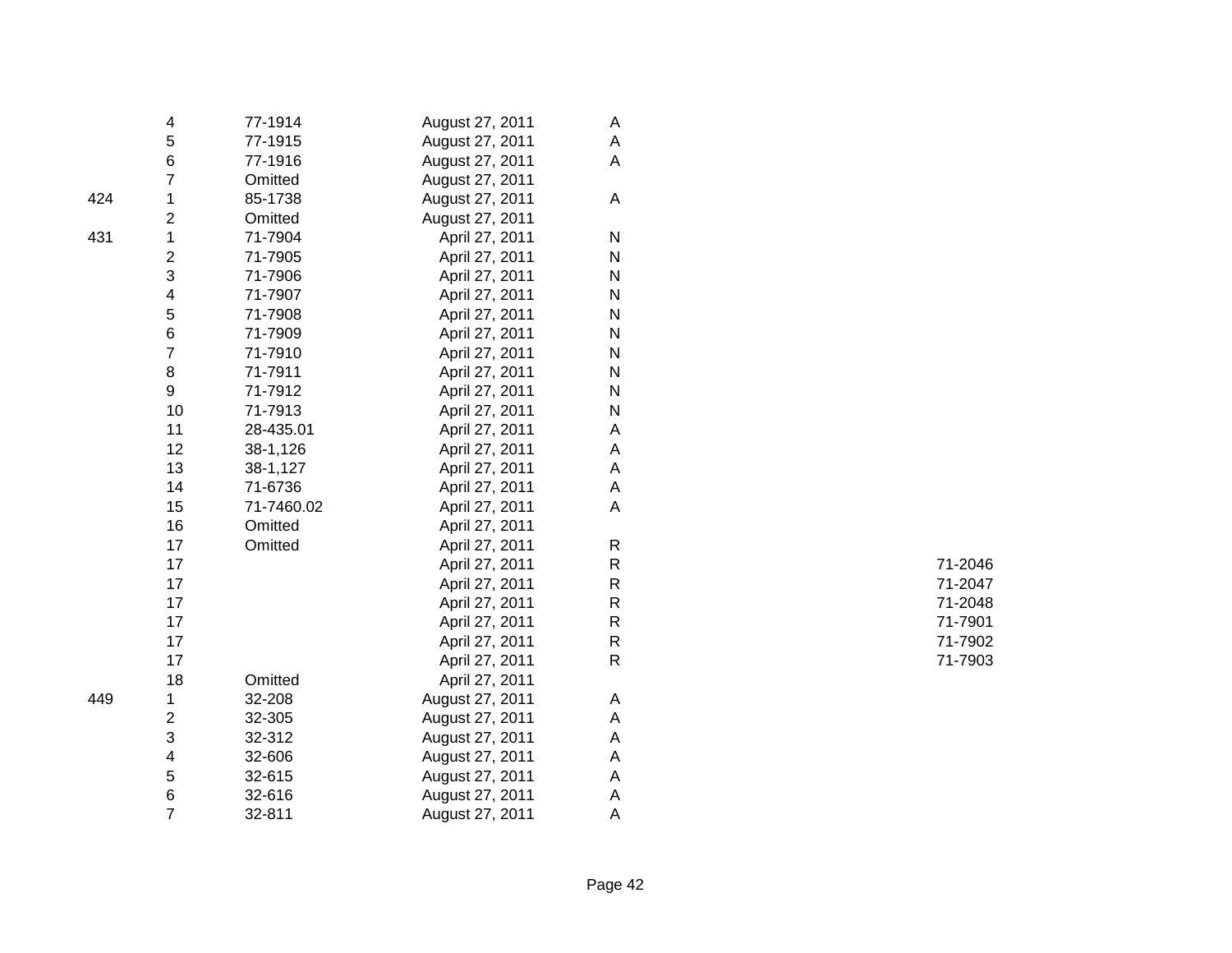|     | 8                       | 32-903    | August 27, 2011 | Α            |            |
|-----|-------------------------|-----------|-----------------|--------------|------------|
|     | 9                       | 32-947    | August 27, 2011 | Α            |            |
|     | 10                      | 32-948    | August 27, 2011 | A            |            |
|     | 11                      | 32-1203   | August 27, 2011 | $\mathsf A$  |            |
|     | 12                      | 32-1303   | August 27, 2011 | A            |            |
|     | 13                      | 32-1306   | August 27, 2011 | A            |            |
|     | 14                      | Omitted   | August 27, 2011 |              |            |
| 453 |                         | Omitted   | August 27, 2011 |              |            |
|     |                         |           | August 27, 2011 | $\mathsf{R}$ | 81-1211    |
| 454 |                         | Omitted   | August 27, 2011 | ${\sf R}$    |            |
|     |                         |           | August 27, 2011 | ${\sf R}$    | 81-1222.01 |
|     |                         |           | August 27, 2011 | ${\sf R}$    | 81-1222.03 |
| 455 |                         | Omitted   | August 27, 2011 | ${\sf R}$    |            |
|     |                         |           | August 27, 2011 | $\mathsf{R}$ | 81-1265    |
|     |                         |           | August 27, 2011 | ${\sf R}$    | 81-1266    |
|     |                         |           | August 27, 2011 | $\mathsf{R}$ | 81-1267    |
|     |                         |           | August 27, 2011 | ${\sf R}$    | 81-1268    |
|     |                         |           | August 27, 2011 | $\mathsf{R}$ | 81-1269    |
|     |                         |           | August 27, 2011 | ${\sf R}$    | 81-1270    |
|     |                         |           | August 27, 2011 | ${\sf R}$    | 81-1271    |
| 458 | 1                       | 57-909    | August 27, 2011 | A            |            |
|     | 2                       | Omitted   | August 27, 2011 |              |            |
| 462 | $\mathbf{1}$            | 21-1931   | August 27, 2011 | Α            |            |
|     | $\overline{\mathbf{c}}$ | 21-19,151 | August 27, 2011 | $\mathsf A$  |            |
|     | 3                       | 21-2028   | August 27, 2011 | A            |            |
|     | 4                       | 21-20,173 | August 27, 2011 | A            |            |
|     | 5                       | 67-234    | August 27, 2011 | A            |            |
|     | 6                       | 67-455    | August 27, 2011 | A            |            |
|     | 7                       | 84-511    | August 27, 2011 | A            |            |
|     | 8                       | 87-208    | August 27, 2011 | A            |            |
|     | 9                       | 87-209    | August 27, 2011 | A            |            |
|     | 10                      | 87-210    | August 27, 2011 | A            |            |
|     | 11                      | 87-211    | August 27, 2011 | A            |            |
|     | 12                      | 87-212    | August 27, 2011 | A            |            |
|     | 13                      | 87-213    | August 27, 2011 | $\mathsf A$  |            |
|     | 14                      | 87-214    | August 27, 2011 | A            |            |
|     | 15                      | 87-215    | August 27, 2011 | Α            |            |
|     |                         |           |                 |              |            |

| 81-1211                  |
|--------------------------|
| 81-1222.01<br>81-1222.03 |
| 81-1265                  |
| 81-1266                  |
| 81-1267                  |
| 81-1268                  |
| 81-1269                  |
| 81-1270                  |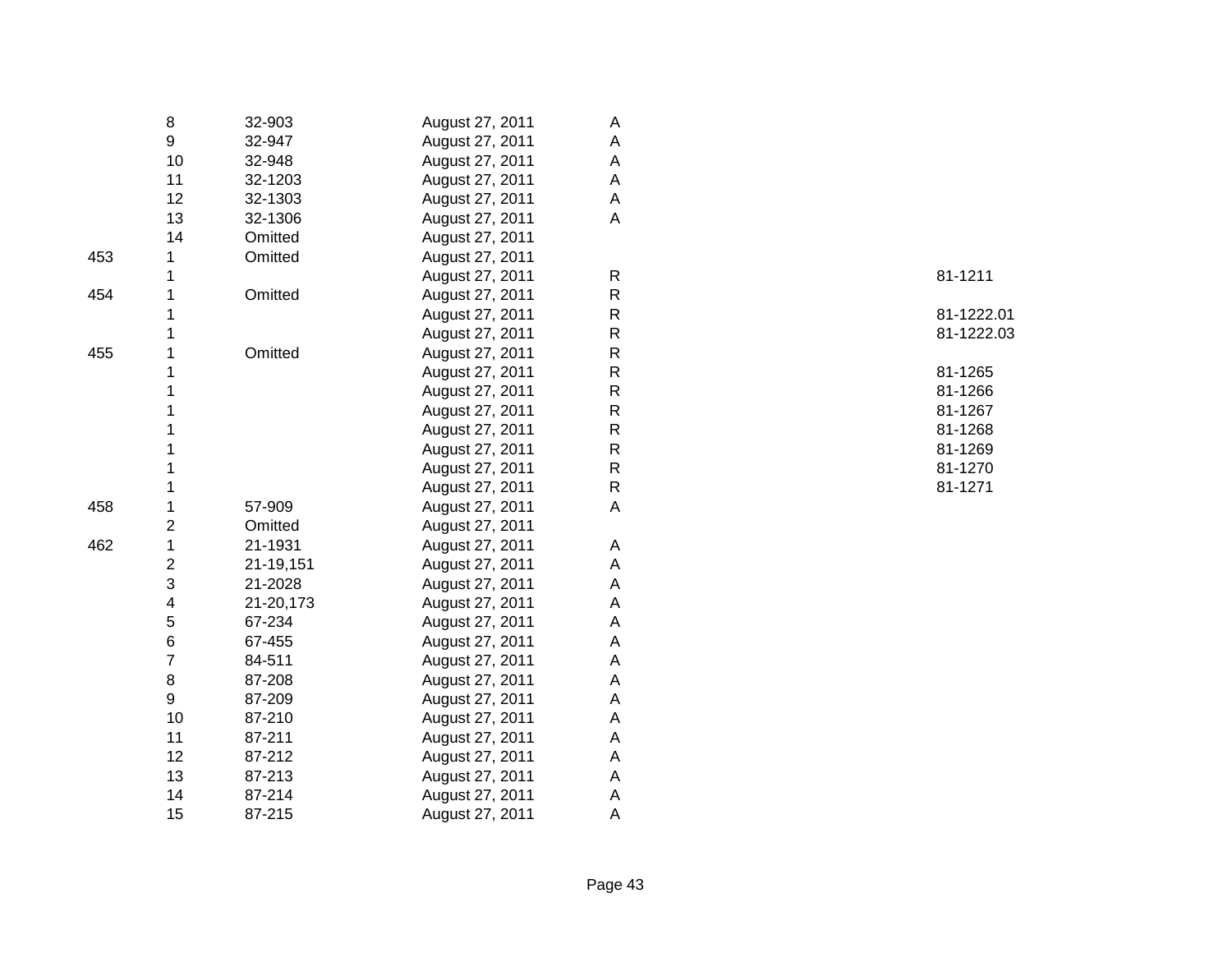|      | 16                      | 87-216      | August 27, 2011 | A            |            |   |        |
|------|-------------------------|-------------|-----------------|--------------|------------|---|--------|
|      | 17                      | 87-217      | August 27, 2011 | A            |            |   |        |
|      | 18                      | 87-218      | August 27, 2011 | $\mathsf A$  |            |   |        |
|      | 19                      | Omitted     | August 27, 2011 |              |            |   |        |
|      | 20                      | Omitted     | August 27, 2011 | ${\sf R}$    |            |   |        |
|      | 20                      |             | August 27, 2011 | ${\sf R}$    |            |   | 87-220 |
| 463  | 1                       | 28-416      | May 12, 2011    | A            |            |   |        |
|      | $\overline{\mathbf{c}}$ | 29-2258     | May 12, 2011    | A            |            |   |        |
|      | 3                       | 29-3921     | May 12, 2011    | A            |            |   |        |
|      | 4                       | 43-286      | May 12, 2011    | A            |            |   |        |
|      | 5                       | 43-286.01   | May 12, 2011    | N            | 29-2262.08 | Τ |        |
|      | 6                       | 43-2,108.01 | August 27, 2011 | A            |            |   |        |
|      | $\overline{7}$          | 43-2,108.02 | August 27, 2011 | A            |            |   |        |
|      | $\bf 8$                 | 43-2,108.03 | August 27, 2011 | A            |            |   |        |
|      | 9                       | 43-2,108.04 | August 27, 2011 | A            |            |   |        |
|      | 10                      | 43-2,108.05 | August 27, 2011 | A            |            |   |        |
|      | 11                      | 43-2,129    | May 12, 2011    | A            |            |   |        |
|      | 12                      | 43-412      | August 27, 2011 | A            |            |   |        |
|      | 13                      | 43-416      | August 27, 2011 | A            |            |   |        |
|      | 14                      | 43-3717     | May 12, 2011    | ${\sf N}$    |            |   |        |
|      | 15                      | 43-3718     | May 12, 2011    | N            |            |   |        |
|      | 16                      | 43-3719     | May 12, 2011    | N            |            |   |        |
|      | 17                      | 43-3720     | May 12, 2011    | ${\sf N}$    |            |   |        |
|      | 18                      | 43-3701     | May 12, 2011    | A            |            |   |        |
|      | 19                      | 79-209      | May 12, 2011    | A            |            |   |        |
|      | 20                      | 79-2104     | May 12, 2011    | Α            |            |   |        |
|      | 21                      | 79-2104.02  | May 12, 2011    | A            |            |   |        |
|      | 22                      | 79-2121     | May 12, 2011    | $\mathsf{N}$ |            |   |        |
|      | 23                      | Omitted     | May 12, 2011    |              |            |   |        |
|      | 24                      | Omitted     | May 12, 2011    |              |            |   |        |
|      | 25                      | Omitted     | August 27, 2011 |              |            |   |        |
|      | 26                      | Omitted     | May 12, 2011    |              |            |   |        |
| 463A |                         | Omitted     | May 12, 2011    |              |            |   |        |
| 464  | 1                       | 43-536      | July 1, 2011    | A            |            |   |        |
|      | $\overline{\mathbf{c}}$ | Omitted     | July 1, 2011    |              |            |   |        |
|      | 3                       | Omitted     | July 1, 2011    |              |            |   |        |
|      | 4                       | Omitted     | July 1, 2011    |              |            |   |        |
|      |                         |             |                 |              |            |   |        |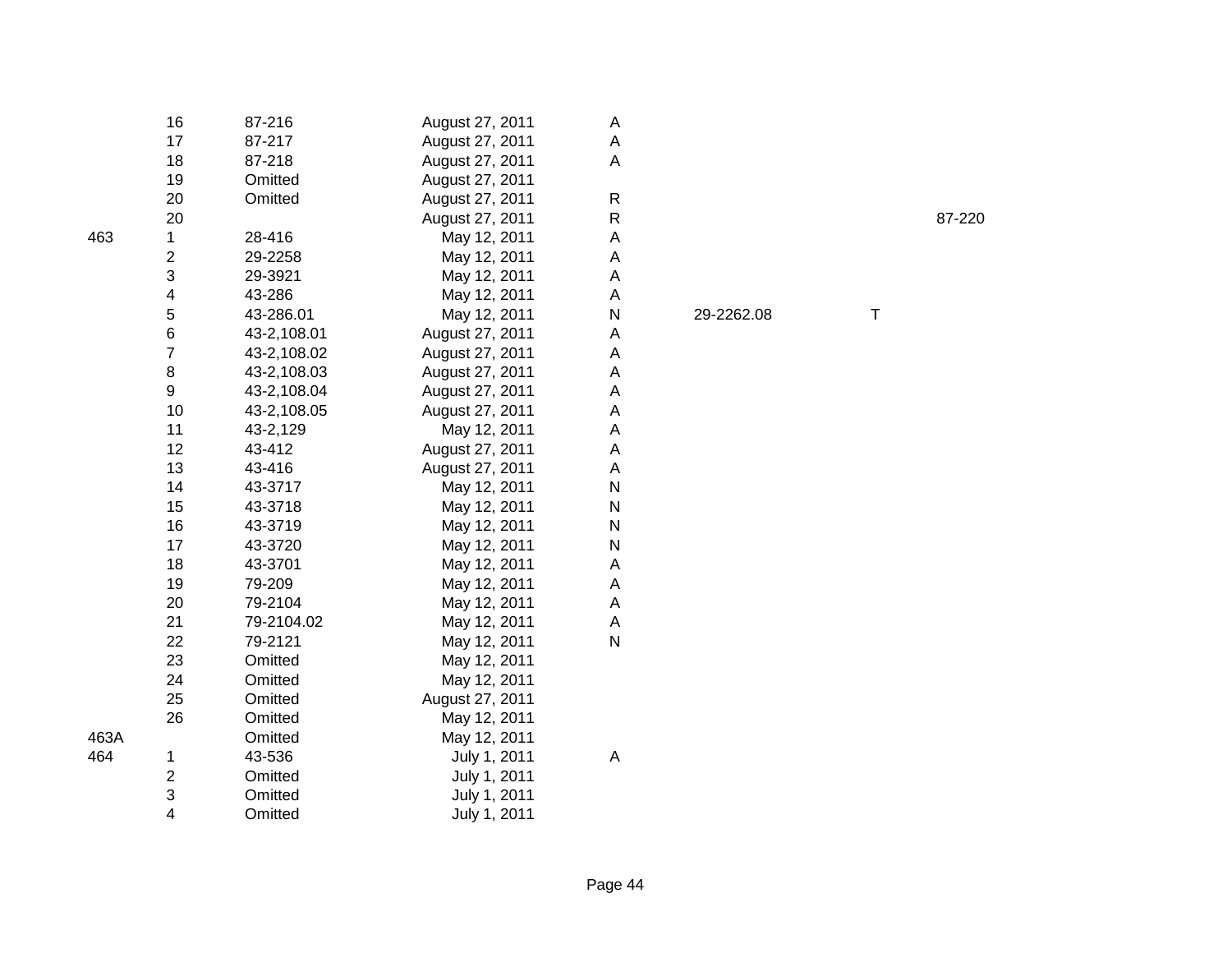| 1                       | Omitted                                                                                                                      | July 1, 2011    |   |
|-------------------------|------------------------------------------------------------------------------------------------------------------------------|-----------------|---|
| $\overline{\mathbf{c}}$ | Omitted                                                                                                                      | July 1, 2011    | R |
|                         |                                                                                                                              | July 1, 2011    | R |
|                         | Omitted                                                                                                                      | July 1, 2011    |   |
| $\mathbf 1$             | 68-909                                                                                                                       | August 27, 2011 | A |
|                         | Omitted                                                                                                                      | August 27, 2011 |   |
| $\mathbf 1$             | 18-2708                                                                                                                      | August 27, 2011 | Α |
|                         | 18-2709                                                                                                                      | August 27, 2011 | A |
|                         | 18-2714                                                                                                                      | August 27, 2011 | A |
| 4                       | 18-2717                                                                                                                      | August 27, 2011 | Α |
| 5                       | Omitted                                                                                                                      | August 27, 2011 |   |
| $\mathbf 1$             | 2-3228                                                                                                                       | August 27, 2011 | A |
|                         | 12-101                                                                                                                       | August 27, 2011 | Α |
| 3                       | 14-567                                                                                                                       | August 27, 2011 | Α |
|                         | 14-1805.01                                                                                                                   | August 27, 2011 | Α |
| 5                       | 14-2111                                                                                                                      | August 27, 2011 | Α |
|                         | 15-1017                                                                                                                      | August 27, 2011 | А |
| $\overline{7}$          | 16-1017                                                                                                                      | August 27, 2011 | A |
| 8                       | 16-1037                                                                                                                      | August 27, 2011 | Α |
| 9                       | 19-3501                                                                                                                      | August 27, 2011 | Α |
| 10                      | 23-1118                                                                                                                      | August 27, 2011 | Α |
| 11                      | 23-3526                                                                                                                      | August 27, 2011 | А |
| 12                      | 71-1631.02                                                                                                                   | August 27, 2011 | Α |
| 13                      | 84-304.02                                                                                                                    | August 27, 2011 | A |
| 14                      | 84-1503                                                                                                                      | August 27, 2011 | Α |
| 15                      | Omitted                                                                                                                      | August 27, 2011 |   |
| 1                       | 60-1401                                                                                                                      | August 27, 2011 | A |
| $\overline{2}$          | 60-1420                                                                                                                      | August 27, 2011 | Α |
|                         | 60-1424                                                                                                                      | August 27, 2011 | Α |
| 4                       | 60-1425                                                                                                                      | August 27, 2011 | Α |
| 5                       | 60-1427                                                                                                                      | August 27, 2011 | A |
| 6                       | 60-1429                                                                                                                      | August 27, 2011 | A |
| $\overline{7}$          | 60-1436                                                                                                                      | August 27, 2011 | Α |
| 8                       | 60-1437                                                                                                                      | August 27, 2011 | A |
| 9                       | 60-1438                                                                                                                      | August 27, 2011 | Α |
| 10                      | 60-1438.01                                                                                                                   | August 27, 2011 | A |
| 11                      | Omitted                                                                                                                      | August 27, 2011 |   |
|                         | $\overline{\mathbf{c}}$<br>3<br>$\overline{c}$<br>$\overline{c}$<br>3<br>$\overline{c}$<br>$\overline{\mathbf{4}}$<br>6<br>3 |                 |   |

R 68-1070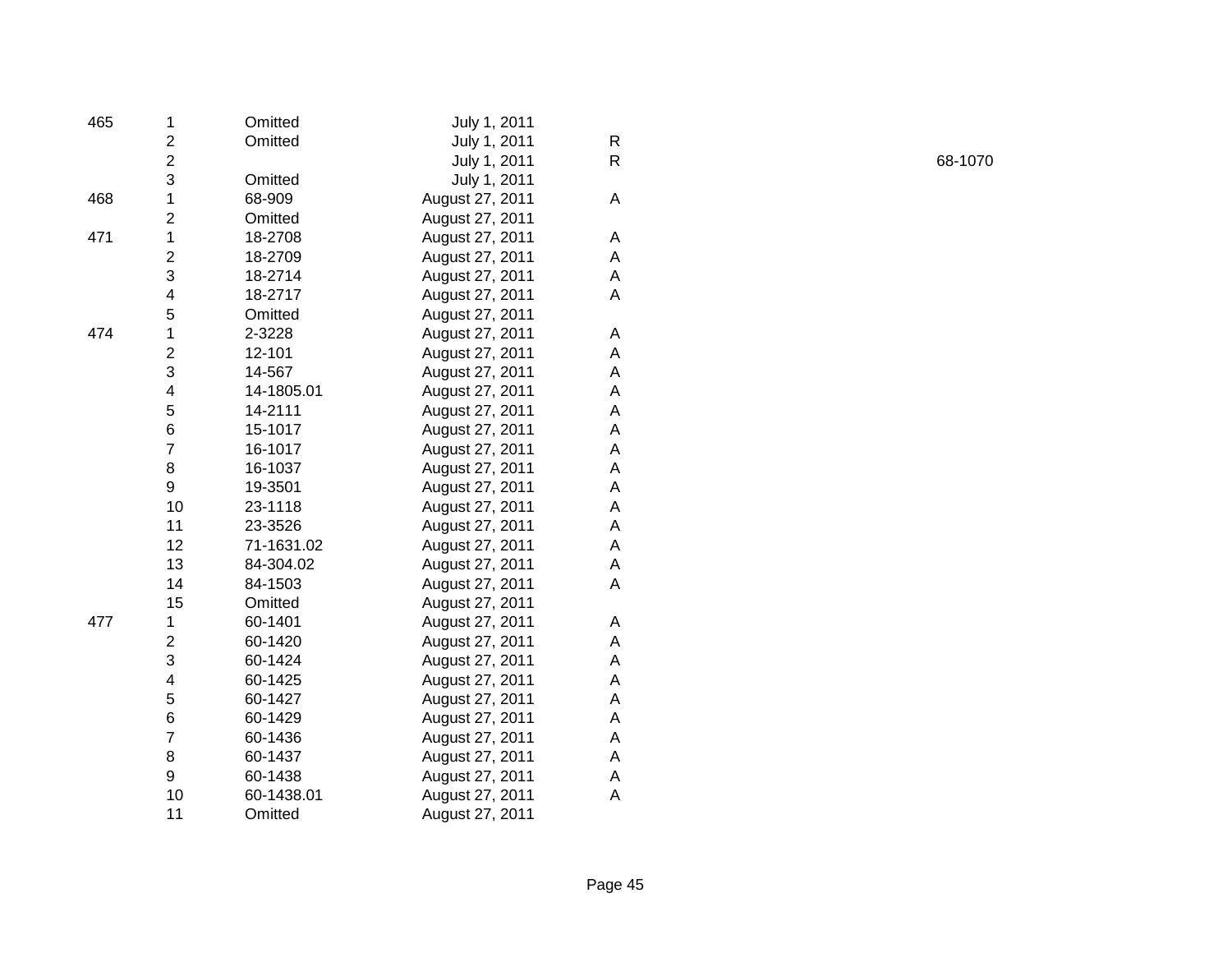| 479 | 1                       | 29-4306    | August 27, 2011 | Α |
|-----|-------------------------|------------|-----------------|---|
|     | $\overline{c}$          | 71-9001    | August 27, 2011 | N |
|     | 3                       | Omitted    | August 27, 2011 |   |
| 480 | $\mathbf{1}$            | 13-1302    | August 27, 2011 | Α |
|     | $\overline{c}$          | 13-1304    | August 27, 2011 | A |
|     | 3                       | Omitted    | August 27, 2011 |   |
| 490 | $\mathbf 1$             | 9-601      | August 27, 2011 | Α |
|     | $\overline{\mathbf{c}}$ | 9-603      | August 27, 2011 | Α |
|     | 3                       | 9-603.04   | August 27, 2011 | N |
|     | 4                       | 9-607      | August 27, 2011 | Α |
|     | 5                       | Omitted    | August 27, 2011 |   |
| 494 | $\mathbf{1}$            | 68-914     | May 19, 2011    | Α |
|     | $\overline{c}$          | Omitted    | May 19, 2011    |   |
|     | 3                       | Omitted    | May 19, 2011    |   |
| 499 | $\mathbf 1$             | 32-602     | August 27, 2011 | Α |
|     | $\overline{c}$          | 32-617     | August 27, 2011 | A |
|     | 3                       | 32-632     | August 27, 2011 | А |
|     | 4                       | 32-939     | August 27, 2011 | А |
|     | 5                       | 32-941     | August 27, 2011 | А |
|     | 6                       | 32-942     | August 27, 2011 | A |
|     | $\overline{7}$          | Omitted    | August 27, 2011 |   |
| 500 | $\mathbf 1$             | 60-4,182   | August 27, 2011 | Α |
|     | $\overline{\mathbf{c}}$ | 60-6,256   | August 27, 2011 | A |
|     | 3                       | Omitted    | August 27, 2011 |   |
| 502 | 1                       | 48-1617    | August 27, 2011 | Α |
|     | $\overline{c}$          | 48-1623    | August 27, 2011 | A |
|     | 3                       | 48-1624    | August 27, 2011 | Α |
|     | 4                       | Omitted    | August 27, 2011 |   |
| 509 | $\mathbf 1$             | 4-108      | July 1, 2011    | Α |
|     | $\overline{\mathbf{c}}$ | 23-2301    | July 1, 2011    | A |
|     | 3                       | 23-2302    | July 1, 2011    | А |
|     | 4                       | 23-2306    | July 1, 2011    | A |
|     | 5                       | 23-2308    | July 1, 2011    | A |
|     | 6                       | 23-2308.01 | July 1, 2011    | А |
|     | $\overline{7}$          | 23-2319.01 | July 1, 2011    | A |
|     | 8                       | 23-2320    | July 1, 2011    | Α |
|     | 9                       | 24-701.01  | July 1, 2011    | A |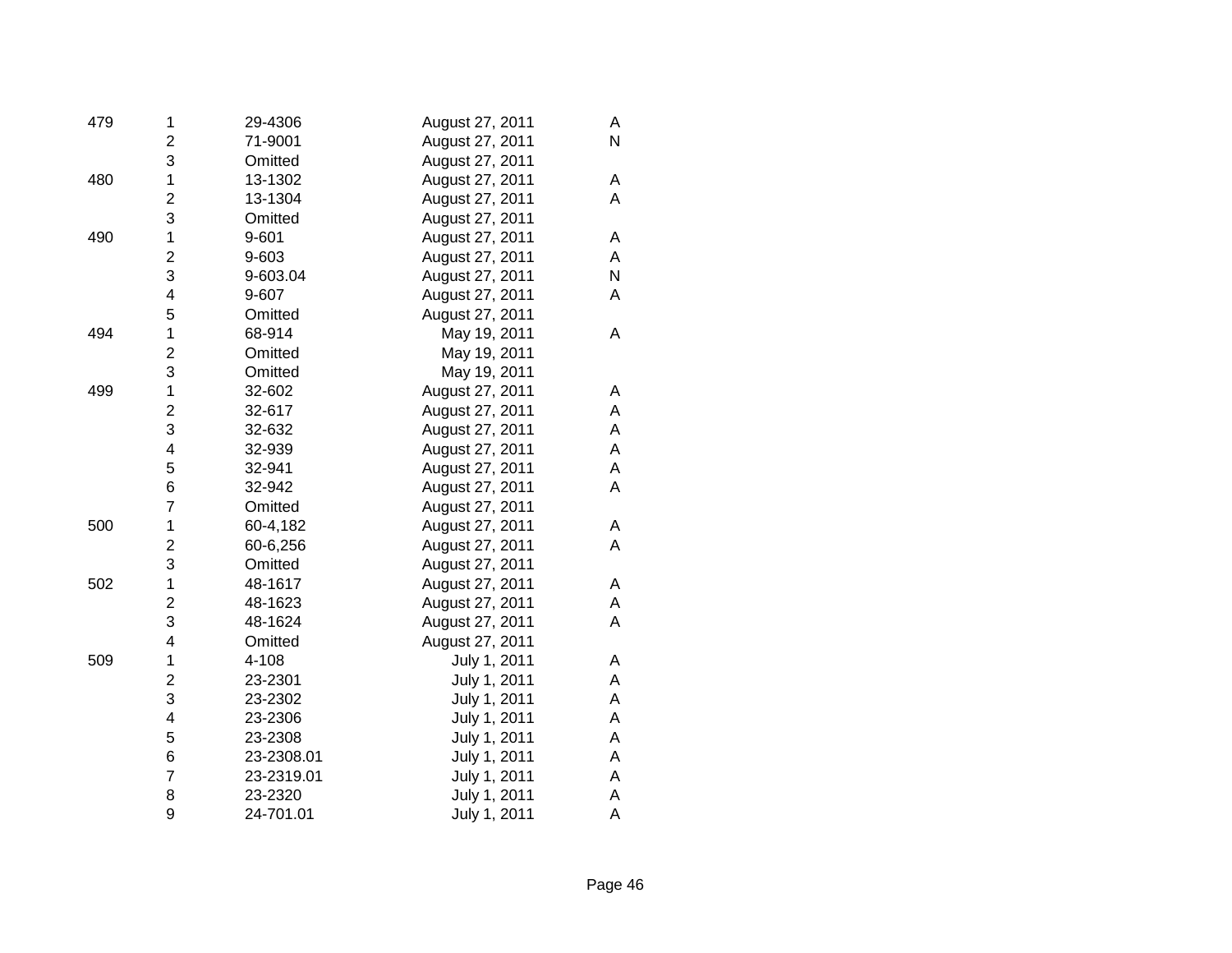| 10 | 24-710.13  | July 1, 2011 | N |
|----|------------|--------------|---|
| 11 | 24-710     | July 1, 2011 | А |
| 12 | 42-1102    | July 1, 2011 | А |
| 13 | 68-621     | July 1, 2011 | A |
| 14 | 72-1243    | July 1, 2011 | А |
| 15 | 79-408     | July 1, 2011 | A |
| 16 | 79-901     | July 1, 2011 | А |
| 17 | 79-902     | July 1, 2011 | Α |
| 18 | 79-903     | July 1, 2011 | Α |
| 19 | 79-904     | July 1, 2011 | Α |
| 20 | 79-904.01  | July 1, 2011 | Α |
| 21 | 79-916     | July 1, 2011 | А |
| 22 | 79-920     | July 1, 2011 | А |
| 23 | 79-926     | July 1, 2011 | А |
| 24 | 79-933.03  | July 1, 2011 | A |
| 25 | 79-933.05  | July 1, 2011 | А |
| 26 | 79-933.06  | July 1, 2011 | Α |
| 27 | 79-941     | July 1, 2011 | Α |
| 28 | 79-942     | July 1, 2011 | Α |
| 29 | 79-944     | July 1, 2011 | Α |
| 30 | 79-947     | July 1, 2011 | Α |
| 31 | 79-955     | July 1, 2011 | А |
| 32 | 79-947.06  | July 1, 2011 | N |
| 33 | 79-978.01  | July 1, 2011 | А |
| 34 | 79-987     | July 1, 2011 | А |
| 35 | 79-9,113   | July 1, 2011 | А |
| 36 | 79-9,117   | July 1, 2011 | Ν |
| 37 | 79-9,118   | July 1, 2011 | N |
| 38 | 79-1003    | July 1, 2011 | А |
| 39 | 79-1028.01 | July 1, 2011 | Α |
| 40 | 81-2014.01 | July 1, 2011 | А |
| 41 | 81-2027.08 | July 1, 2011 | N |
| 42 | 81-2026    | July 1, 2011 | А |
| 43 | 81-2041    | July 1, 2011 | А |
| 44 | 84-1301    | July 1, 2011 | А |
| 45 | 84-1307    | July 1, 2011 | A |
| 46 | 84-1309.02 | July 1, 2011 | A |
|    |            |              |   |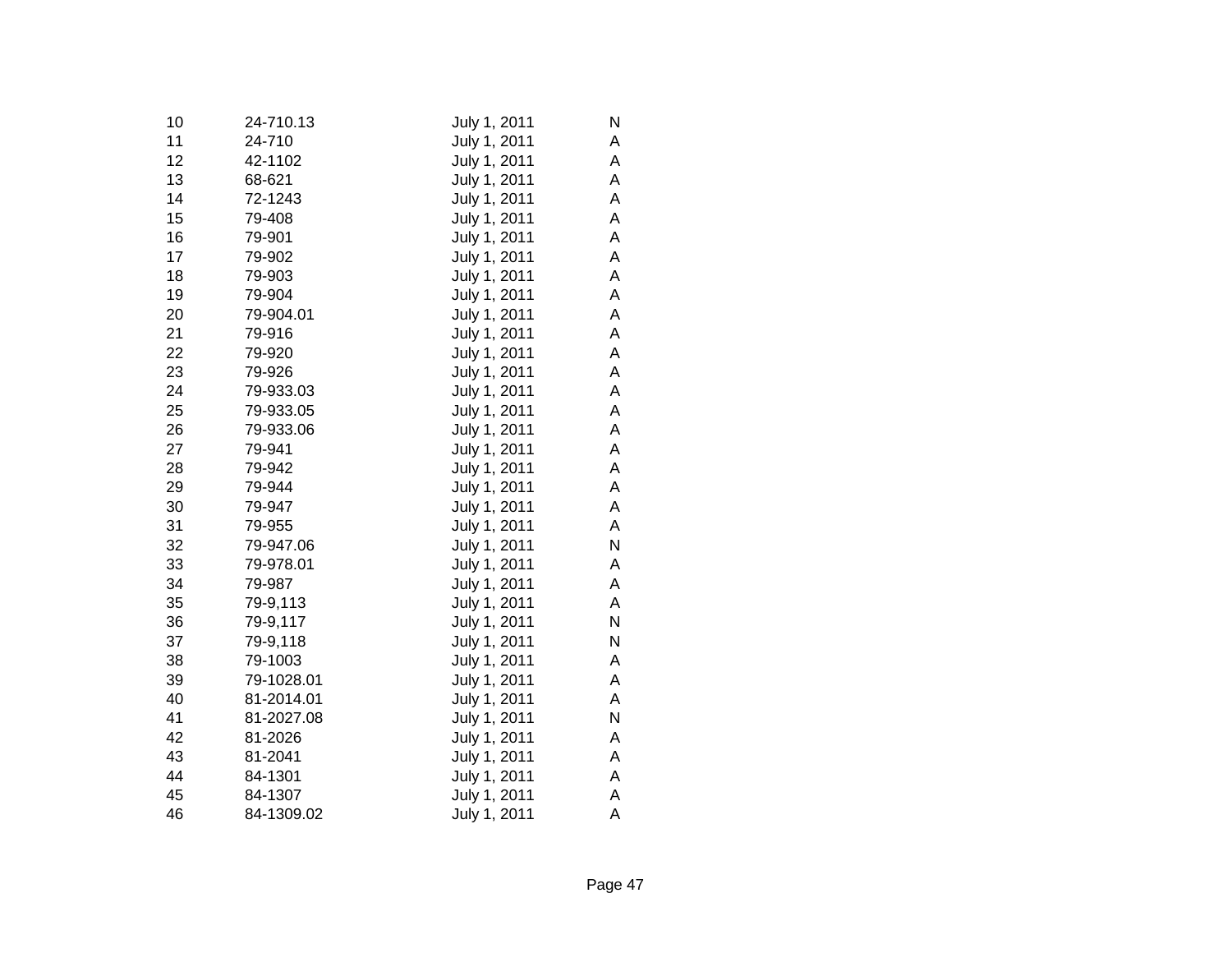|     | 47                      | 84-1313.02 | July 1, 2011    | A |
|-----|-------------------------|------------|-----------------|---|
|     | 48                      | 84-1321.01 | July 1, 2011    | A |
|     | 49                      | 84-1322    | July 1, 2011    | Α |
|     | 50                      | 84-1501    | July 1, 2011    | A |
|     | 51                      | 84-1503    | July 1, 2011    | A |
|     | 52                      | 84-1511    | July 1, 2011    | A |
|     | 53                      | Omitted    | July 1, 2011    |   |
|     | 54                      | Omitted    | July 1, 2011    |   |
|     | 55                      | Omitted    | July 1, 2011    | R |
|     | 55                      |            | July 1, 2011    | R |
|     | 55                      |            | July 1, 2011    | R |
|     | 55                      |            | July 1, 2011    | R |
|     | 55                      |            | July 1, 2011    | R |
|     | 55                      |            | July 1, 2011    | R |
|     | 55                      |            | July 1, 2011    | R |
|     | 55                      |            | July 1, 2011    | R |
|     | 55                      |            | July 1, 2011    | R |
|     | 55                      |            | July 1, 2011    | R |
|     | 55                      |            | July 1, 2011    | R |
|     | 55                      |            | July 1, 2011    | R |
|     | 55                      |            | July 1, 2011    | R |
|     | 55                      |            | July 1, 2011    | R |
|     | 55                      |            | July 1, 2011    | R |
|     | 55                      |            | July 1, 2011    | R |
|     | 55                      |            | July 1, 2011    | R |
|     | 55                      |            | July 1, 2011    | R |
|     | 55                      |            | July 1, 2011    | R |
|     | 56                      | Omitted    | July 1, 2011    |   |
| 512 | 1                       | 28-1204.04 | January 1, 2012 | A |
|     | $\overline{\mathbf{c}}$ | 69-2402    | January 1, 2012 | Α |
|     | 3                       | 69-2409.01 | January 1, 2012 | Α |
|     | 4                       | 69-2433    | January 1, 2012 | A |
|     | 5                       | 71-901     | January 1, 2012 | A |
|     | 6                       | 71-903     | January 1, 2012 | A |
|     | $\overline{7}$          | 71-904.01  | January 1, 2012 | N |
|     | 8                       | 71-963     | January 1, 2012 | N |
|     | 9                       | Omitted    | January 1, 2012 |   |

| R | 24-710.07  |
|---|------------|
| R | 24-710.09  |
| R | 24-710.10  |
| R | 24-710.11  |
| R | 50-417.02  |
| R | 50-417.03  |
| R | 50-417.04  |
| R | 50-417.05  |
| R | 50-417.06  |
| R | 79-940     |
| R | 79-947.01  |
| R | 79-947.03  |
| R | 79-947.04  |
| R | 79-947.05  |
| R | 81-2027.03 |
| R | 81-2027.05 |
| R | 81-2027.06 |
| R | 81-2027.07 |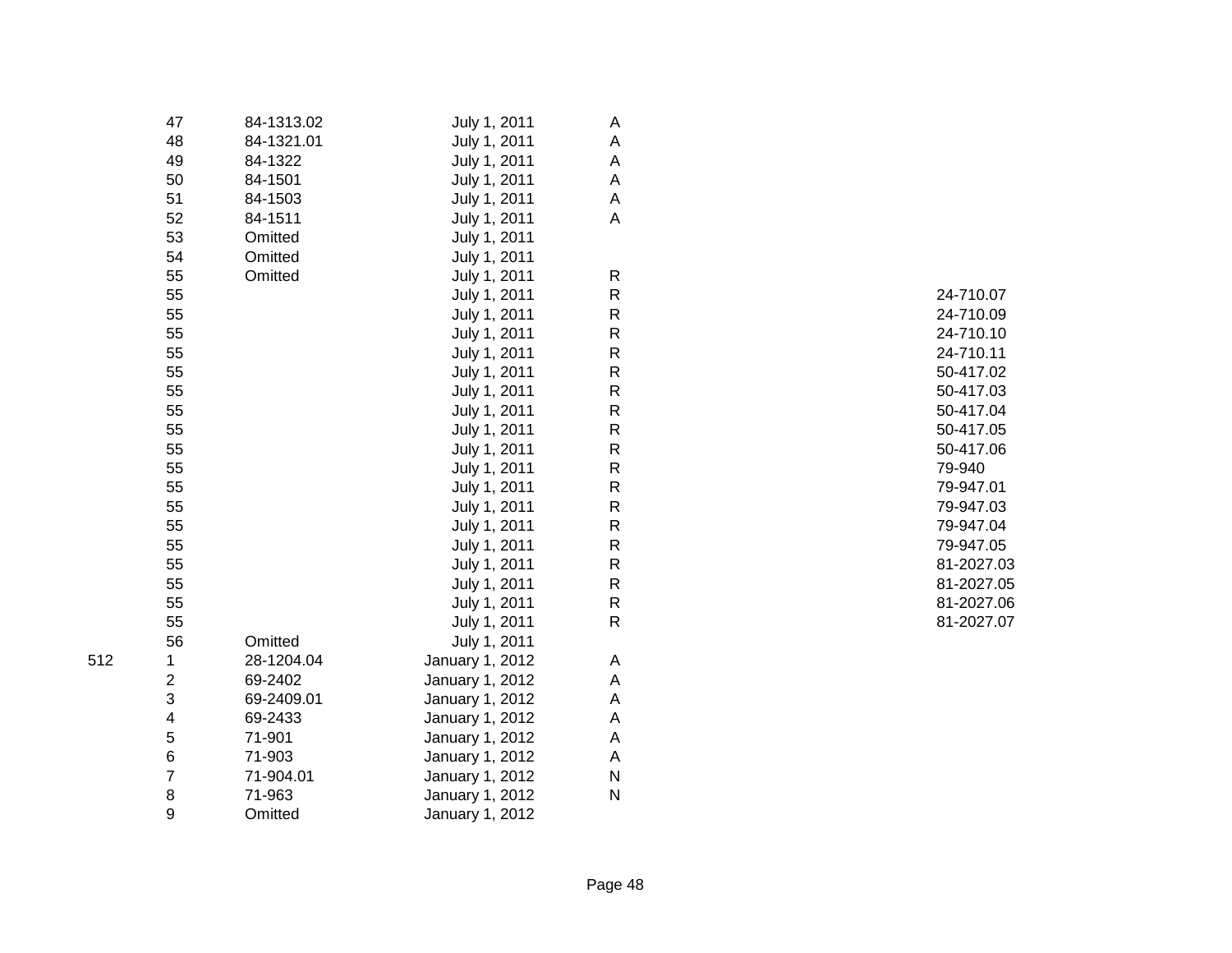|      | 10                      | Omitted    | January 1, 2012 |              |
|------|-------------------------|------------|-----------------|--------------|
| 521  | 1                       | 28-335     | August 27, 2011 | A            |
|      | $\overline{c}$          | Omitted    | August 27, 2011 |              |
|      | 3                       | Omitted    | August 27, 2011 |              |
| 524  | $\mathbf 1$             | 9-701      | August 27, 2011 | Α            |
|      | $\overline{\mathbf{c}}$ | Omitted    | August 27, 2011 |              |
| 525  | $\mathbf 1$             | 68-901     | August 27, 2011 | A            |
|      | $\overline{\mathbf{c}}$ | 68-970     | August 27, 2011 | N            |
|      | 3                       | 68-971     | August 27, 2011 | N            |
|      | 4                       | Omitted    | August 27, 2011 |              |
| 525A |                         | Omitted    | August 27, 2011 |              |
| 535  | 1                       | 44-8501    | January 1, 2012 | N            |
|      | $\overline{c}$          | 44-8502    | January 1, 2012 | $\mathsf{N}$ |
|      | 3                       | 44-8503    | January 1, 2012 | N            |
|      | 4                       | 44-8504    | January 1, 2012 | N            |
|      | 5                       | 44-8505    | January 1, 2012 | N            |
|      | 6                       | 44-8506    | January 1, 2012 | $\mathsf{N}$ |
|      | $\overline{7}$          | 44-8507    | January 1, 2012 | N            |
|      | 8                       | 44-8508    | January 1, 2012 | N            |
|      | 9                       | 44-8509    | January 1, 2012 | N            |
|      | 10                      | 44-102.01  | January 1, 2012 | A            |
|      | 11                      | Omitted    | January 1, 2012 |              |
|      | 12                      | Omitted    | January 1, 2012 |              |
| 542  | 1                       | 71-401     | August 27, 2011 | A            |
|      | $\overline{2}$          | 71-467     | August 27, 2011 | $\mathsf{N}$ |
|      | 3                       | Omitted    | August 27, 2011 |              |
| 543  | 1                       | 68-1017.02 | April 15, 2011  | A            |
|      | $\overline{2}$          | Omitted    | April 15, 2011  |              |
|      | 3                       | Omitted    | April 15, 2011  |              |
| 544  | 1                       | 79-724     | August 27, 2011 | A            |
|      | $\overline{2}$          | Omitted    | August 27, 2011 |              |
| 546  | 1                       | 71-6403    | August 27, 2011 | A            |
|      | $\overline{c}$          | 71-6405    | August 27, 2011 | A            |
|      | 3                       | 71-6406    | August 27, 2011 | A            |
|      | 4                       | Omitted    | August 27, 2011 |              |
| 549  | 1                       | 37-915     | May 18, 2011    | N            |
|      | $\overline{2}$          | 37-916     | May 18, 2011    | N            |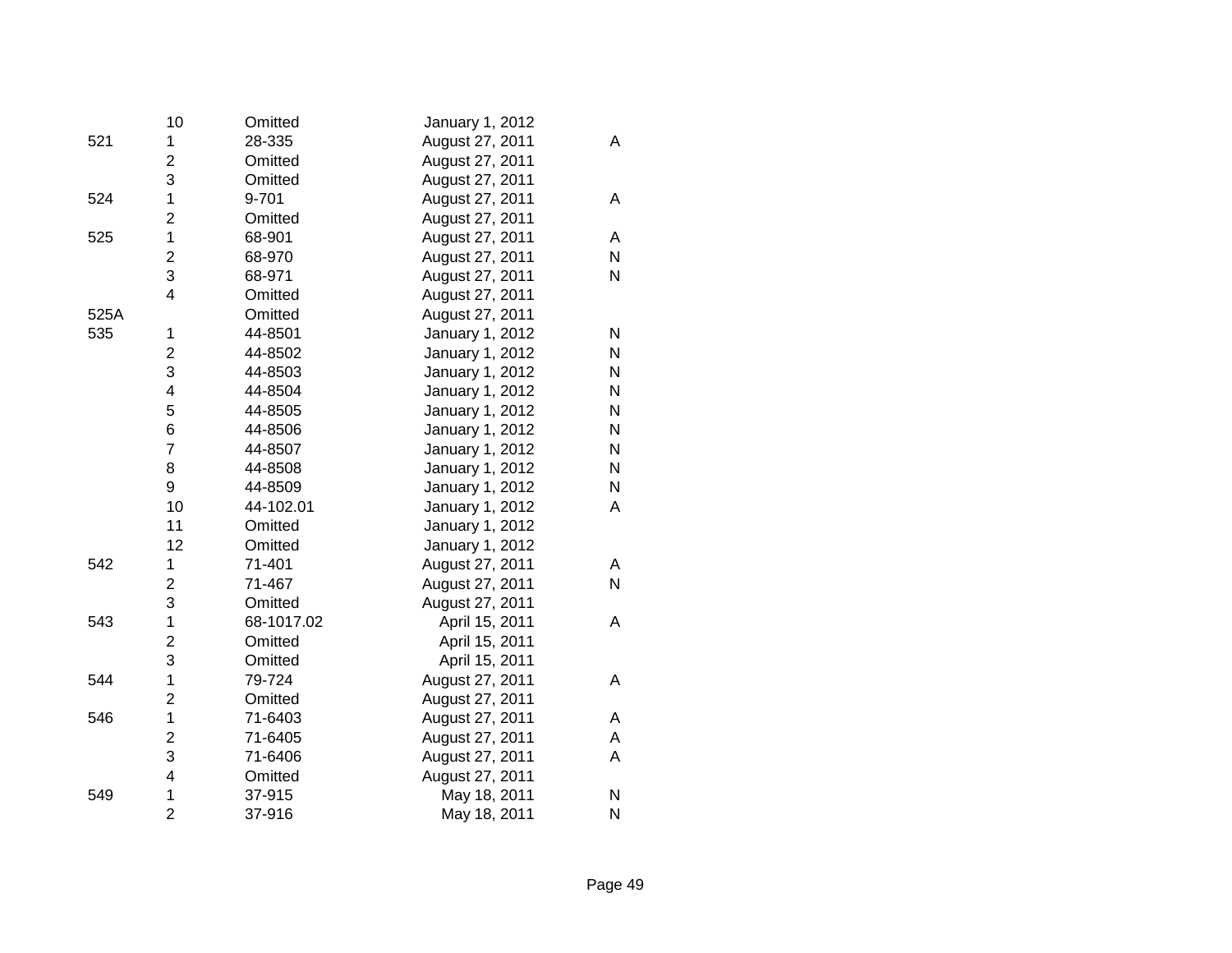|      | 3                       | 37-917     | May 18, 2011    | N |
|------|-------------------------|------------|-----------------|---|
|      | 4                       | 37-918     | May 18, 2011    | N |
|      | 5                       | 37-919     | May 18, 2011    | N |
|      | 6                       | 37-920     | May 18, 2011    | N |
|      | $\overline{7}$          | 37-921     | May 18, 2011    | N |
|      | 8                       | 59-1608.04 | May 18, 2011    | A |
|      | 9                       | Omitted    | May 18, 2011    |   |
|      | 10                      | Omitted    | May 18, 2011    |   |
|      | 11                      | Omitted    | May 18, 2011    |   |
| 549A |                         | Omitted    | May 18, 2011    |   |
| 550  | 1                       | 32-606     | August 27, 2011 | A |
|      | $\overline{\mathbf{c}}$ | Omitted    | August 27, 2011 |   |
| 556  | $\mathbf 1$             | 22-141.01  | August 27, 2011 | N |
|      | $\overline{c}$          | 22-161.01  | August 27, 2011 | A |
|      | 3                       | Omitted    | August 27, 2011 |   |
|      | 4                       | Omitted    | August 27, 2011 | R |
|      | 4                       |            | August 27, 2011 | R |
| 558  | $\mathbf 1$             | 79-769     | August 27, 2011 | A |
|      | $\overline{\mathbf{c}}$ | Omitted    | August 27, 2011 |   |
| 563  | $\mathbf 1$             | 90-274     | April 15, 2011  | N |
|      | $\overline{\mathbf{c}}$ | 37-354     | April 15, 2011  | A |
|      | 3                       | Omitted    | April 15, 2011  |   |
|      | 4                       | Omitted    | April 15, 2011  |   |
| 573  | 1                       | 60-6,232   | August 27, 2011 | Α |
|      | $\overline{c}$          | 81-829.36  | August 27, 2011 | A |
|      | 3                       | 81-829.67  | August 27, 2011 | N |
|      | 4                       | Omitted    | August 27, 2011 |   |
| 575  | 1                       | 79-2201    | July 1, 2012    | N |
|      | $\overline{2}$          | 79-2202    | July 1, 2012    | N |
|      | 3                       | 79-2203    | July 1, 2012    | N |
|      | 4                       | 79-2204    | July 1, 2012    | N |
|      | 5                       | 79-2205    | July 1, 2012    | N |
|      | 6                       | 79-2206    | July 1, 2012    | N |
|      | 7                       | 9-812      | July 1, 2012    | A |
|      | 8                       | 79-318     | July 1, 2012    | A |
|      | 9                       | Omitted    | July 1, 2012    |   |
|      | 10                      | Omitted    | July 1, 2012    |   |
|      |                         |            |                 |   |

R 22-141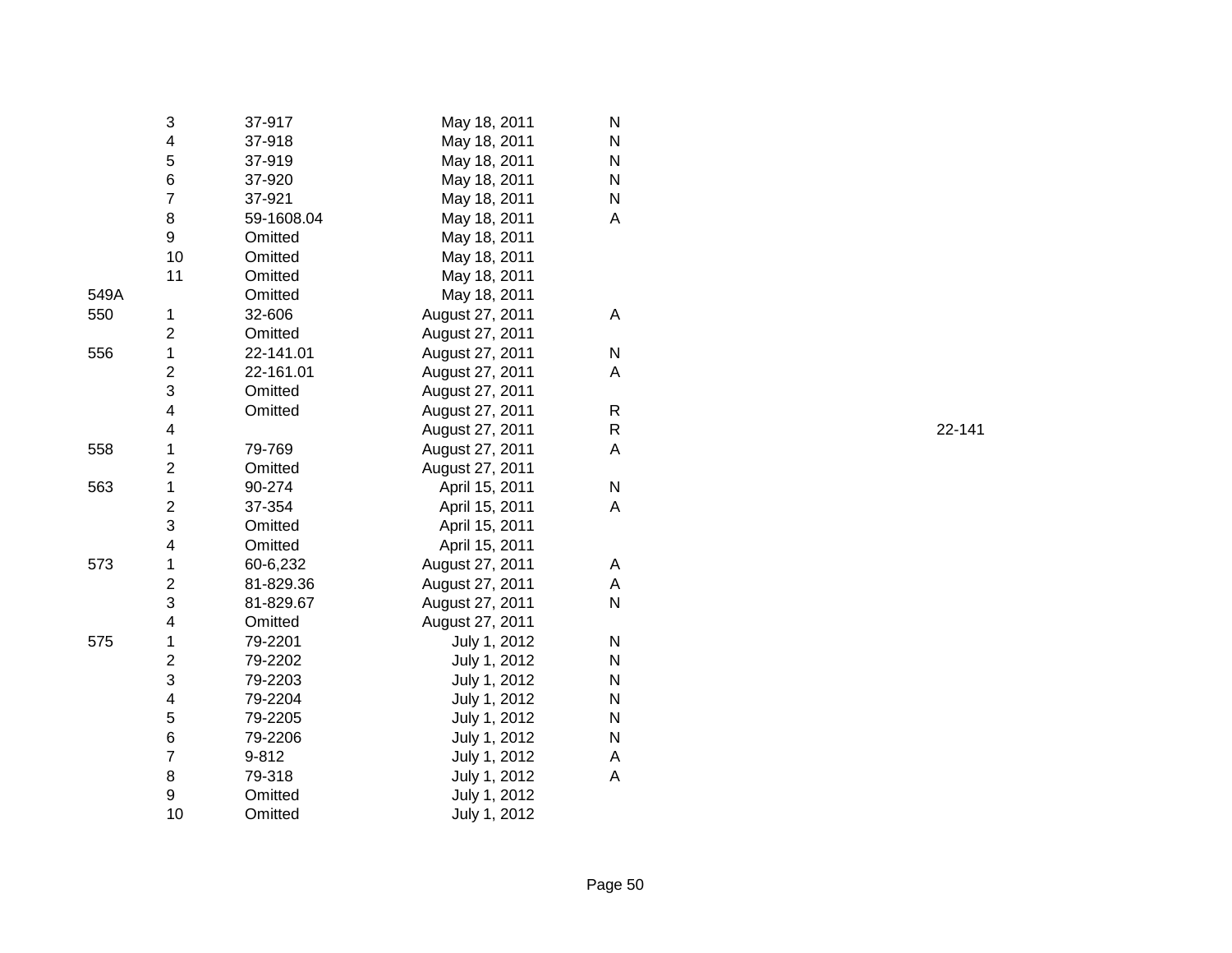| 575A |                         | Omitted    | August 27, 2011 |   |
|------|-------------------------|------------|-----------------|---|
| 585  |                         | Omitted    | May 18, 2011    |   |
| 589  | 1                       | 13-901     | May 25, 2011    | A |
|      | $\overline{c}$          | 13-910     | May 25, 2011    | A |
|      | 3                       | 13-928     | May 25, 2011    | N |
|      | 4                       | 39-1359    | May 25, 2011    | Α |
|      | 5                       | 81-8,219   | May 25, 2011    | A |
|      | 6                       | Omitted    | May 25, 2011    |   |
|      | $\overline{7}$          | Omitted    | May 25, 2011    |   |
| 590  | 1                       | 59-1520    | January 1, 2013 | Α |
|      | $\overline{\mathbf{c}}$ | 59-1523    | January 1, 2013 | A |
|      | 3                       | 69-502     | January 1, 2013 | Α |
|      | 4                       | 69-2702    | January 1, 2013 | A |
|      | 5                       | 69-2703    | January 1, 2013 | Α |
|      | 6                       | 69-2705    | January 1, 2013 | Α |
|      | $\overline{7}$          | 69-2706    | January 1, 2013 | Α |
|      | 8                       | 69-2707    | January 1, 2013 | A |
|      | 9                       | 69-2707.01 | January 1, 2013 | Ν |
|      | 10                      | 69-2708    | January 1, 2013 | A |
|      | 11                      | 69-2708.01 | January 1, 2013 | N |
|      | 12                      | 69-2709    | January 1, 2013 | Α |
|      | 13                      | 69-2710    | January 1, 2013 | A |
|      | 14                      | 69-2710.01 | January 1, 2013 | N |
|      | 15                      | 69-2710.02 | January 1, 2013 | N |
|      | 16                      | 69-2710.03 | January 1, 2013 | N |
|      | 17                      | 69-2711    | January 1, 2013 | A |
|      | 18                      | 71-7606    | January 1, 2013 | Α |
|      | 19                      | 77-2601    | January 1, 2013 | Α |
|      | 20                      | 77-2602    | January 1, 2013 | Α |
|      | 21                      | 77-2602.03 | January 1, 2013 | Α |
|      | 22                      | 77-2602.05 | January 1, 2013 | N |
|      | 23                      | 77-2602.06 | August 27, 2011 | N |
|      | 24                      | 77-2603    | January 1, 2013 | A |
|      | 25                      | 77-2603.01 | January 1, 2013 | N |
|      | 26                      | 77-2604    | January 1, 2013 | A |
|      | 27                      | 77-2604.01 | January 1, 2013 | Ν |
|      | 28                      | 77-2605    | January 1, 2013 | Α |

| ۰.<br>۰,<br>×     | ٠                 |        |
|-------------------|-------------------|--------|
| ×<br>۰.<br>w<br>v | I<br>٠<br>w<br>۰, | ×<br>× |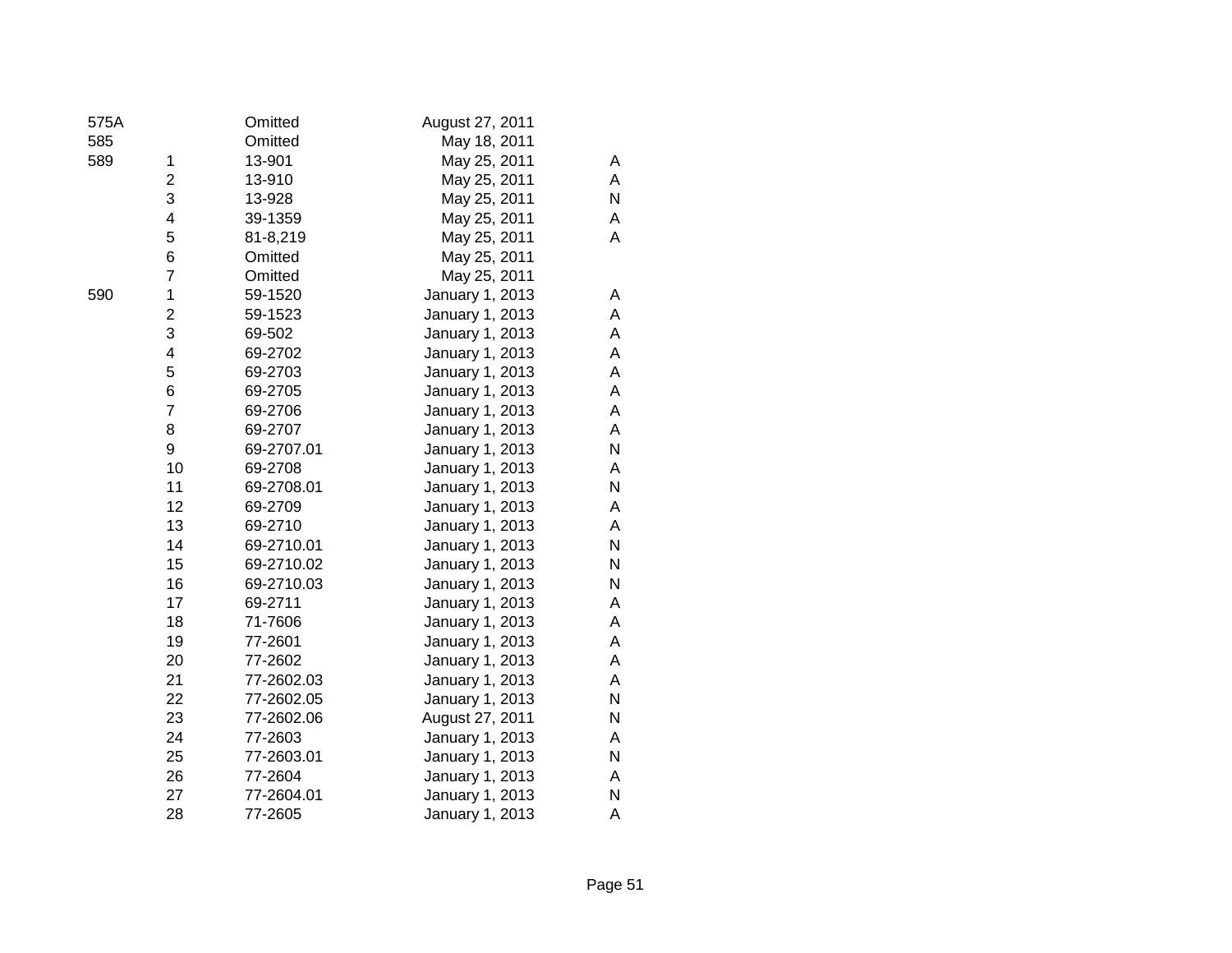|      | 29                      | 77-2607    | January 1, 2013 | A |
|------|-------------------------|------------|-----------------|---|
|      | 30                      | 77-2608    | January 1, 2013 | A |
|      | 31                      | 77-2610    | January 1, 2013 | A |
|      | 32                      | 77-2612    | January 1, 2013 | A |
|      | 33                      | 77-2613    | January 1, 2013 | A |
|      | 34                      | 77-2614    | January 1, 2013 | A |
|      | 35                      | 77-2615    | January 1, 2013 | A |
|      | 36                      | 77-2615.01 | January 1, 2013 | A |
|      | 37                      | 77-2620    | January 1, 2013 | A |
|      | 38                      | 77-2622    | January 1, 2013 | A |
|      | 39                      | Omitted    | August 27, 2011 |   |
|      | 40                      | Omitted    | January 1, 2013 |   |
| 590A |                         | Omitted    | August 27, 2011 |   |
| 591  | 1                       | 71-552     | August 27, 2011 | N |
|      | $\overline{\mathbf{c}}$ | 38-178     | August 27, 2011 | A |
|      | 3                       | 38-182     | August 27, 2011 | A |
|      | 4                       | 71-448     | August 27, 2011 | A |
|      | 5                       | 71-529     | August 27, 2011 | A |
|      | 6                       | 71-539     | August 27, 2011 | A |
|      | $\overline{7}$          | 71-541.01  | August 27, 2011 | N |
|      | 8                       | 71-540     | August 27, 2011 | Α |
|      | 9                       | 71-541     | August 27, 2011 | A |
|      | 10                      | 71-542     | August 27, 2011 | A |
|      | 11                      | 71-543     | August 27, 2011 | A |
|      | 12                      | 71-544     | August 27, 2011 | A |
|      | 13                      | Omitted    | August 27, 2011 |   |
| 600  | 1                       | 68-1901    | July 1, 2011    | N |
|      | $\overline{\mathbf{c}}$ | 68-1902    | July 1, 2011    | N |
|      | 3                       | 68-1903    | July 1, 2011    | N |
|      | 4                       | 68-1904    | July 1, 2011    | N |
|      | 5                       | 68-1905    | July 1, 2011    | N |
|      | 6                       | 68-1906    | July 1, 2011    | N |
|      | $\overline{7}$          | 68-1907    | July 1, 2011    | N |
|      | 8                       | 68-1908    | July 1, 2011    | N |
|      | 9                       | 68-1909    | July 1, 2011    | N |
|      | 10                      | 68-1910    | July 1, 2011    | N |
|      | 11                      | 68-1911    | July 1, 2011    | N |

| ×<br>w<br>v | w<br>۰, | ×<br>۰. |
|-------------|---------|---------|
|             |         |         |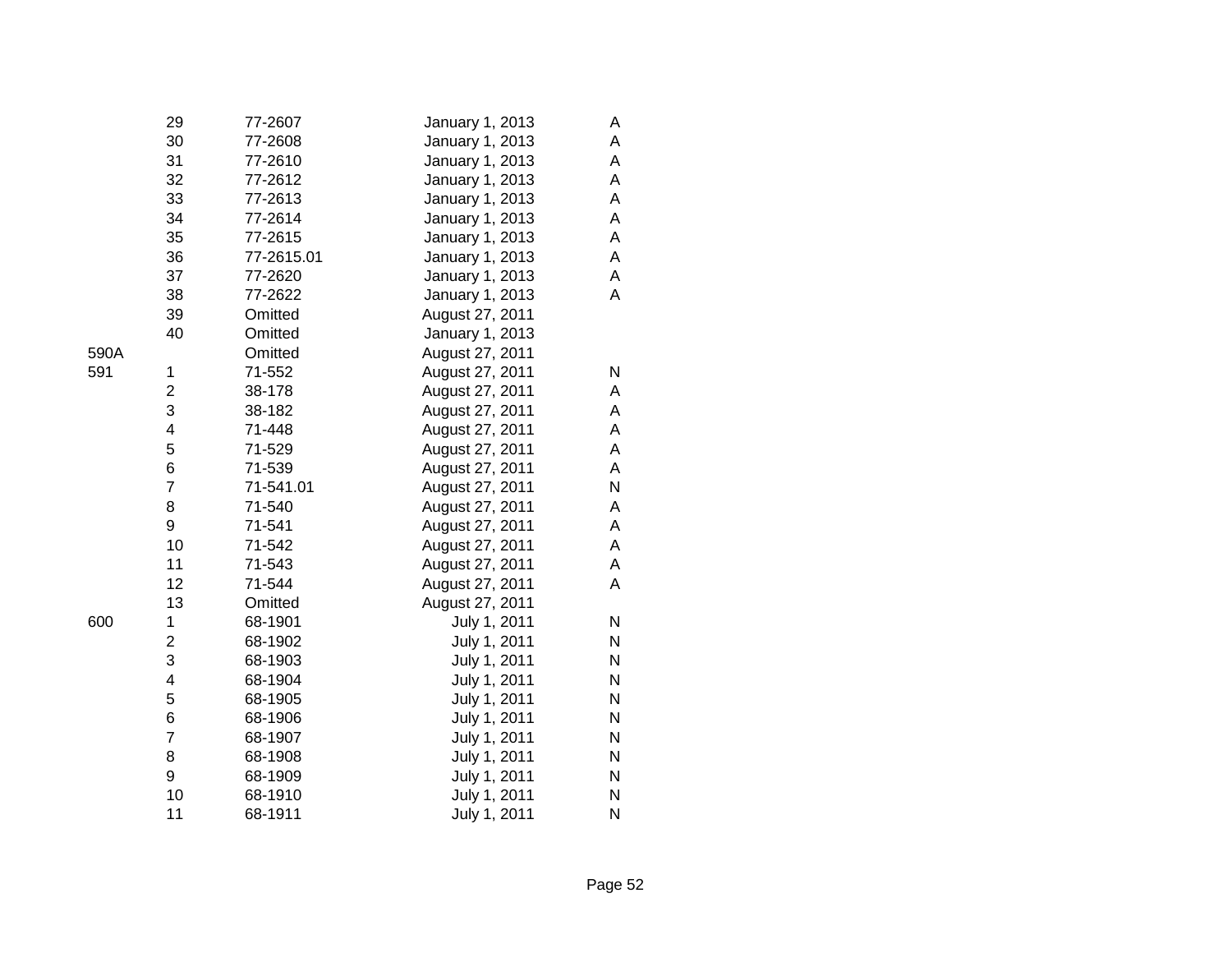|       | 12             | 68-1912   | July 1, 2011    | N |
|-------|----------------|-----------|-----------------|---|
|       | 13             | 68-1913   | July 1, 2011    | N |
|       | 14             | 68-1914   | July 1, 2011    | N |
|       | 15             | 68-1915   | July 1, 2011    | N |
|       | 16             | 68-1916   | July 1, 2011    | N |
|       | 17             | 68-1917   | July 1, 2011    | N |
|       | 18             | 68-1918   | July 1, 2011    | N |
|       | 19             | 68-1919   | July 1, 2011    | N |
|       | 20             | 68-1920   | July 1, 2011    | N |
|       | 21             | 68-1921   | July 1, 2011    | N |
|       | 22             | 68-1922   | July 1, 2011    | N |
|       | 23             | 68-1923   | July 1, 2011    | N |
|       | 24             | 68-1924   | July 1, 2011    | N |
|       | 25             | 68-1925   | July 1, 2011    | N |
|       | 26             | 68-1926   | July 1, 2011    | N |
|       | 27             | 68-1927   | July 1, 2011    | N |
|       | 28             | 68-1928   | July 1, 2011    | N |
|       | 29             | 68-1929   | July 1, 2011    | N |
|       | 30             | 68-1930   | July 1, 2011    | N |
|       | 31             | Omitted   | July 1, 2011    |   |
|       | 32             | Omitted   | July 1, 2011    |   |
| 600 A |                | Omitted   | April 29, 2011  |   |
| 617   | 1              | 84-901.01 | May 25, 2011    | N |
|       | $\overline{c}$ | 84-907    | May 25, 2011    | А |
|       | 3              | 84-907.09 | May 25, 2011    | А |
|       | 4              | 84-910    | May 25, 2011    | N |
|       | 5              | 84-920    | May 25, 2011    | А |
|       | 6              | Omitted   | May 25, 2011    |   |
|       | 7              | Omitted   | May 25, 2011    |   |
| 621   | 1              | 90-276    | April 15, 2011  | N |
|       | 2              | 90-277    | April 15, 2011  | N |
|       | 3              | Omitted   | April 15, 2011  |   |
| 628   | 1              | 23-3104   | August 27, 2011 | А |
|       | $\overline{2}$ | 23-3107   | August 27, 2011 | А |
|       | 3              | 23-3115   | August 27, 2011 | А |
|       | 4              | 13-329    | August 27, 2011 | N |
|       | 5              | Omitted   | August 27, 2011 |   |
|       |                |           |                 |   |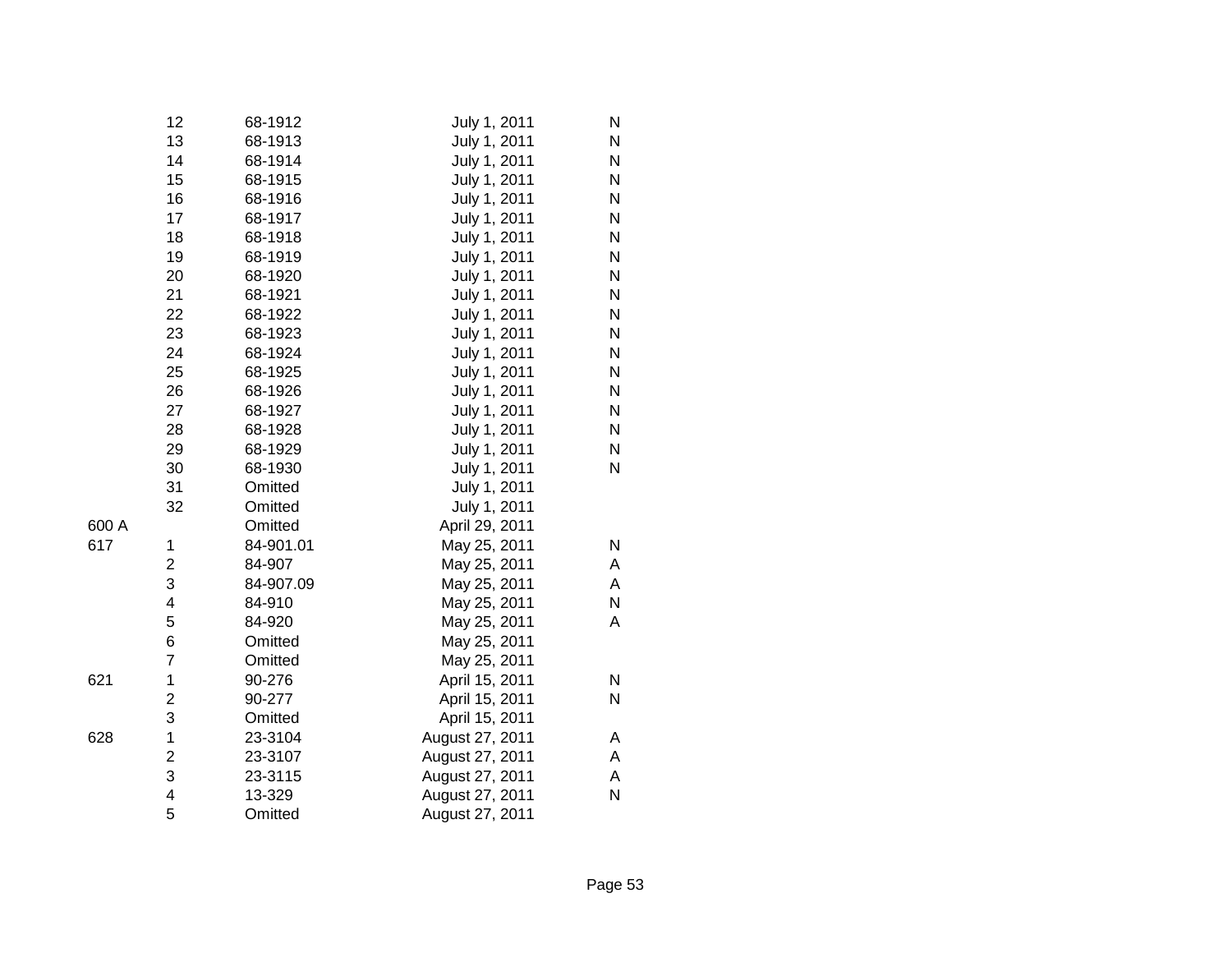| 629 | 1                       | 76-3301    | May 27, 2011 | N            |
|-----|-------------------------|------------|--------------|--------------|
|     | $\overline{2}$          | 76-3302    | May 27, 2011 | N            |
|     | 3                       | 76-3303    | May 27, 2011 | N            |
|     | 4                       | 76-3304    | May 27, 2011 | $\mathsf{N}$ |
|     | 5                       | 76-3305    | May 27, 2011 | Ν            |
|     | 6                       | 76-3306    | May 27, 2011 | N            |
|     | 7                       | Omitted    | May 27, 2011 |              |
|     | 8                       | Omitted    | May 27, 2011 |              |
| 637 | 1                       | 85-2401    | May 5, 2011  | N            |
|     | $\overline{\mathbf{c}}$ | 85-2402    | May 5, 2011  | N            |
|     | 3                       | 85-2403    | May 5, 2011  | N            |
|     | 4                       | 85-2404    | May 5, 2011  | N            |
|     | 5                       | 85-2405    | May 5, 2011  | Ν            |
|     | 6                       | 85-2406    | May 5, 2011  | N            |
|     | $\overline{7}$          | 85-2407    | May 5, 2011  | Ν            |
|     | 8                       | 85-2408    | May 5, 2011  | N            |
|     | 9                       | 85-2409    | May 5, 2011  | Ν            |
|     | 10                      | 85-2410    | May 5, 2011  | Ν            |
|     | 11                      | 85-2411    | May 5, 2011  | Ν            |
|     | 12                      | 85-2412    | May 5, 2011  | N            |
|     | 13                      | 85-2413    | May 5, 2011  | Ν            |
|     | 14                      | 85-2414    | May 5, 2011  | N            |
|     | 15                      | 85-2415    | May 5, 2011  | Ν            |
|     | 16                      | 85-2416    | May 5, 2011  | N            |
|     | 17                      | 85-2417    | May 5, 2011  | N            |
|     | 18                      | 85-2418    | May 5, 2011  | N            |
|     | 19                      | 85-2419    | May 5, 2011  | N            |
|     | 20                      | 85-2420    | May 5, 2011  | N            |
|     | 21                      | 85-2421    | May 5, 2011  | N            |
|     | 22                      | 9-812      | May 5, 2011  | Α            |
|     | 23                      | 38-2622    | May 5, 2011  | Α            |
|     | 24                      | 77-2704.12 | May 5, 2011  | A            |
|     | 25                      | 79-757     | May 5, 2011  | Α            |
|     | 26                      | 79-759     | May 5, 2011  | N            |
|     | 27                      | 85-943     | May 5, 2011  | Α            |
|     | 28                      | 85-961     | May 5, 2011  | Α            |
|     | 29                      | 85-1412    | May 5, 2011  | Α            |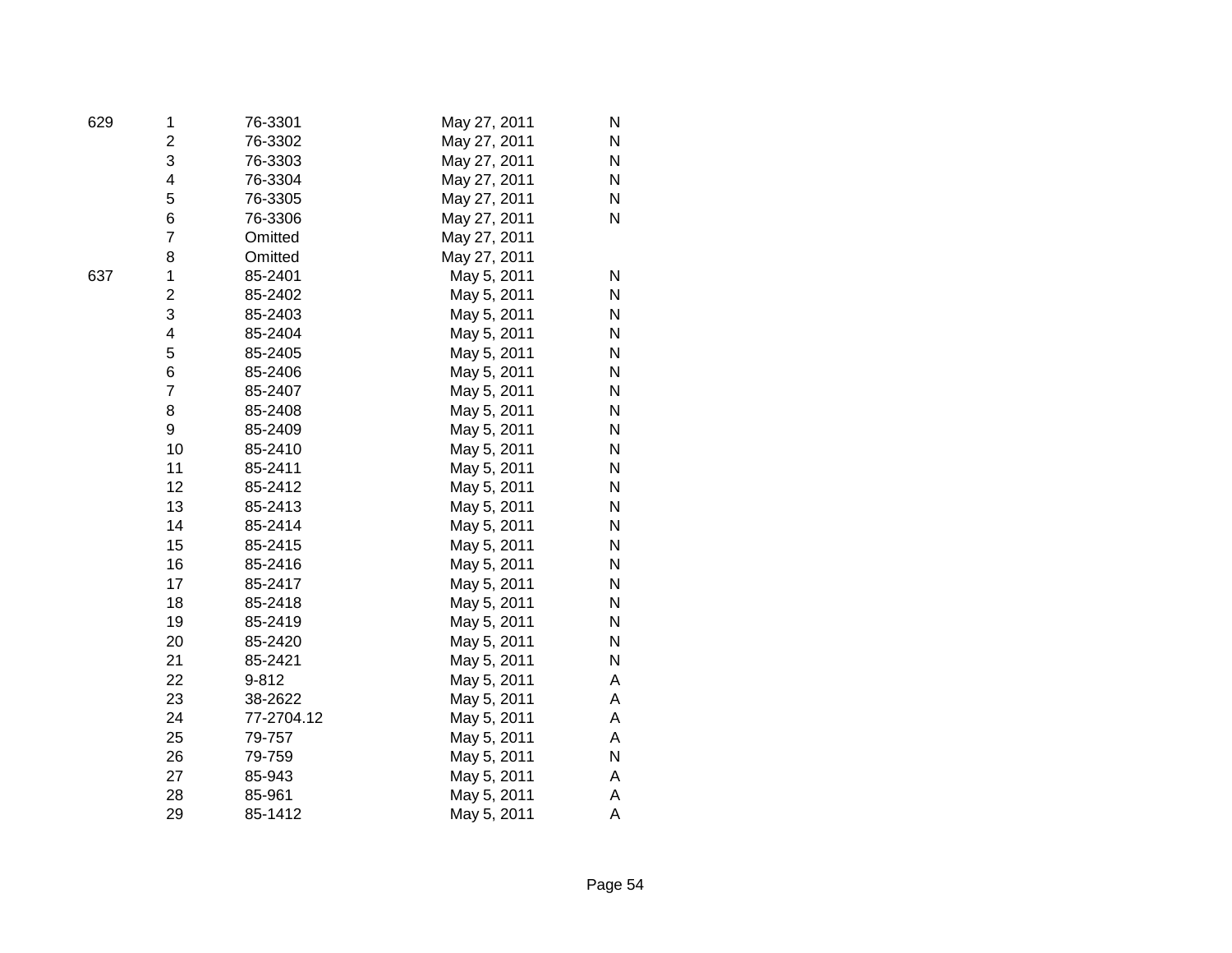|      | 30                      | 85-1604 | May 5, 2011     | A           |         |
|------|-------------------------|---------|-----------------|-------------|---------|
|      | 31                      | 85-1620 | May 5, 2011     | A           |         |
|      | 32                      | 85-1643 | May 5, 2011     | A           |         |
|      | 33                      | 85-2105 | May 5, 2011     | $\mathsf A$ |         |
|      | 34                      | Omitted | May 5, 2011     |             |         |
|      | 35                      | Omitted | May 5, 2011     | $\mathsf R$ |         |
|      | 35                      |         | May 5, 2011     | ${\sf R}$   | 85-1101 |
|      | 35                      |         | May 5, 2011     | ${\sf R}$   | 85-1102 |
|      | 35                      |         | May 5, 2011     | ${\sf R}$   | 85-1103 |
|      | 35                      |         | May 5, 2011     | ${\sf R}$   | 85-1103 |
|      | 35                      |         | May 5, 2011     | ${\sf R}$   | 85-1103 |
|      | 35                      |         | May 5, 2011     | ${\sf R}$   | 85-1104 |
|      | 35                      |         | May 5, 2011     | ${\sf R}$   | 85-1105 |
|      | 35                      |         | May 5, 2011     | ${\sf R}$   | 85-1106 |
|      | 35                      |         | May 5, 2011     | ${\sf R}$   | 85-1107 |
|      | 35                      |         | May 5, 2011     | ${\sf R}$   | 85-1108 |
|      | 35                      |         | May 5, 2011     | ${\sf R}$   | 85-1109 |
|      | 35                      |         | May 5, 2011     | ${\sf R}$   | 85-1110 |
|      | 35                      |         | May 5, 2011     | ${\sf R}$   | 85-1110 |
|      | 35                      |         | May 5, 2011     | ${\sf R}$   | 85-1111 |
|      | 36                      | Omitted | May 5, 2011     |             |         |
| 637A |                         | Omitted | May 5, 2011     |             |         |
| 641  | 1                       | 53-134  | August 27, 2011 | A           |         |
|      | 2                       | 53-197  | August 27, 2011 | $\mathsf A$ |         |
|      | 3                       | Omitted | August 27, 2011 |             |         |
| 642  | 1                       | 77-367  | May 27, 2011    | ${\sf N}$   |         |
|      | 2                       | 77-5601 | May 27, 2011    | A           |         |
|      | 3                       | Omitted | May 27, 2011    |             |         |
|      | 4                       | Omitted | May 27, 2011    |             |         |
| 648  | 1                       | 43-285  | August 27, 2011 | A           |         |
|      | 2                       | 43-1314 | August 27, 2011 | A           |         |
|      | 3                       | 71-1902 | August 27, 2011 | A           |         |
|      | 4                       | Omitted | August 27, 2011 |             |         |
| 665  | 1                       | 28-311  | May 12, 2011    | A           |         |
|      | $\overline{\mathbf{c}}$ | Omitted | May 12, 2011    |             |         |
|      | 3                       | Omitted | May 12, 2011    |             |         |
| 667  | $\mathbf 1$             | 28-101  | January 1, 2012 | Α           |         |
|      |                         |         |                 |             |         |

R 85-1101 R 85-1102 R 85-1103 85-1103.01 85-1103.02 R 85-1104 R 85-1105 R 85-1106 R 85-1107 R 85-1108 R 85-1109 R 85-1110 85-1110.01<br>85-1111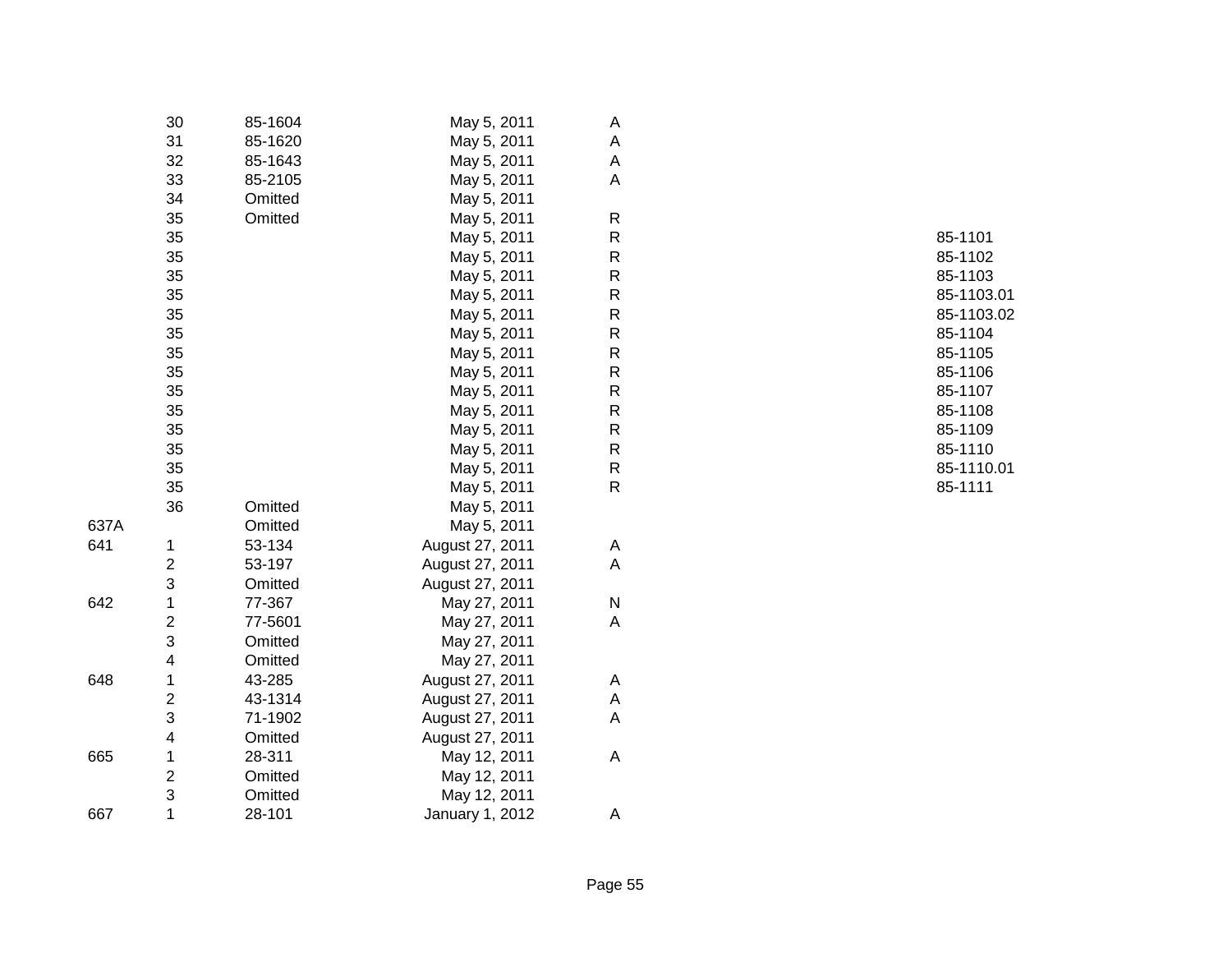| 2              | 28-1254     | January 1, 2012 | N |
|----------------|-------------|-----------------|---|
| 3              | 28-306      | January 1, 2012 | A |
| 4              | 28-394      | January 1, 2012 | A |
| 5              | 29-215      | January 1, 2012 | A |
| 6              | 29-1917     | January 1, 2012 | A |
| $\overline{7}$ | 29-2259.01  | January 1, 2012 | A |
| 8              | 37-1201     | January 1, 2012 | A |
| 9              | 37-1238.01  | January 1, 2012 | A |
| 10             | 37-1254.01  | January 1, 2012 | A |
| 11             | 37-1254.02  | January 1, 2012 | A |
| 12             | 37-1254.03  | January 1, 2012 | А |
| 13             | 37-1254.05  | January 1, 2012 | A |
| 14             | 37-1254.07  | January 1, 2012 | А |
| 15             | 37-1254.08  | January 1, 2012 | A |
| 16             | 37-1254.09  | January 1, 2012 | N |
| 17             | 37-1254.10  | January 1, 2012 | N |
| 18             | 37-1254.11  | January 1, 2012 | N |
| 19             | 37-1254.12  | January 1, 2012 | N |
| 20             | 37-1295     | January 1, 2012 | A |
| 21             | 53-180      | January 1, 2012 | A |
| 22             | 53-180.05   | January 1, 2012 | A |
| 23             | 60-497.01   | January 1, 2012 | A |
| 24             | 60-498.01   | January 1, 2012 | A |
| 25             | 60-498.02   | January 1, 2012 | A |
| 26             | 60-498.03   | January 1, 2012 | A |
| 27             | 60-498.04   | January 1, 2012 | A |
| 28             | 60-4,115    | January 1, 2012 | A |
| 29             | 60-4,118.06 | January 1, 2012 | A |
| 30             | 60-4,129    | January 1, 2012 | Α |
| 31             | 60-4,164    | January 1, 2012 | A |
| 32             | 60-601      | January 1, 2012 | A |
| 33             | 60-6,197    | January 1, 2012 | A |
| 34             | 60-6,197.02 | January 1, 2012 | A |
| 35             | 60-6,197.03 | January 1, 2012 | A |
| 36             | 60-6,197.05 | January 1, 2012 | A |
| 37             | 60-6,197.09 | January 1, 2012 | A |
| 38             | 60-6,197.10 | January 1, 2012 | N |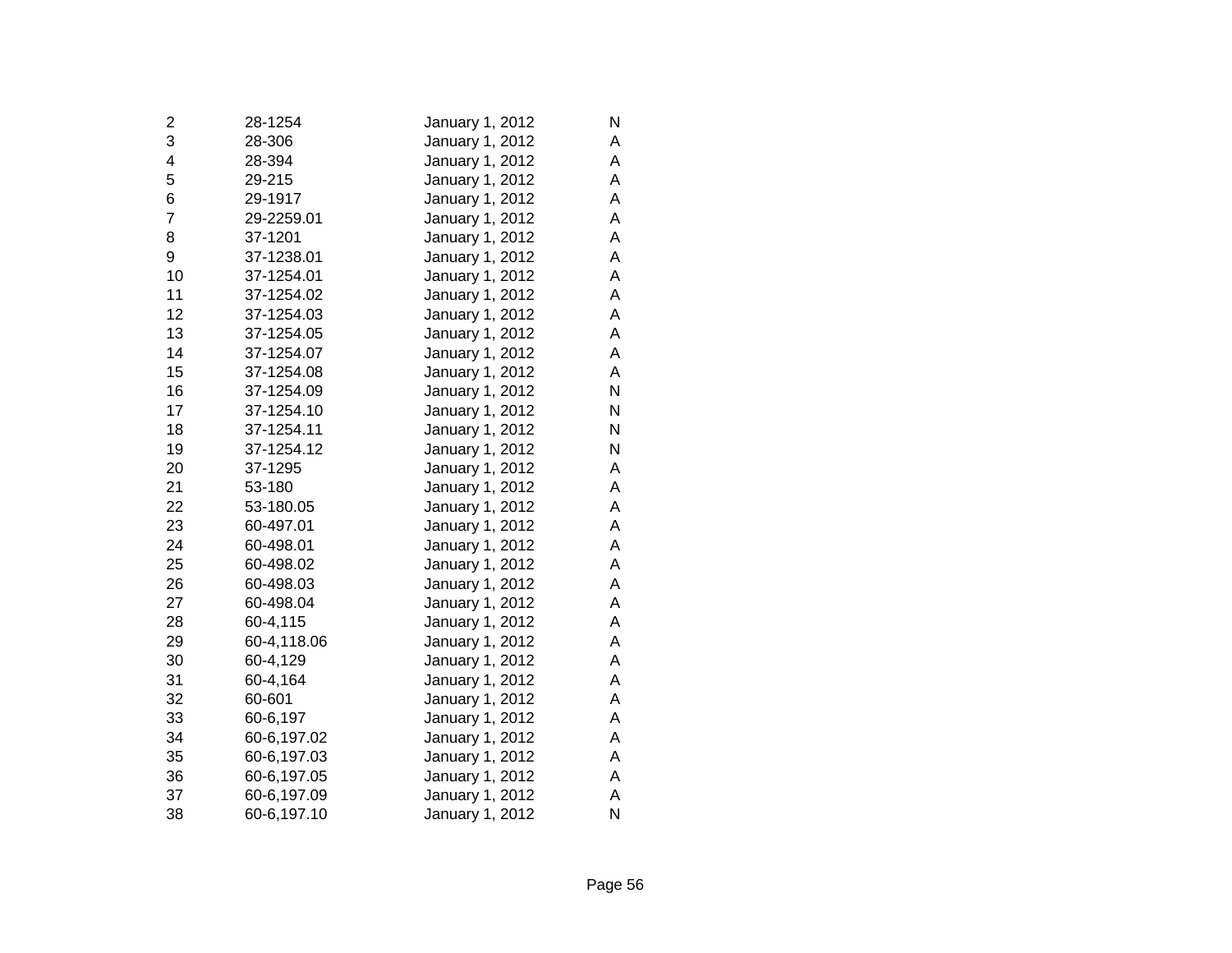|      | 39             | 60-6,198    | January 1, 2012 | A |
|------|----------------|-------------|-----------------|---|
|      | 40             | 60-6,211.05 | January 1, 2012 | A |
|      | 41             | 60-6,211.11 | January 1, 2012 | N |
|      | 42             | Omitted     | January 1, 2012 |   |
|      | 43             | Omitted     | January 1, 2012 |   |
| 667A |                | Omitted     | August 27, 2011 |   |
| 669  | 1              | 20-159      | August 27, 2011 | A |
|      | $\overline{c}$ | 24-502      | August 27, 2011 | A |
|      | 3              | 24-507      | August 27, 2011 | A |
|      | 4              | 24-515      | August 27, 2011 | Α |
|      | 5              | 24-337.01   | August 27, 2011 | N |
|      | 6              | 24-230      | August 27, 2011 | N |
|      | $\overline{7}$ | 25-505.01   | May 27, 2011    | A |
|      | 8              | 25-506.01   | May 27, 2011    | A |
|      | 9              | 25-507.01   | May 27, 2011    | A |
|      | 10             | 25-508.01   | May 27, 2011    | A |
|      | 11             | 25-509.01   | May 27, 2011    | A |
|      | 12             | 25-510.02   | May 27, 2011    | Α |
|      | 13             | 25-511.02   | May 27, 2011    | Α |
|      | 14             | 25-512.01   | May 27, 2011    | A |
|      | 15             | 25-513.01   | May 27, 2011    | A |
|      | 16             | 25-514.01   | May 27, 2011    | A |
|      | 17             | 25-2221     | August 27, 2011 | A |
|      | 18             | 25-2406     | August 27, 2011 | A |
|      | 19             | 25-2705     | August 27, 2011 | A |
|      | 20             | 25-2805     | August 27, 2011 | A |
|      | 21             | 29-404      | August 27, 2011 | Α |
|      | 22             | 29-1603     | August 27, 2011 | A |
|      | 23             | 29-2259     | August 27, 2011 | A |
|      | 24             | 32-524      | August 27, 2011 | A |
|      | 25             | 42-361      | August 27, 2011 | A |
|      | 26             | 43-258      | August 27, 2011 | A |
|      | 27             | Omitted     | May 27, 2011    |   |
|      | 28             | Omitted     | May 27, 2011    |   |
|      | 29             | Omitted     | August 27, 2011 |   |
|      | 30             | Omitted     | August 27, 2011 | R |
|      | 30             |             | August 27, 2011 | R |
|      |                |             |                 |   |

R 24-512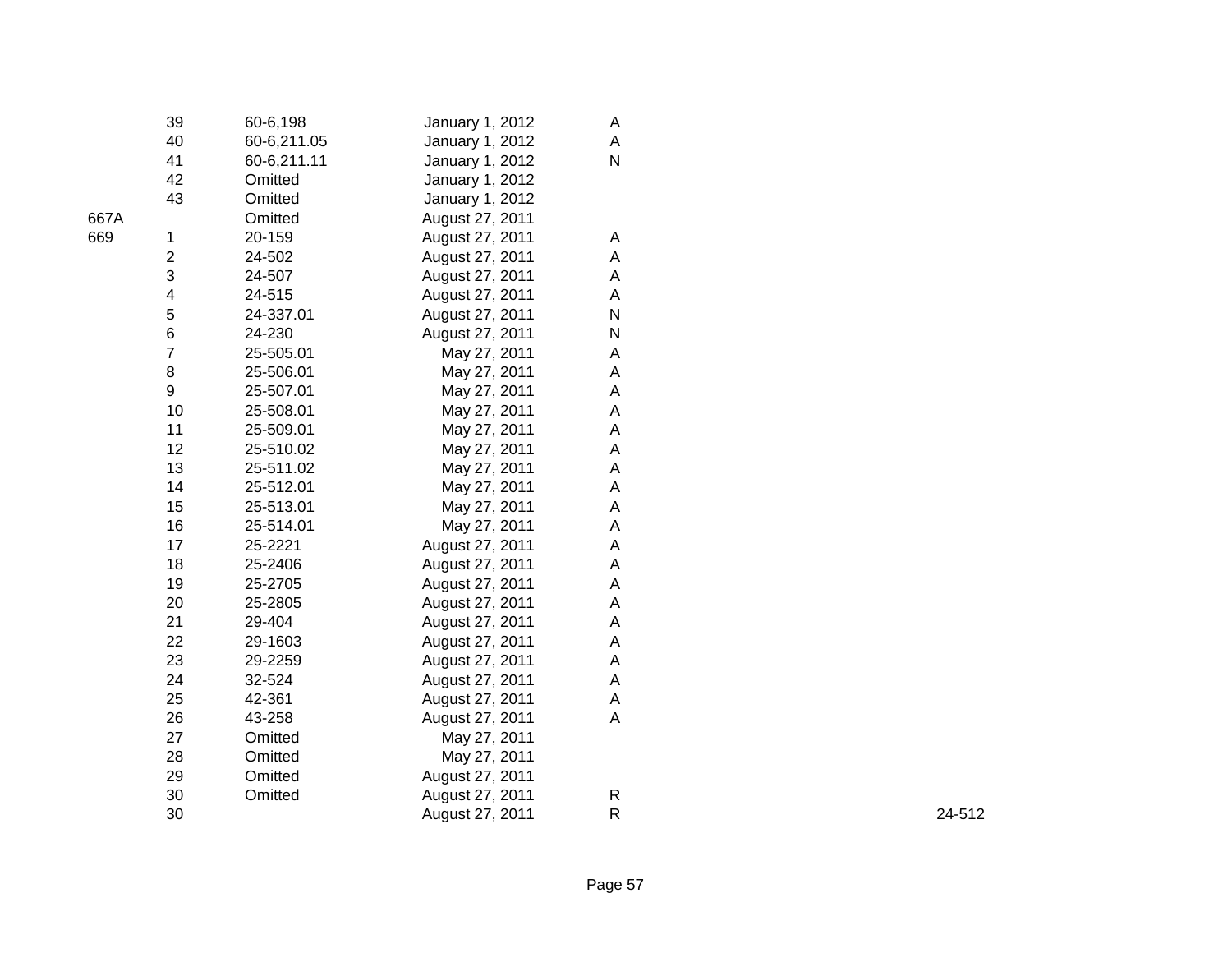|      | 31                      | Omitted     | May 27, 2011    |   |
|------|-------------------------|-------------|-----------------|---|
| 673  | 1                       | 42-371      | August 27, 2011 | A |
|      | $\overline{2}$          | 43-2920     | August 27, 2011 | A |
|      | 3                       | 43-2922     | August 27, 2011 | A |
|      | $\overline{\mathbf{4}}$ | 43-2929.01  | August 27, 2011 | N |
|      | 5                       | 43-2929     | August 27, 2011 | Α |
|      | 6                       | Omitted     | August 27, 2011 |   |
| 675  | 1                       | 28-106      | January 1, 2012 | Α |
|      | $\overline{c}$          | 60-498.02   | January 1, 2012 | A |
|      | 3                       | 60-4,129    | January 1, 2012 | A |
|      | $\overline{\mathbf{4}}$ | 60-601      | January 1, 2012 | Α |
|      | 5                       | 60-697      | January 1, 2012 | A |
|      | 6                       | 60-698      | January 1, 2012 | Α |
|      | $\overline{7}$          | 60-6,196.01 | January 1, 2012 | N |
|      | 8                       | 60-6,197.02 | January 1, 2012 | A |
|      | 9                       | 60-6,197.03 | January 1, 2012 | A |
|      | 10                      | 60-6,198    | January 1, 2012 | A |
|      | 11                      | 83-1,135    | January 1, 2012 | A |
|      | 12                      | 83-1,112.01 | January 1, 2012 | N |
|      | 13                      | Omitted     | January 1, 2012 |   |
|      | 14                      | Omitted     | January 1, 2012 |   |
| 684  | 1                       | 81-1201.13  | August 27, 2011 | Α |
|      | $\overline{2}$          | Omitted     | August 27, 2011 |   |
| 684A |                         | Omitted     | August 27, 2011 |   |
| 687  | 1                       | 38-131      | May 19, 2011    | A |
|      | $\overline{2}$          | 38-3301     | May 19, 2011    | A |
|      | 3                       | 38-3335     | May 19, 2011    | N |
|      | 4                       | Omitted     | May 19, 2011    |   |
|      | 5                       | Omitted     | May 19, 2011    |   |
| 690  | 1                       | 38-2021     | August 27, 2011 | Α |
|      | $\overline{2}$          | 64-113      | August 27, 2011 | A |
|      | 3                       | 71-6901     | August 27, 2011 | A |
|      | 4                       | 71-6902     | August 27, 2011 | A |
|      | 5                       | 71-6902.01  | August 27, 2011 | N |
|      | 6                       | 71-6902.02  | August 27, 2011 | N |
|      | $\overline{7}$          | 71-6903     | August 27, 2011 | А |
|      | 8                       | 71-6904     | August 27, 2011 | A |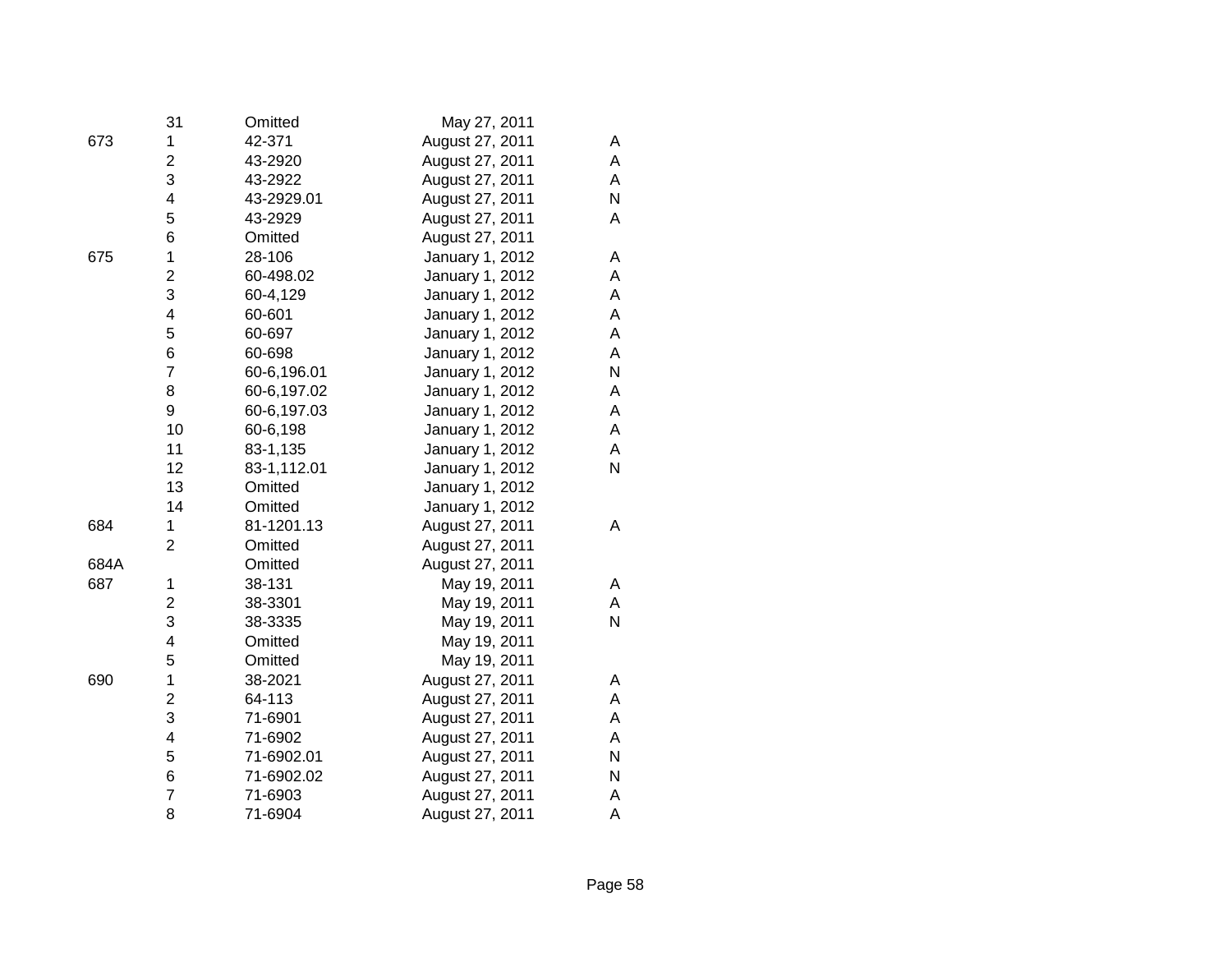|     | 9              | 71-6905   | August 27, 2011 | Α         |         |   |         |
|-----|----------------|-----------|-----------------|-----------|---------|---|---------|
|     | 10             | 71-6906   | August 27, 2011 | А         |         |   |         |
|     | 11             | 71-6907   | August 27, 2011 | А         |         |   |         |
|     | 12             | 71-6909   | August 27, 2011 | N         |         |   |         |
|     | 13             | 71-6908   | August 27, 2011 | Α         |         |   |         |
|     | 14             | 71-6910   | August 27, 2011 | Ν         |         |   |         |
|     | 15             | 71-6911   | August 27, 2011 | ${\sf N}$ |         |   |         |
|     | 16             | Omitted   | August 27, 2011 |           |         |   |         |
|     | 17             | Omitted   | August 27, 2011 |           |         |   |         |
| 699 | 1              | 24-201.02 | May 27, 2011    | Α         |         |   |         |
|     | 2              | 24-201.04 | May 27, 2011    | A         |         |   |         |
|     | 3              | Omitted   | May 27, 2011    |           |         |   |         |
|     | 4              | Omitted   | May 27, 2011    |           |         |   |         |
| 700 | 1              | 75-101.01 | May 27, 2011    | Α         |         |   |         |
|     | 2              | 75-101.02 | May 27, 2011    | A         |         |   |         |
|     | 3              | Omitted   | May 27, 2011    |           |         |   |         |
|     | 4              | Omitted   | May 27, 2011    |           |         |   |         |
| 701 | 1              | 85-103.01 | May 27, 2011    | А         |         |   |         |
|     | $\overline{c}$ | 85-103.02 | May 27, 2011    | A         |         |   |         |
|     | 3              | Omitted   | May 27, 2011    |           |         |   |         |
|     | 4              | Omitted   | May 27, 2011    |           |         |   |         |
| 702 | 1              | 79-311    | May 27, 2011    | А         |         |   |         |
|     | $\overline{c}$ | 79-312    | May 27, 2011    | A         |         |   |         |
|     | 3              | Omitted   | May 27, 2011    |           |         |   |         |
|     | 4              | Omitted   | May 27, 2011    |           |         |   |         |
| 703 | 1              | 32-508    | May 27, 2011    | A         |         |   |         |
|     | 2              | 50-1153   | May 27, 2011    | ${\sf N}$ | 50-1101 | Τ |         |
|     | 3              | 50-1154   | May 27, 2011    | ${\sf N}$ | 50-1152 | T |         |
|     | 4              | Omitted   | May 27, 2011    |           |         |   |         |
|     | 5              | Omitted   | May 27, 2011    | R         |         |   |         |
|     | 5              |           | May 27, 2011    | R         |         |   | 50-1102 |
|     | 5              |           | May 27, 2011    | R         |         |   | 50-1103 |
|     | 5              |           | May 27, 2011    | R         |         |   | 50-1104 |
|     | 5              |           | May 27, 2011    | R         |         |   | 50-1105 |
|     | 5              |           | May 27, 2011    | R         |         |   | 50-1106 |
|     | 5              |           | May 27, 2011    | R         |         |   | 50-1107 |
|     | 5              |           | May 27, 2011    | R         |         |   | 50-1108 |
|     |                |           |                 |           |         |   |         |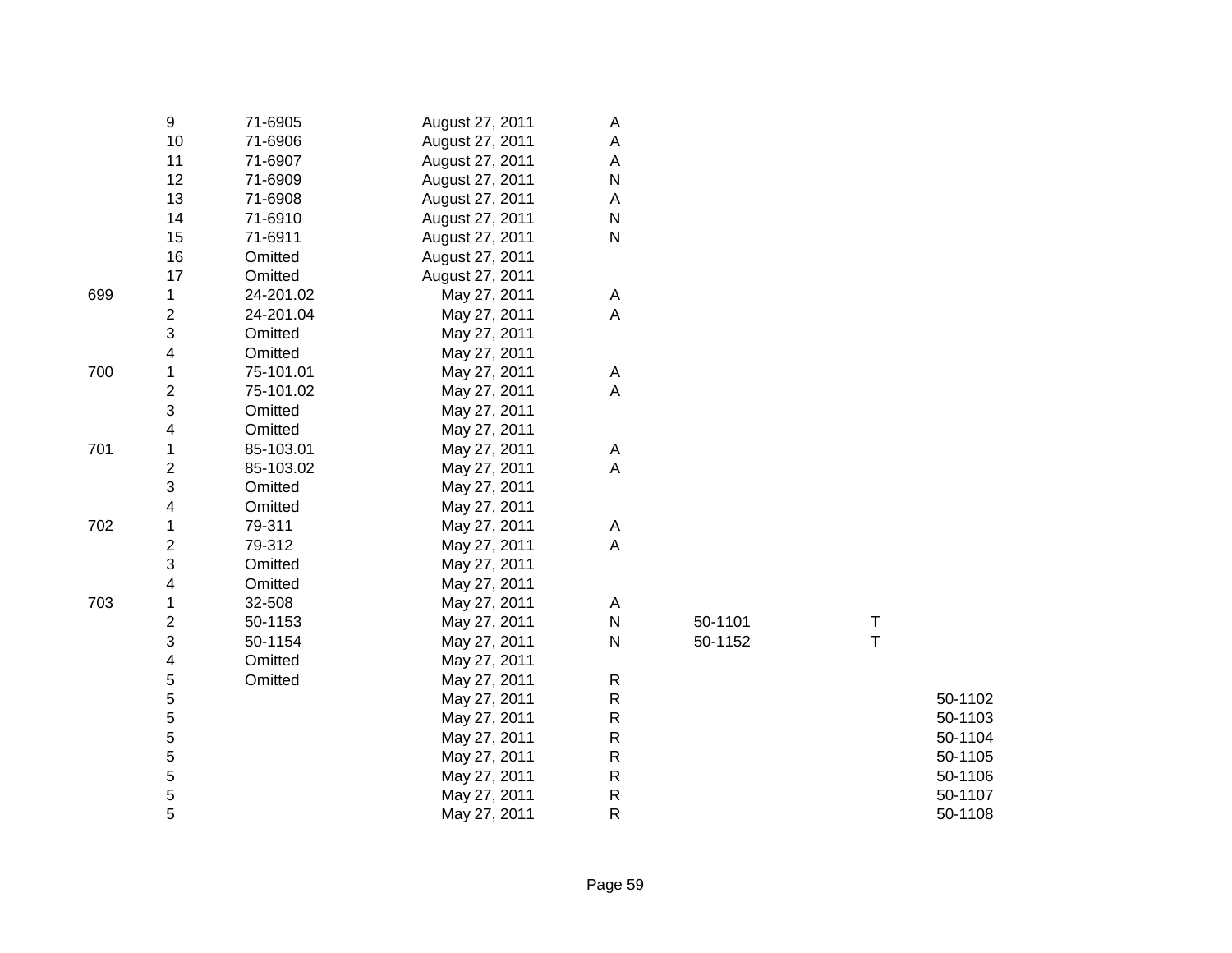| 5 | May 27, 2011 | R | 50-1109    |
|---|--------------|---|------------|
| 5 | May 27, 2011 | R | 50-1110    |
| 5 | May 27, 2011 | R | 50-1111    |
| 5 | May 27, 2011 | R | 50-1112    |
| 5 | May 27, 2011 | R | 50-1113    |
| 5 | May 27, 2011 | R | 50-1114    |
| 5 | May 27, 2011 | R | 50-1115    |
| 5 | May 27, 2011 | R | 50-1116    |
| 5 | May 27, 2011 | R | 50-1117    |
| 5 | May 27, 2011 | R | 50-1118    |
| 5 | May 27, 2011 | R | 50-1119.01 |
| 5 | May 27, 2011 | R | 50-1120    |
| 5 | May 27, 2011 | R | 50-1121    |
| 5 | May 27, 2011 | R | 50-1122    |
| 5 | May 27, 2011 | R | 50-1123    |
| 5 | May 27, 2011 | R | 50-1124    |
| 5 | May 27, 2011 | R | 50-1125    |
| 5 | May 27, 2011 | R | 50-1126    |
| 5 | May 27, 2011 | R | 50-1127    |
| 5 | May 27, 2011 | R | 50-1128    |
| 5 | May 27, 2011 | R | 50-1129    |
| 5 | May 27, 2011 | R | 50-1130    |
| 5 | May 27, 2011 | R | 50-1131    |
| 5 | May 27, 2011 | R | 50-1132    |
| 5 | May 27, 2011 | R | 50-1133    |
| 5 | May 27, 2011 | R | 50-1134    |
| 5 | May 27, 2011 | R | 50-1135    |
| 5 | May 27, 2011 | R | 50-1136    |
| 5 | May 27, 2011 | R | 50-1137    |
| 5 | May 27, 2011 | R | 50-1138    |
| 5 | May 27, 2011 | R | 50-1139    |
| 5 | May 27, 2011 | R | 50-1140    |
| 5 | May 27, 2011 | R | 50-1141.01 |
| 5 | May 27, 2011 | R | 50-1142    |
| 5 | May 27, 2011 | R | 50-1143    |
| 5 | May 27, 2011 | R | 50-1144    |
| 5 | May 27, 2011 | R | 50-1145    |
|   |              |   |            |